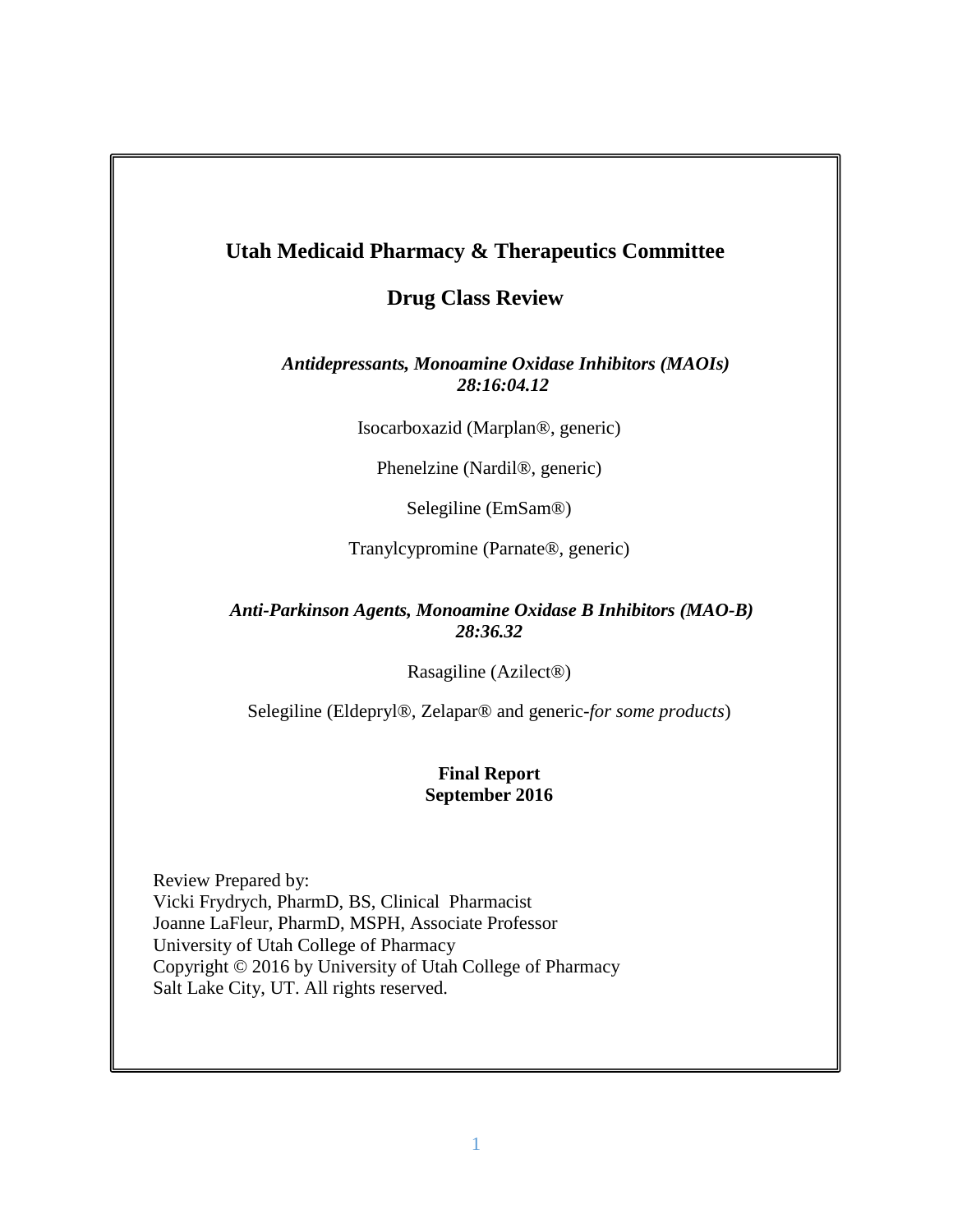# **Table of Contents**

| Table 2. Current Clinical Practice Guidelines for the Treatment of Depressive Disorders 11 |
|--------------------------------------------------------------------------------------------|
| Table 3. Current Clinical Practice Guidelines for the Treatment of Parkinson's Disease 17  |
|                                                                                            |
|                                                                                            |
|                                                                                            |
|                                                                                            |
|                                                                                            |
|                                                                                            |
|                                                                                            |
|                                                                                            |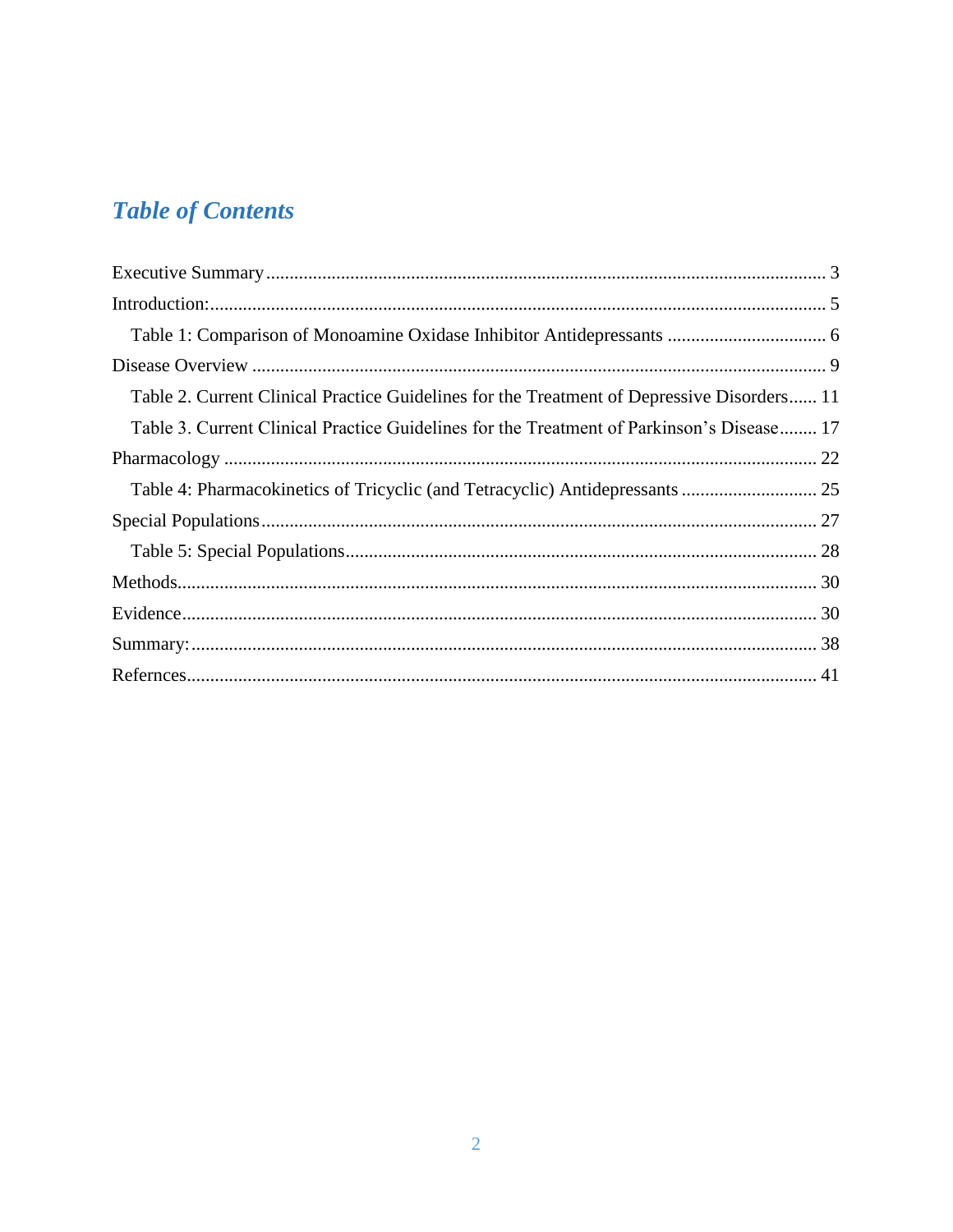### <span id="page-2-0"></span>*Executive Summary*

*Introduction:* This review includes the nonselective monoamine oxidase inhibitors isocarboxazid, phenelzine and tranylcypromine, labeled for use in the treatment of depression as well as the specific monoamine oxidase-B inhibitors (MAO-B) selegiline and rasagiline. Indicated for the treatment of depression, the non-specific monoamine oxidase inhibitors are available in tablet formulation as are the MAO-B medications. Selegiline is additionally available in transdermal formulation (EmSam®) for use in depression. Both MAO-B inhibitors (rasagiline and selegiline) are indicated for the treatment of Parkinson's disease. Rasagiline is available as an oral tablet and selegiline is available as oral tablet, capsule and orally disintegrating tablet formulations. The transdermal formulation of selegiline is not labeled for use in Parkinson's disease.

Monoamine oxidase inhibitors (MAOIs) have been available for use for over 60 years following the discovery that the antitubercular drug iproniazid had mood-elevating properties. MAOIs are categorized in a variety of ways. By chemical structure they are either hydrazine (phenelzine, isocarboxazid) or non-hydrazine (rasagiline, selegiline and tranylcypromine) compounds. By MAO enzyme selectivity, they demonstrate MAO-A, MAO-B or mixed selectivity. Categorized by enzyme binding affinity they demonstrate either reversible or functionally irreversible binding to monoamine enzymes. MAOIs are highly active antidepressants, however their use has been limited by a number of coincident occurrences. First, the FDA required efficacy studies on medications marketed before the 1960s, including the MAOIs. At this same time, morbidity and mortality reports were being published that found the MAOIs "unsafe", although the connection with tyramine intake, which could be controlled, was not known. Finally, a study of the Medical Research Council in 1965 compared a (too) low dose of phenelzine (60 mg daily) over a too short duration (4 weeks) with a new tricyclic (imipramine) in inpatients with severe endogenous depression and found imipramine to have superior efficacy. Imipramine also appeared better tolerated, albeit the TCA side effect profile had not been fully defined. These events are most responsible for the current disuse of the MAOIs. By the 1970s, investigators identified MAO subtypes, MAO-A and MAO-B. MAO-B degrades dopamine and was found in high concentration in the basal ganglia of the brain. MAO-B inhibition resulted in increased dopamine concentrations in the brain and these agents began to find their utility in the treatment of Parkinson's disease, a disease of brain dopamine deficiency.

*Clinical Efficacy:* Evidence is insufficient to identify differences in efficacy between MAOIs. A review of the evidence finds that comparative evidence between MAOIs or MAO-Bs is scarce. In the treatment of depression, MAOI efficacy appears to persist for at least 6 months. Available evidence suggests that phenelzine may be superior to isocarboxazid in inpatient treatment of depression while no difference was found between phenelzine and tranylcypromine in treatment-resistant depression. Evidence suggests that compared to TCAs, MAOIs may be especially useful in the treatment of atypical depression. Although efficacious in the treatment of bulimia nervosa and social anxiety disorders comparative evidence is unavailable. Evidence does not support the use of MAOIs in smoking cessation. There are no comparative trials with selegiline transdermal therapy for depression. Rasagiline was found efficacious in the treatment of Parkinson's disease fatigue although comparative evidence is unavailable. Evidence found no increase in mortality with use of MAO-B agents in the treatment of Parkinson's disease.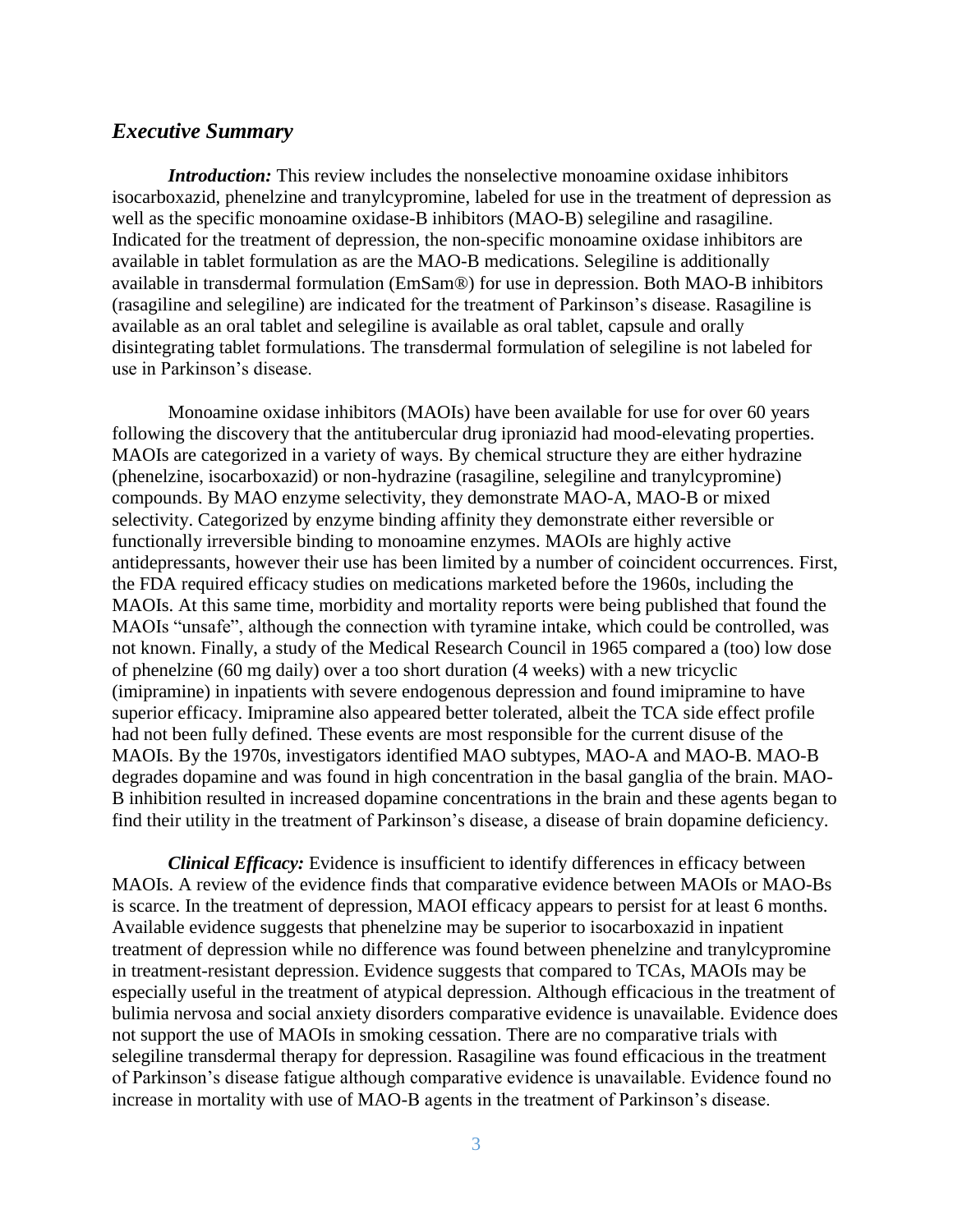Comparative evidence is lacking for MAO-B therapies in Parkinson's disease. MAO-B therapy was not more effective than other anti-Parkinson therapies, but may be better tolerated.

*Adverse Drug Reactions***:** MAOIs may increase the risk of suicidality in young people and may activate mania/hypomania in patients with undiagnosed bipolar disorder. Rapid discontinuation of MAOI therapy may precipitate a withdrawal reaction. Early adverse events include postural hypotension which may be minimized with slow dose uptitration, administration of fluids, divided or bedtime dosing. Late adverse effects include weight gain, paresthesias (which may be minimized with pyridoxine supplementation), hypoglycemia, tremor and blood dyscrasias. MAOIs (especially maprotiline) lower the seizure threshold and should be used cautiously in patients with a history or risk of seizures. Although rare, hepatotoxicity may occur (especially with phenelzine and isocarboxazid) and patients should be instructed to note and report signs and symptoms of hepatotoxicity. Transdermal selegiline may cause application site reactions, problems with impulse control, hallucinations and falling asleep while performing activities of daily living. Rasagiline appears well tolerated, although adverse event rates are higher in the elderly.

Hypertension may occur in the absence of interacting medications or diet. More commonly, hypertensive crisis may occur when MAOIs are ingested with high-content tyramine foods (>6-10 mg/serving). Transdermal selegiline at 6 mg/24 hours is void of this interaction although risk increases with higher doses. MAOIs are highly toxic in overdosage, affecting cardiac conduction and requiring hospitalization and careful monitoring while the drug is eliminated from the body.

MOAIs bind monoamine oxidase irreversible and exert effects until monoamine is regenerated, which may require up to 14 days. MAOIs impair oxidative degradation of vasoactive amines and stimulant type medications. Hepatic enzyme inhibition (CPY2C19) increases serum levels of substrates (e.g. omeprazole, citalopram, sertraline) and the effect persists after the MAOI is discontinued. Caution is required in adding medications in patients who receive an MAOI or have had one recently discontinued. Of particular concern is the risk for serotonin syndrome. Use of an MAOI and additional medication which increases serotonin levels, especially one that increases serotonin by a different mechanism, may result in serotonin syndrome which may be fatal. Medications carrying the greatest risk in combination with an MAOI are the SSRIs and linezolid. The syndrome may occur in a dose-dependent fashion with the weak serotonin inhibitors meperidine, tramadol, methadone, fentanyl and dextromethorphan. Serotonergic interaction with the tricyclic antidepressants is greatest with clomipramine.

*Summary:* The MAOIs are not first–line therapy for the treatment of depression as safer alternatives are available, although they may afford a benefit for patients with resistant or atypical depression. Comparative evidence is lacking for the nonselective MAOIs as well as the MAO-B inhibitors. Due to irreversible MAO-binding, caution must be exercised when using these medications. Safety issues include fatal serotonin syndrome and hypertensive crisis, as well as cardiotoxicity, lowering of the seizure threshold and interactions with other CYP2C19 metabolized medications and substrates.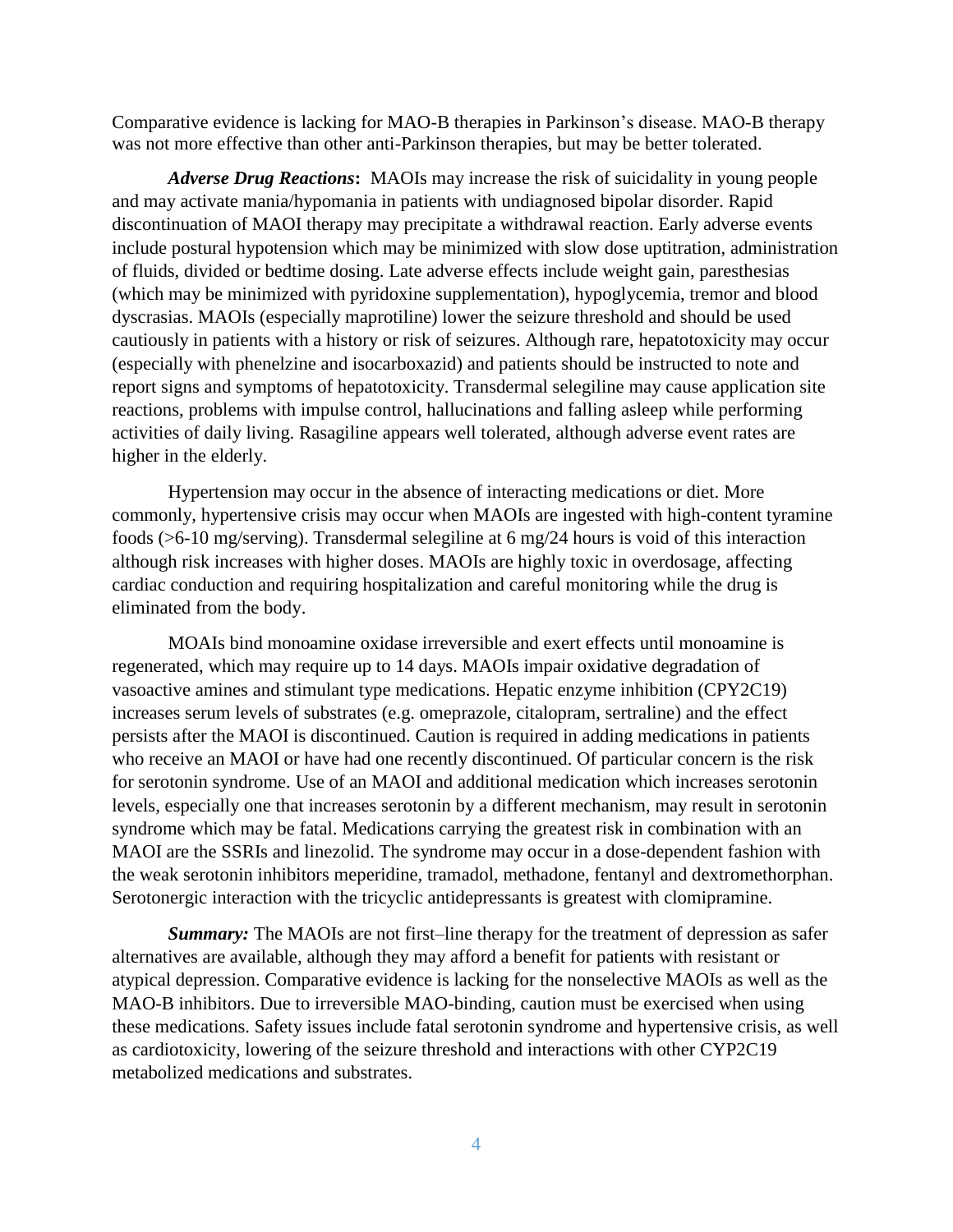### <span id="page-4-0"></span>*Introduction:*

MAOI medications have been available for use for over 60 years following the discovery that the antitubercular drug iproniazid had mood-elevating properties.<sup>1,2</sup> Five MAOIs are currently available for use in the US. These agents are categorized in a variety of ways. By chemical structure they are either hydrazine (phenelzine and isocarboxazid) or non-hydrazine (selegiline and tranylcypromine) compounds. By MAO enzyme selectivity, they demonstrate MAO-A, MAO-B or mixed selectivity. Categorized by enzyme binding affinity they demonstrate either reversible or functionally irreversible binding.<sup>1</sup> MAOIs are highly active antidepressants, however their use has been limited by a number of coincident occurrences.<sup>3,4</sup> First, the FDA required efficacy studies on medications marketed before the 1960s, including the MAOIs. At this same time, morbidity and mortality reports were being published that found the MAOIs "unsafe", although the connection with tyramine intake, which could be controlled, was not known.<sup>5</sup> Finally, a study of the Medical Research Council in 1965 compared a (too) low dose of phenelzine (60 mg daily) over a too short duration (4 weeks) with a new tricyclic (imipramine) in inpatients with severe endogenous depression and found imipramine to have superior efficacy. Imipramine also appeared better tolerated albeit the TCA side effect profile had not been fully defined.<sup>3,4</sup> These events are most responsible for the disuse of the MAOIs. By the 1970s, MAO-B which degrades dopamine, was found in high concentration in the basal ganglia of the brain.<sup>5</sup> MAO-B inhibition increased dopamine concentrations in the brain and these agents found their utility in the treatment of Parkinson's disease, a disease of brain dopamine deficiency.

Included in this review are the nonselective MAOIs isocarboxazid, phenelzine and tranylcypromine labeled for the treatment of depression as well as the MAO-B specific agents selegiline and rasagiline. Both MAO-B inhibitors are indicated for the treatment of Parkinson's disease; transdermal selegiline is additionally indicated for use in depression. Each of the agents is available in oral dosage forms as tablets. Selegiline is additionally available as oral capsule, orally disintegrating tablet and extended-release transdermal patch formulations. See **Table 1** for a comparison of the agents.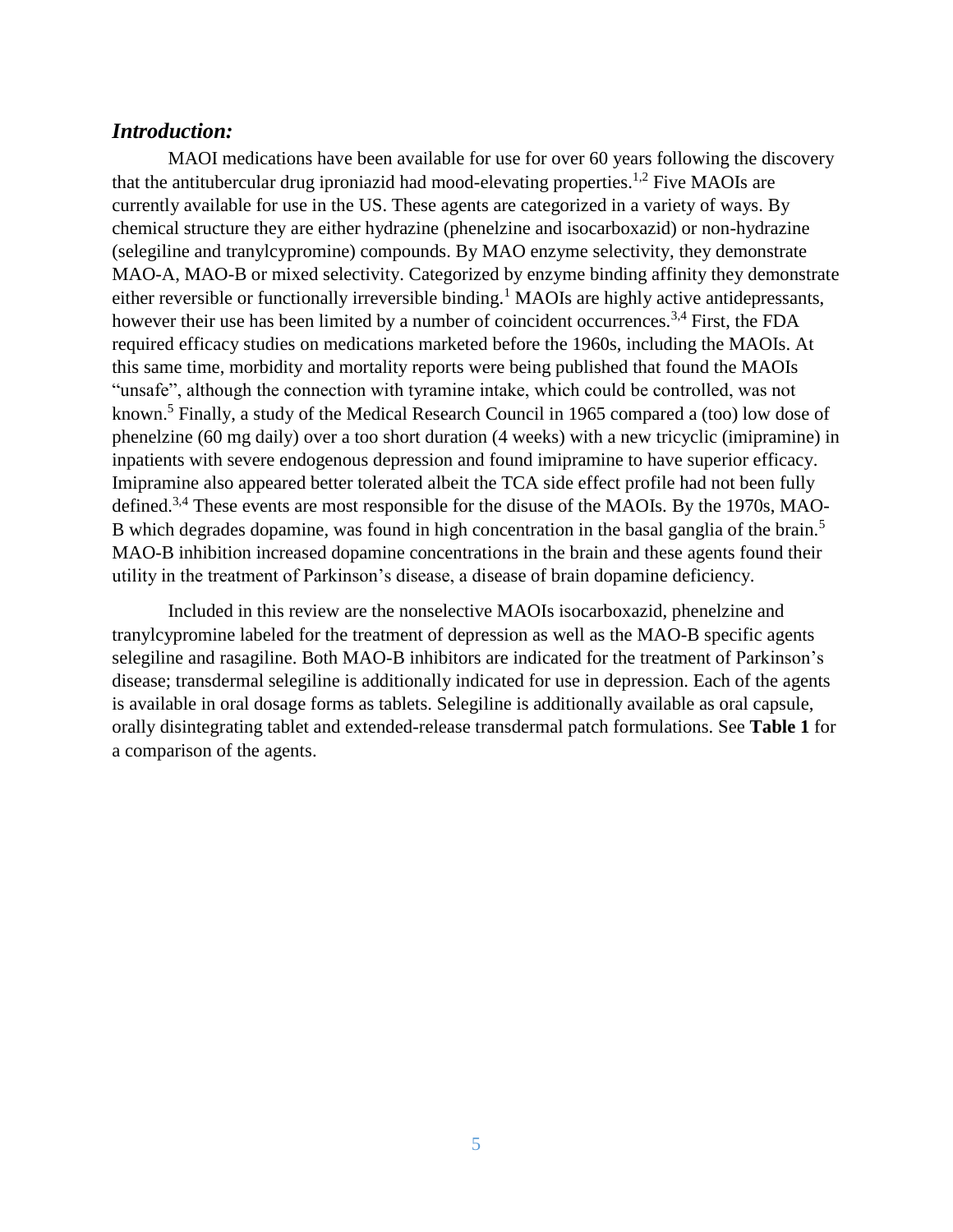<span id="page-5-0"></span>

|                                                 | Available<br><b>Formulations</b>                                         | Indications/Uses                                                                                                                     | Oral Dose Range, Adults                                                                                                                                                                                                                                                                                                                                                                                                                                                                                        | Oral Dose Range,<br><b>Pediatrics</b>                | Generic   |
|-------------------------------------------------|--------------------------------------------------------------------------|--------------------------------------------------------------------------------------------------------------------------------------|----------------------------------------------------------------------------------------------------------------------------------------------------------------------------------------------------------------------------------------------------------------------------------------------------------------------------------------------------------------------------------------------------------------------------------------------------------------------------------------------------------------|------------------------------------------------------|-----------|
| <b>Isocarboxazid</b><br>(Marplan <sup>®</sup> ) | Marplan Oral<br>Tablet: 10 mg                                            | Depression                                                                                                                           | Depression<br>Initial: 10 mg twice a day. May increase every 2 to 4<br>days by 10 mg and after one- week increase by up to<br>20 mg weekly.<br>MAX: 60 mg/day in 2-4 divided doses. Then<br>increased up to 20 mg weekly. Doses above 40 mg<br>daily are not well studied.<br>Maintenance: After several weeks, slowly taper to<br>the lowest effective dosage.                                                                                                                                                | Not established in<br>children under 16<br>years old | <b>No</b> |
| <b>Phenelzine</b><br>(Nardil®)                  | <b>Oral Tablet:</b><br>15 <sub>mg</sub><br>Nardil, Oral<br>Tablet: 15 mg | Depression: Atypical,<br>non-endogenous, or<br>neurotic<br><b>Unlabeled Use</b><br>Agoraphobia, bulimia<br>nervosa, social<br>phobia | Depression<br>Initial: 15 mg three times a day. Increase as<br>tolerated to 60-90 mg daily.<br>Maintenance: After maximal therapeutic effect is<br>obtained, titrate over several weeks to the minimum<br>effective dose.<br>Bulimia nervosa: 60-90 mg daily                                                                                                                                                                                                                                                   | Not established                                      | Yes       |
| <b>Rasagiline</b><br>(Azilect <sup>®</sup> )    | Azilect: Oral<br>Tablet 0.5 mg,<br>1 <sub>mg</sub>                       | Parkinson's Disease                                                                                                                  | Parkinson's disease<br>Monotherapy or Adjunctive Therapy<br>Not receiving levodopa:<br>Initial: 1 mg daily<br>MAX: 1 mg daily<br>Receiving levodopa +/- other Parkinson medications:<br>Initial: 0.5 mg daily, may increase to 1 mg daily<br>based upon response.<br>MAX: 1 mg daily<br>Caution:<br>Wait 5 weeks after fluoxetine D/C to begin<br>Rasagiline.<br>Wait 14 days after D/C Rasagiline to begin<br>meperidine, tramadol, methadone, propoxyphene,<br>monoamine oxidase inhibitors (MAOI; including | Not established                                      | <b>No</b> |

# *Table 1: Comparison of Monoamine Oxidase Inhibitor Antidepressants6-8*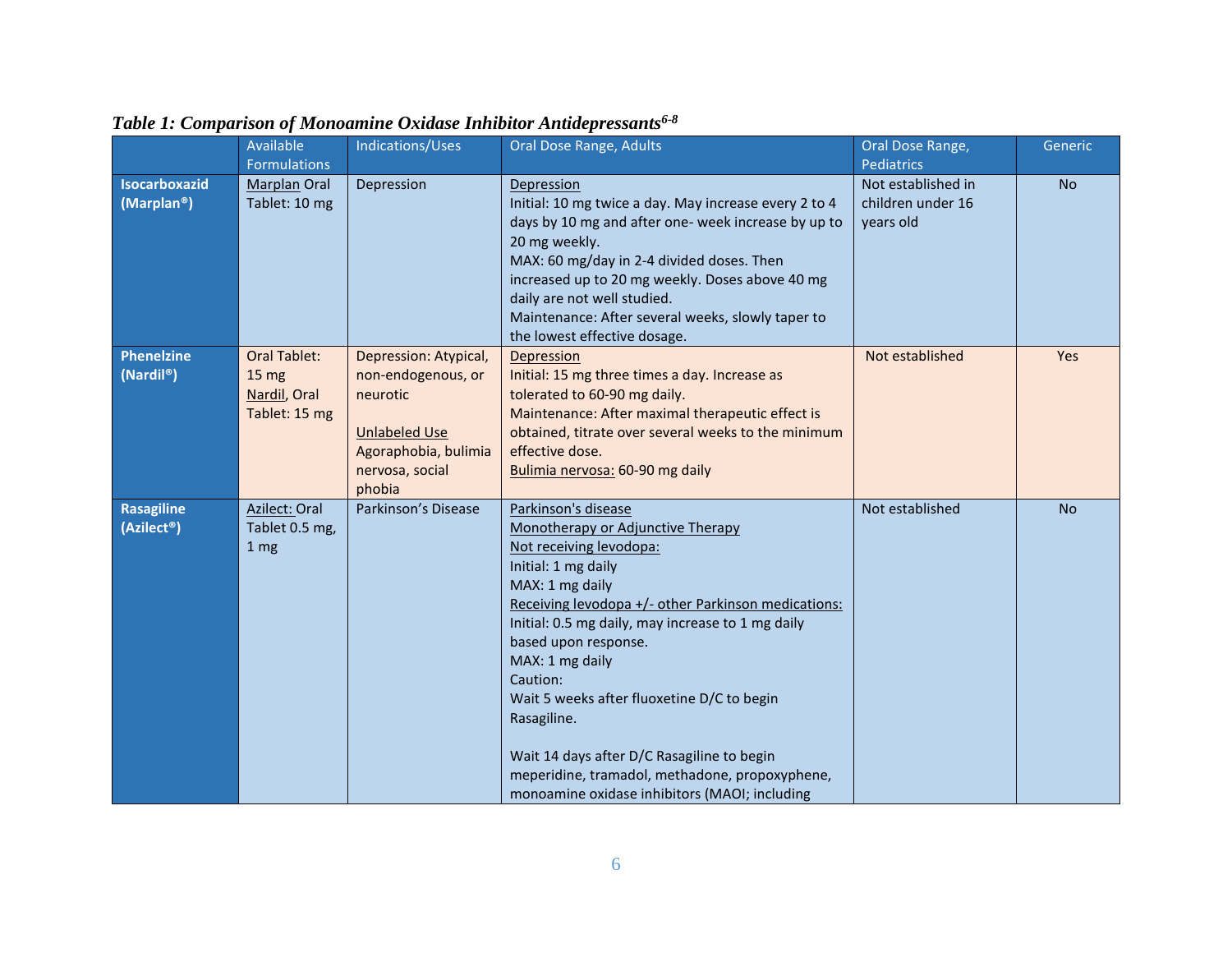|                                                                       |                                                                                                                                                                                                                                                                  |                                                                                                                                                                                                                                                                                                                                                                                                                                                                                 | other selective MAO-B inhibitors), tricyclic<br>antidepressants, SSRIs, or SNRI therapy.                                                                                                                                                                                                                                                                                                                                                                                                                                                                                                                                                                                                                                                                                                                                                                                                                                                                                                                                                           |                                                                                                                                                                                                                                                                                                                                                                     |                                             |
|-----------------------------------------------------------------------|------------------------------------------------------------------------------------------------------------------------------------------------------------------------------------------------------------------------------------------------------------------|---------------------------------------------------------------------------------------------------------------------------------------------------------------------------------------------------------------------------------------------------------------------------------------------------------------------------------------------------------------------------------------------------------------------------------------------------------------------------------|----------------------------------------------------------------------------------------------------------------------------------------------------------------------------------------------------------------------------------------------------------------------------------------------------------------------------------------------------------------------------------------------------------------------------------------------------------------------------------------------------------------------------------------------------------------------------------------------------------------------------------------------------------------------------------------------------------------------------------------------------------------------------------------------------------------------------------------------------------------------------------------------------------------------------------------------------------------------------------------------------------------------------------------------------|---------------------------------------------------------------------------------------------------------------------------------------------------------------------------------------------------------------------------------------------------------------------------------------------------------------------------------------------------------------------|---------------------------------------------|
| <b>Selegiline</b><br>(EmSam®,<br>Eldepryl®,<br>Zelapar <sup>®</sup> ) | <b>Oral Capsule:</b><br>5 mg<br><b>Oral Tablet:</b><br>5 mg<br>Eldepryl: Oral<br>Capsule: 5 mg<br>Zelapar: Oral<br>Tablet,<br>Disintegrating:<br>1.25 mg<br>Emsam:<br>Transdermal<br>Patch,<br>Extended<br>Release: 6<br>mg/24 HR, 9<br>mg/24 HR, 12<br>mg/24 HR | <b>Major Depressive</b><br>Disorder (Emsam®)<br>Parkinson's disease<br>as adjunct therapy to<br>levodopa/carbidopa<br>(Eldepryl®, Zelapar®)<br>Unlabeled Use<br>Dementia HIV,<br>Alzheimer's disease -<br>Dementia,<br>Amyotrophic lateral<br>sclerosis, Attention<br>deficit hyperactivity<br>disorder, Depression,<br>Narcolepsy,<br>Parkinson's disease,<br>(initial treatment),<br>Periodic limb<br>movement disorder,<br>Schizophrenia<br>(adjunct), Tardive<br>dyskinesia | Orphan drug designation for idiopathic,<br>postencephalitic or symptomatic Parkinsonism<br>(paralysis agitans) used adjunctively with<br>levodopa/carbidopa.<br>MAX: 10 mg daily oral tablet, 2.5 mg daily orally<br>disintegrating tablets<br>Parkinson's disease adjunctive with<br>levodopa/carbidopa<br>Oral tablet/capsule: 5mg twice a day (oral tab/cap)<br>with breakfast and lunch<br>MAX: 10 mg/day<br>Orally disintegrating tablet: Initial: 1.25 mg once<br>daily for 6-weeks minimum. May increase after 6<br>weeks to max dose 2.5 mg daily. (No eating or<br>drinking 5 min. before or after dosing).<br>Do no start selegiline before 5 weeks after<br>discontinuing fluoxetine or 4-5 half-lives (1 week) for<br>carbamazepine, SSRIs, SNRIs, clomipramine,<br>imipramine, meperidine, tramadol, methadone,<br>pentazocine, propoxyphene, or dextromethorphan.<br>Transdermal: Major depressive disorder<br>Initial: 6 mg/24 hr (20 mg/20 cm) patch daily.<br>Increase dose by 3mg/24 hours every 2 weeks.<br>MAX: 12 mg/24 hours | Orphan drug<br>designation for<br>idiopathic,<br>postencephalitic or<br>symptomatic<br>Parkinsonism<br>(paralysis agitans)<br>used adjunctively with<br>levodopa/carbidopa.<br><b>Oral: Not established</b><br>in pediatric patients.<br>Transdermal:<br>Contraindicated in<br>children < 12 years<br><b>Efficacy not</b><br>established in children<br>12-17 years | Yes<br>(oral)<br><b>No</b><br>(transdermal) |
| <b>Tranylcypromine</b><br>(Parnate®)                                  | Oral Tablet:<br>$10 \text{ mg}$<br>Parnate Oral<br>Tablet: 10 mg                                                                                                                                                                                                 | Major depressive<br>disorder, without<br>melancholia<br><b>Unlabeled Use:</b><br>Depression,<br>Combination<br>therapy,                                                                                                                                                                                                                                                                                                                                                         | Major depressive disorder, without melancholia<br>Initial: 10 mg three times daily. May increase after 2<br>weeks by 10 mg daily every 1-3 weeks.<br>MAX: 60 mg daily                                                                                                                                                                                                                                                                                                                                                                                                                                                                                                                                                                                                                                                                                                                                                                                                                                                                              | Not established                                                                                                                                                                                                                                                                                                                                                     | Yes                                         |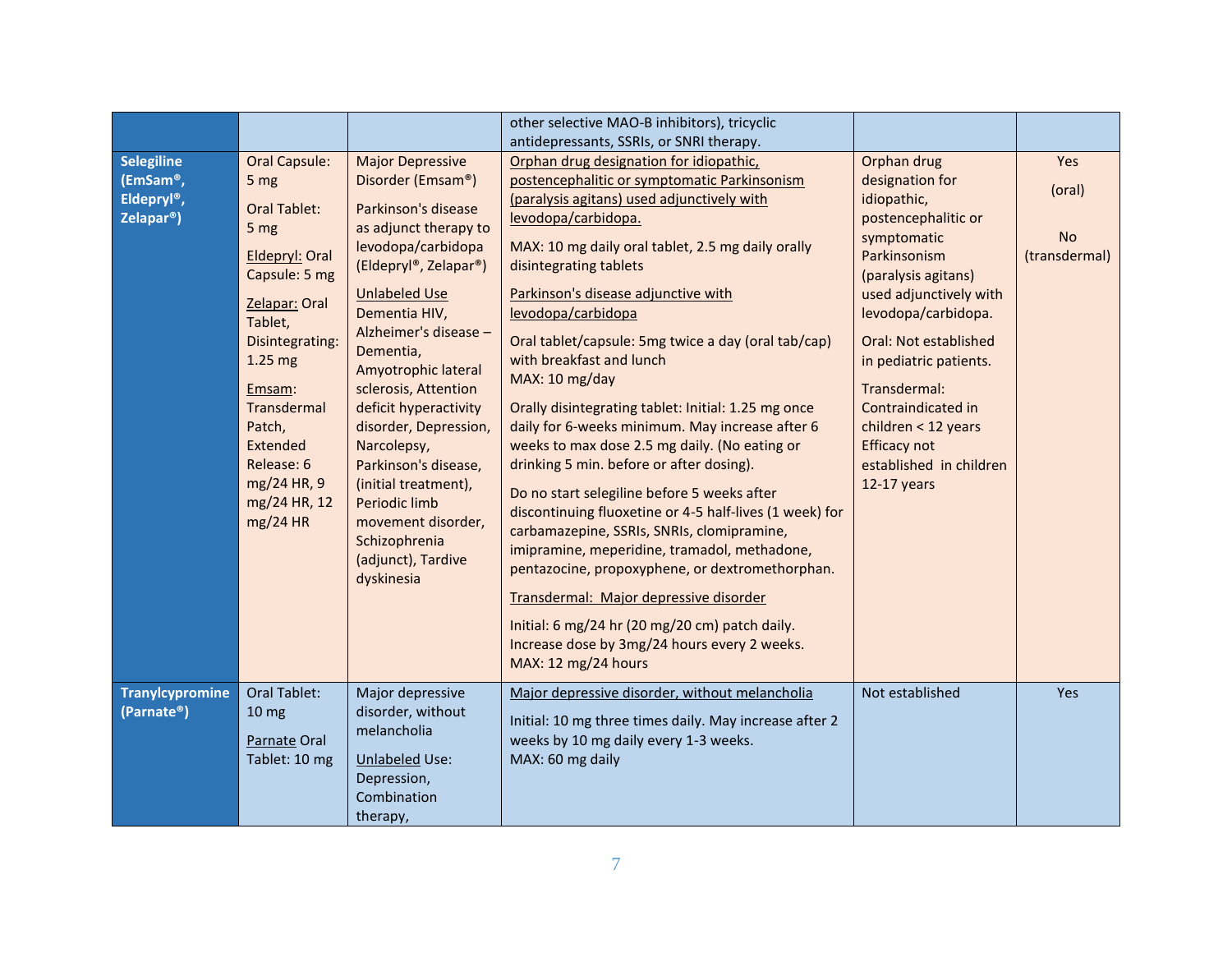|  | Depression/Panic     |  |  |
|--|----------------------|--|--|
|  | disorder,            |  |  |
|  | Dysmorphophobia,     |  |  |
|  | Obsessive-           |  |  |
|  | compulsive disorder, |  |  |
|  | Pure autonomic       |  |  |
|  | failure, Seasonal    |  |  |
|  | affective disorder,  |  |  |
|  | Social phobia,       |  |  |
|  | Subcortical          |  |  |
|  | leukoencephalopathy  |  |  |
|  |                      |  |  |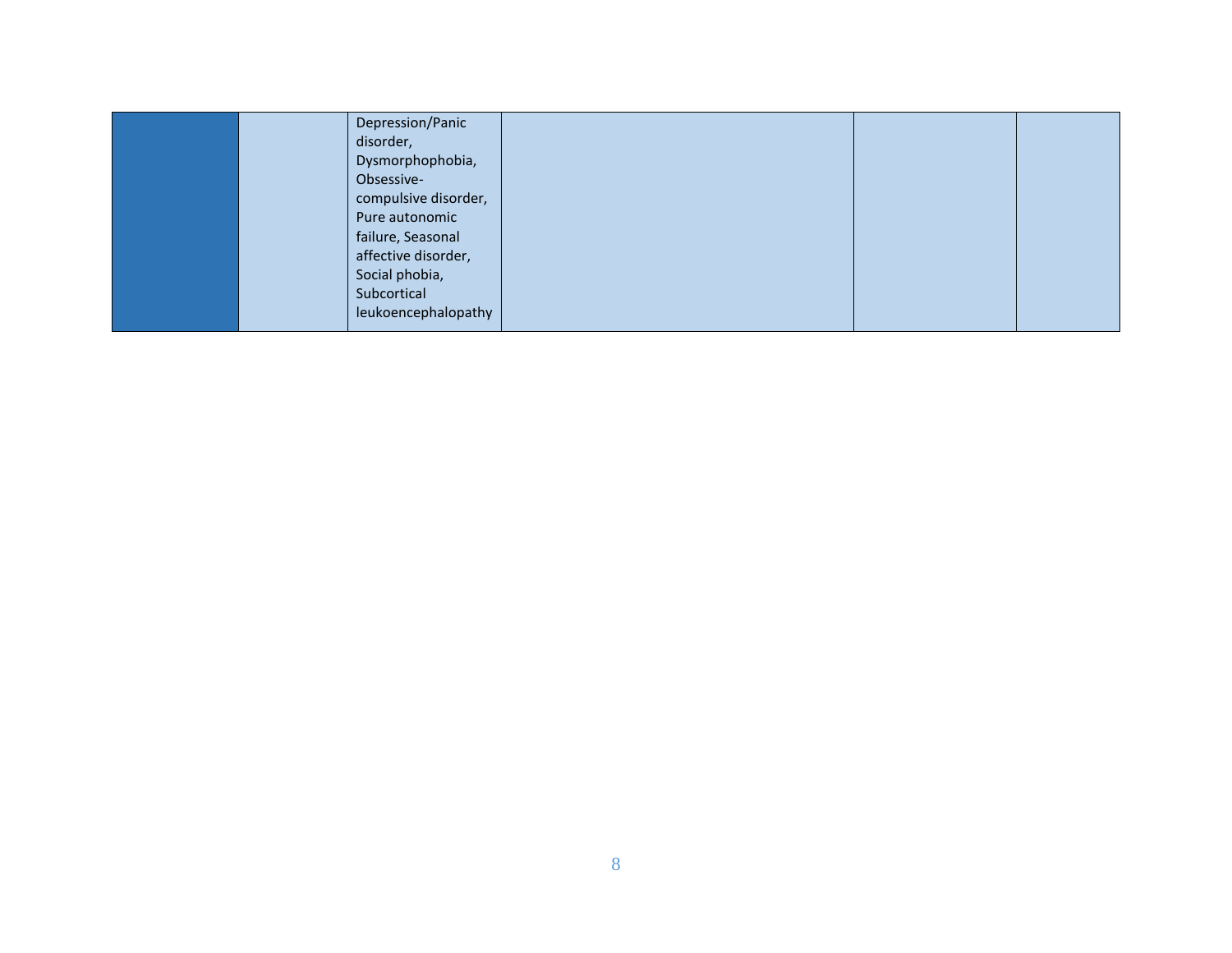### <span id="page-8-0"></span>*Disease Overview*

#### Major Depressive Disorder

The mood disorders (including major depressive disorder, bipolar I disorder, bipolar II disorder, cyclothymic, persistent depressive disorder (dysthymia) and premenstrual dysphoric disorder) affect approximately one in ten adult Americans.<sup>9</sup> Major depressive disorder is the most common of the mood disorders, affecting nearly 15% of US adults.<sup>10</sup> In 2004, depression was listed as the third most common cause of disease burden across the world.<sup>11</sup> In general, depression occurs more frequently in women than men, in people 40-50 years of age and in patients living below the poverty level. Depressive disorder is linked to increased rates of chronic disease, health care utilization and impaired activities of daily living. Almost half of all patients with depression experience inabilities to maintain healthy work, home and social habits. The economic burden of depression in the US (~\$83.1 billion in 2000) results from increased rates of indirect costs (unemployment, lost productivity, etc.) in addition to direct healthcare costs.12-14 Depression is frequently underdiagnosed and, even more frequently, depression is inadequately treated. Improving disease education and increasing access to care will help to improve clinical outcomes and save costs.<sup>15</sup>

A Behavioral Health Barometer for Utah by the Substance Abuse and Mental Health Services Administration (SAMHSA) reveals that compared to the US as a whole, youth age 12- 17 as well as adults in Utah were more likely to have a major depressive episode.<sup>16</sup> For youth, the rate of a major depressive disorder in Utah compared to the US during 2011/2012 was 10.2% vs 8.7% and in 2012/2013 it was 11.5% vs 9.9%. For adults over the same time periods the rates were 5.1% vs 4% and 5.4% vs 4.1%, respectively.<sup>16</sup>

Depression is a serious mental disorder characterized by changes in cognitive and physical behaviors with a loss of pleasure in enjoyable activities.<sup>15</sup> Major depression is defined as the presence of at least 5 symptoms during a period of at least 2-weeks that reflect a change in previous functioning and causes distress or impairment in normal activities. Symptoms associated with a depressive episode must include sadness and/or loss of interest or pleasure. Other symptoms may include significant unexplained weight loss, insomnia or hypersomnia, agitation, fatigue, feelings of worthless, excessive guilt, reduced ability to concentrate and recurrent thoughts of death. In <2% of the general population depression is not clearly associated with acute distress, impairment or change from previous functioning. The diagnosis of dysthymic disorder includes a persistent depressive mood with chronic ( $>2$  years), ongoing symptoms that tend to be less severe and/or numerous.<sup>15</sup> Depression with atypical symptoms is a depressive subtype associated with mood reactivity. The diagnosis is made when at least two of the following symptoms are present, significant weight gain or increase in appetite, hypersomnia, leaden paralysis, or a long-standing pattern of interpersonal rejection sensitivity without meeting criteria for melancholic or catatonic features.<sup>17</sup>

Drug therapy is the foundation of the medical management of the mood disorders. Before the introduction of the second-generation antidepressants, drug therapy was limited to tricyclic antidepressants and monoamine oxidase inhibitors, known collectively as the first-generation antidepressants. The first generation antidepressants are associated with many intolerable adverse effects (sedation and anticholinergic effects) and are no longer agents of choice for treating most depressive disorders. As a result, the second-generation antidepressants, including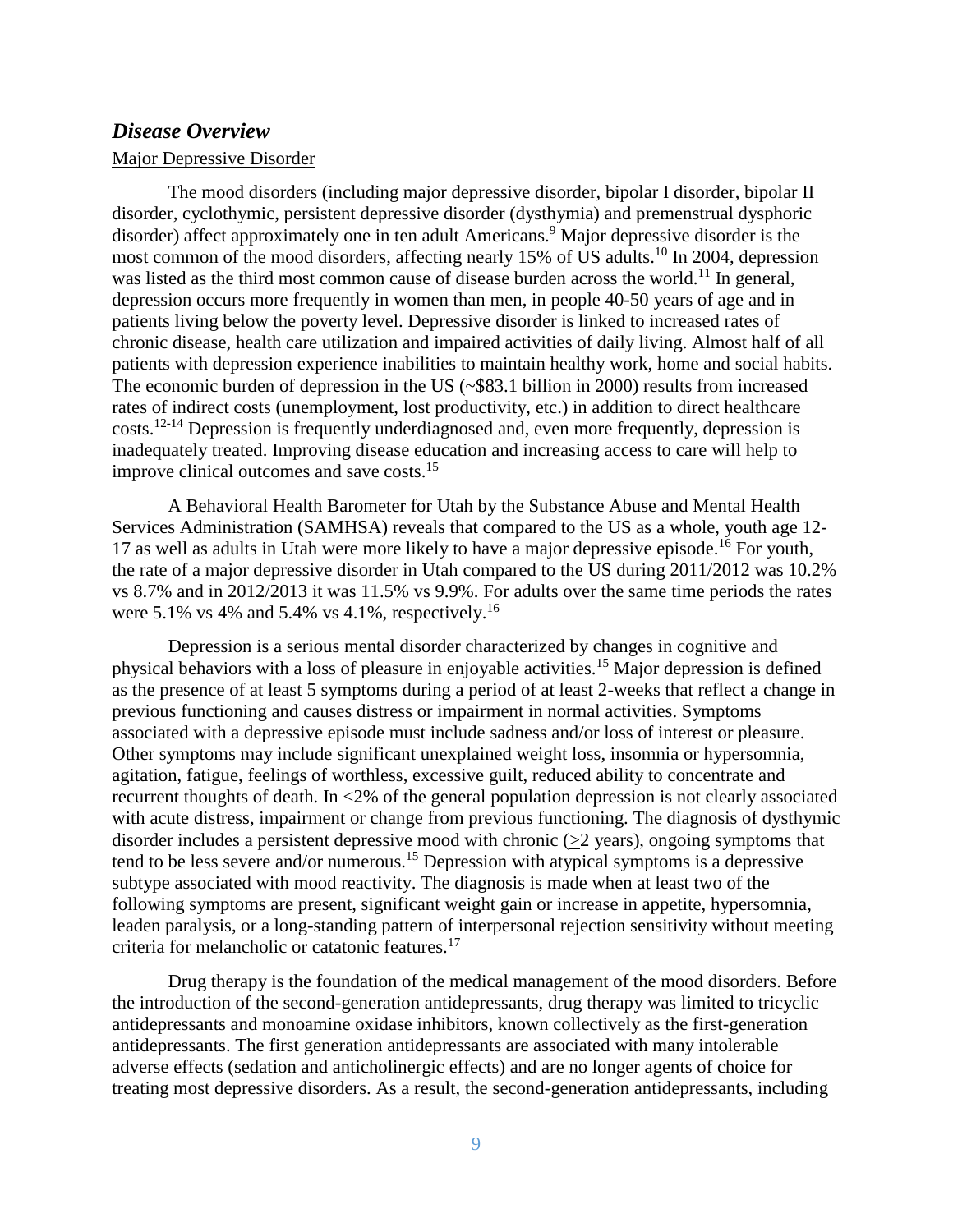the selective serotonergic agents and serotonin modulators, have become one of the most commonly prescribed drug classes in the US pharmaceutical market, accounting for \$10.9 billion in US prescription sales in 2003.<sup>18</sup> Clinical evidence suggests the most efficacious treatment for depression includes a combination of psychological therapy and medication therapy for at least  $6-8$  weeks.<sup>19</sup> The goal in treating depression is to reduce the risk of disease/symptom recurrence.<sup>12</sup> There is little evidence to demonstrate one agent or class of antidepressants is more effective than others. A response rate of 70% may be achieved with 6-8 weeks of most any pharmacotherapy. Titration schedules should be conservative, with modest increases from the initial dose each 3 weeks to allow for a clinical response. Aggressively increasing doses may reduce tolerability and increase adverse events. Patience is the key to successful outcomes because it may take 12 weeks for substantial benefit.<sup>20</sup> Treatment is generally continued for 6 to 12 months after stabilization.<sup>20</sup> Almost half of all patients being treated for depression by their primary care provider will discontinue their medication therapy within a month, unless proper education and a treatment plan is provided.<sup>21</sup> Selection of an antidepressant agent should be based on treatment history, comorbid conditions anticipated side effects, clinical evidence and patient preference.<sup>15,22</sup> In patients demonstrating suicidal ideation, the drug selected should have low toxicity if taken in overdose.<sup>12,15,22</sup>

Clinical guidelines for the treatment of depression include the World Federation of Societies of Biological Psychiatry (WFSBP) Guidelines for Biological Treatment of Unipolar Depressive Disorders Part  $1(2013)^{23}$  and Part 2  $(2015)^{24}$ , the National Institute for Health and Clinical Excellence (NICE) Depression in adults: recognition and management  $(2009)^{25}$ , National Collaborating Center for Health, Mental: The Treatment and Management of Depression in Adults  $(2010)^{26}$ , the American Psychiatric Association Practice Guideline for the Treatment of Patients with Major Depressive Disorder  $(2010)^{27}$ , Institute for Clinical Systems Improvement (ICSI): Adult Depression in Primary Care (2016)<sup>28</sup>, Canadian Network for Mood and Anxiety Treatments (CANMAT) Clinical Guidelines for the Management of Major Depressive Disorder in Adults (2016)<sup>29</sup>, and the American Academy of Child and Adolescent Psychiatry (AACAP): Practice Parameter for the Assessment and Treatment of Children and Adolescents with Depressive Disorders (2007).<sup>30</sup> See **Table 3** for a summary of the most current guideline recommendations.

The choice of an initial antidepressant should consider the severity of symptoms, comorbid conditions, psychosocial stressors, biological, psychological, environmental factors, safety, tolerability, anticipated side effects, pharmacologic medication properties (cytochrome P450 (CYP) hepatic enzyme interactions, half-life, drug interactions), cost, patient preference, prior treatment experiences and family history of response. Patients should be advised that a response to therapy may be delayed 4-6 weeks.<sup>15,31</sup> First-line agents include a second-generation antidepressant (e.g. SSRI, SNRI, mirtazapine, bupropion) for the treatment of depression. If only a partial response is achieved at 4-6 weeks, the dose may be increased (if tolerated) for another 4 weeks. Partial responders may receive an alternative antidepressant, a combination of antidepressant agents or adjunctive treatment with another class of medications including lithium, thyroid hormone, atypical antipsychotic agent or dopamine agonists. A large randomized controlled trial examining Sequenced Treatment Alternatives to Relieve Depression (STAR\*D) reported no differences in efficacy between the adjunctive medication classes.<sup>32</sup> Medication therapy should be adjusted until a full remission is achieved. Non-responders should be referred to a mental health specialist. MAOIs are restricted to refractory treatment. Treatment should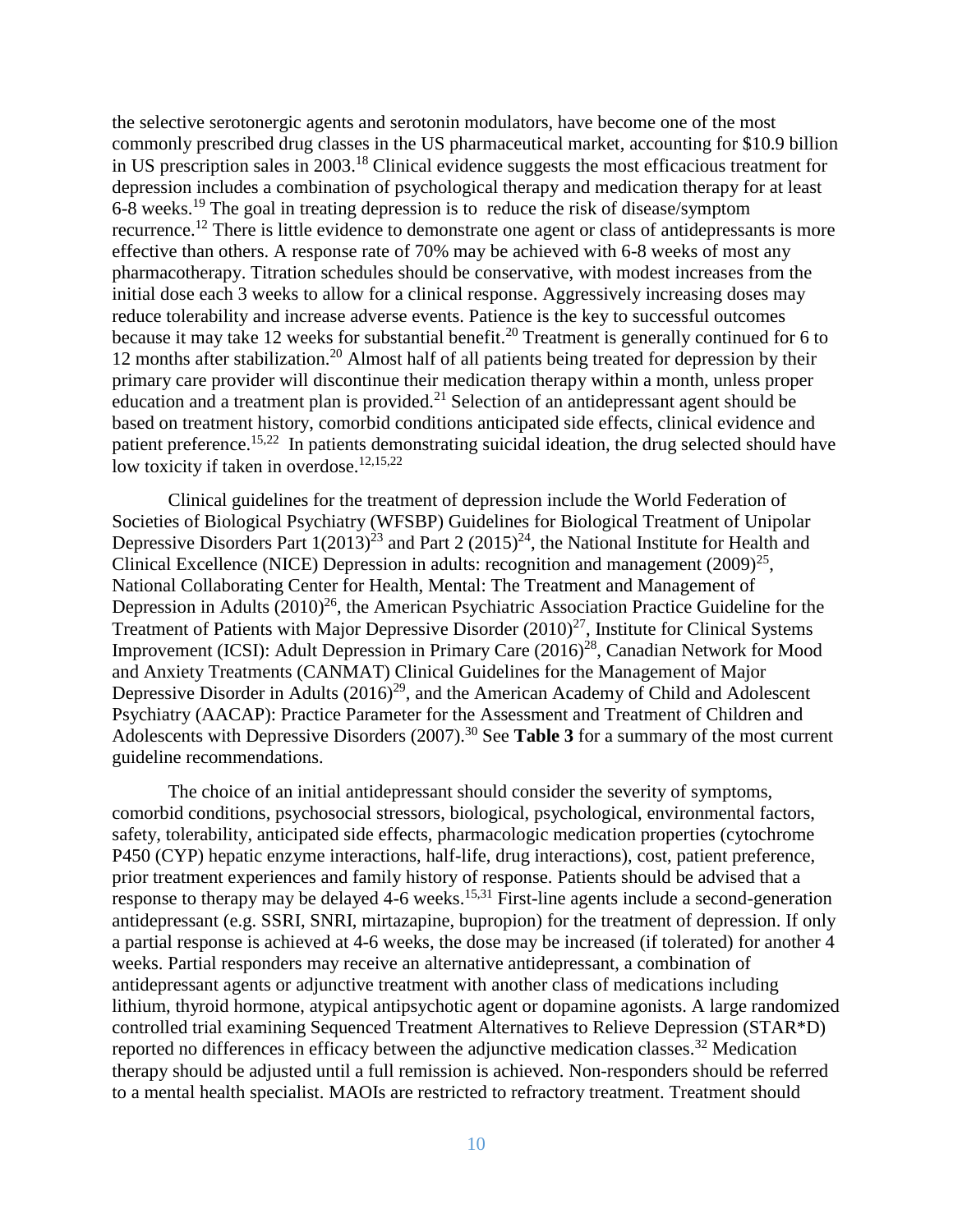continue for an additional 6-9 months to prevent relapse. Chronic maintenance therapy is recommended in patients with two or more depression episodes. Cognitive Behavioral Therapy (CBT) is recommended for all patients with depressive disorders.<sup>15</sup>

**Guideline Recommendations Recommendations World Federation of Societies of Biological Psychiatry (WFSBP) Guidelines for biological treatment of unipolar depressive disorder Part 1: (2009) 23** Medication therapy in combination with psychological counseling is recommended A treatment plan and disease/medication education are recommended for all patients First-line: Antidepressants No single class of antidepressants has proven to be more effective than another Amitriptyline, clomipramine and venlafaxine have demonstrated increased efficacy in severely depressed hospitalized patients Newer agents (bupropion, trazodone, SSRI, SNRIs, mirtazapine) are generally better tolerated than the older agents In treatment-resistant patients: Consider increasing the dose, switching to another antidepressant agent, combining two antidepressants, augmenting the antidepressant with another agent (best evidence for aripiprazole, lithium, quetiapine) **World Federation of Societies of Biological Psychiatry (WFSBP) Guidelines for biological treatment of unipolar depressive disorders. Part 2: Maintenance Treatment of Major Depressive Disorder (Updated 2015)<sup>24</sup>** Adults: Continue the antidepressant which induced remission or lithium if augmentation was successful. If this fails, consider the combination of antidepressant/lithium. Continue the medication at the same treatment dose Effective agents include Tricyclic antidepressants (TACAs), monoamine oxidase inhibitors (MAOIs), selective serotonin reuptake inhibitors (SSRIs) and selective serotonin norepinephrine reuptake inhibitors (SNRIs). o Newer antidepressants have better long-term efficacy due to better tolerability and better safety profile compared with older agents (TCAs) Some data supports quetiapine in maintenance therapy Evidence is lacking for carbamazepine or other mood stabilizers. Duration of maintenance therapy Discontinuation should always be gradual over at least 3 months. Acute depressive episode: 6-9 months Recurrent depressive episode in the prior 5 years or difficult to achieve remission: 3 years Those at greatest risk: Having a new episode of depression within 1 year after 2 or 3 attempts to discontinue therapy. Children and Adolescents

#### <span id="page-10-0"></span>*Table 2. Current Clinical Practice Guidelines for the Treatment of Depressive Disorders*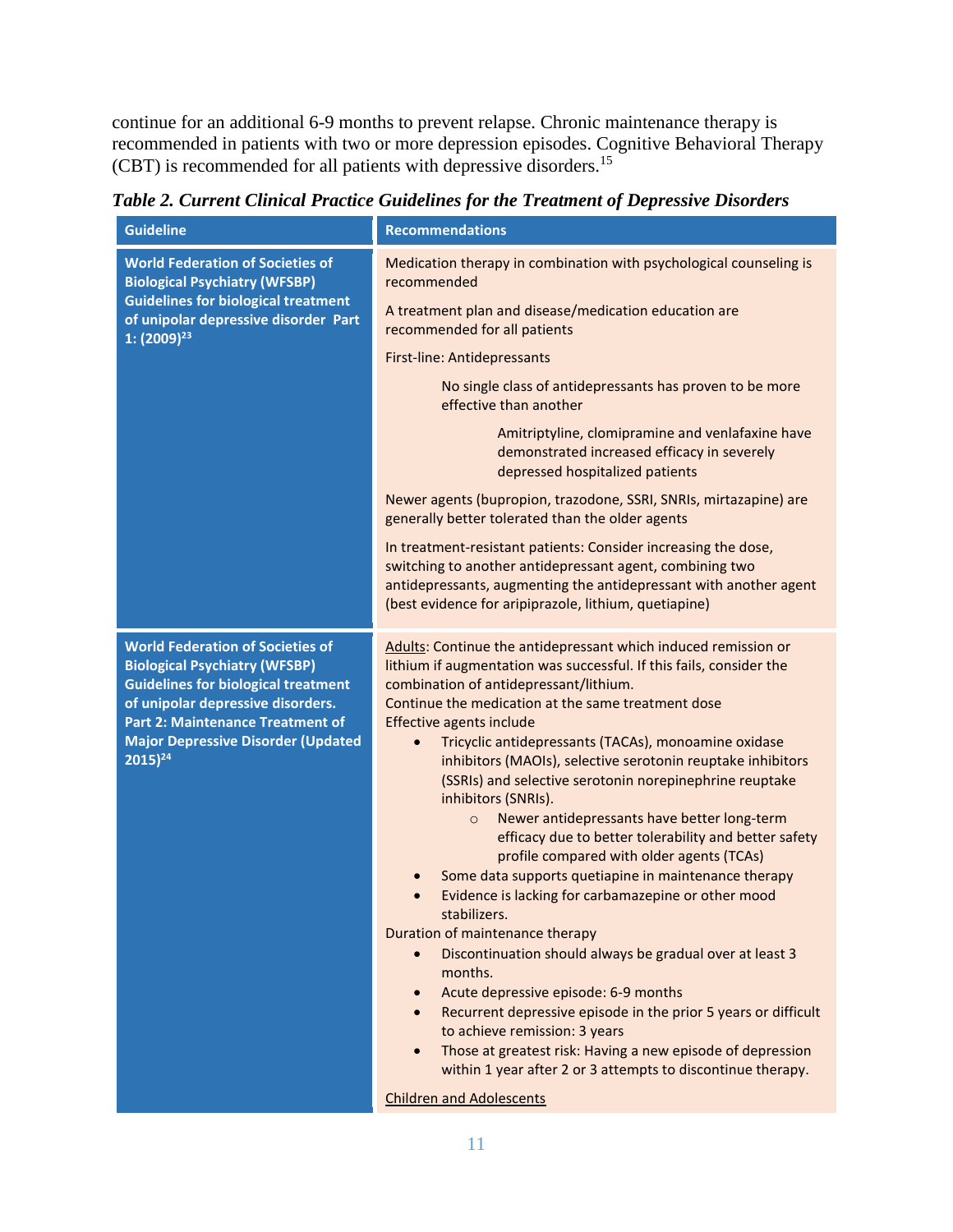| <b>Guideline</b>                                                                                                                                                                                                         | <b>Recommendations</b>                                                                                                                                                                                                                                                                                                                                                                                                                                                                                                                                                                                                                                                                                                                                                                                                                                                                                                                                                                                                                                                      |
|--------------------------------------------------------------------------------------------------------------------------------------------------------------------------------------------------------------------------|-----------------------------------------------------------------------------------------------------------------------------------------------------------------------------------------------------------------------------------------------------------------------------------------------------------------------------------------------------------------------------------------------------------------------------------------------------------------------------------------------------------------------------------------------------------------------------------------------------------------------------------------------------------------------------------------------------------------------------------------------------------------------------------------------------------------------------------------------------------------------------------------------------------------------------------------------------------------------------------------------------------------------------------------------------------------------------|
|                                                                                                                                                                                                                          | SSRIs and SNRIs have limited evidence the continued medication is<br>better than placebo in preventing new episodes with differences in<br>suicidality between groups                                                                                                                                                                                                                                                                                                                                                                                                                                                                                                                                                                                                                                                                                                                                                                                                                                                                                                       |
|                                                                                                                                                                                                                          | Older Adults<br>Evidence supports use compared with placebo for nortriptyline<br>(tachycardia and dry mouth more common), phenelzine, paroxetine,<br>escitalopram, citalopram but NOT sertraline.                                                                                                                                                                                                                                                                                                                                                                                                                                                                                                                                                                                                                                                                                                                                                                                                                                                                           |
| <b>National Institute for Health and</b><br><b>Clinical Excellence (NICE) Depression</b><br>in adults: recognition and<br>management (2009) <sup>25</sup>                                                                | Mild-Moderate Disorder<br>First-line: low-intensity psychosocial intervention<br>Second-line: antidepressant therapy (typically SSRI) OR a high-<br>intensity psychosocial intervention                                                                                                                                                                                                                                                                                                                                                                                                                                                                                                                                                                                                                                                                                                                                                                                                                                                                                     |
|                                                                                                                                                                                                                          | Moderate-Severe Disorder<br>First-line: combination antidepressant therapy and a high-intensity<br>psychological intervention                                                                                                                                                                                                                                                                                                                                                                                                                                                                                                                                                                                                                                                                                                                                                                                                                                                                                                                                               |
|                                                                                                                                                                                                                          | Antidepressant agents<br>SSRIs have a favorable risk-benefit ratio<br>Fluoxetine, fluvoxamine and paroxetine are associated with<br>$\bullet$<br>increased risk of drug interactions<br>Venlafaxine and tricyclic antidepressants are associated with<br>$\bullet$<br>increased risk of death from overdose<br>Monoamine oxidase inhibitors (MAOIs) should only be<br>$\bullet$<br>prescribed by specialists<br>In treatment-resistant patients, increase dose or switch to<br>$\bullet$<br>another antidepressant                                                                                                                                                                                                                                                                                                                                                                                                                                                                                                                                                          |
| <b>National Collaborating Centre for</b><br><b>Mental Health (UK): Depression</b><br><b>British Psychological Society;</b><br><b>National Institute for Health and</b><br><b>Clinical Excellence (2010)<sup>26</sup></b> | Step 1: All known and suspected presentations of depression<br>Assessment, support, psychoeducation, active monitoring<br>$\bullet$<br>and referral for further assessment and interventions<br>Step 2: Persistent subthreshold depressive symptoms; mild to<br>moderate depression<br>Low-intensity psychosocial interventions, psychological<br>interventions, medication and referral for further<br>assessment and interventions<br>Depression with anxiety: Treat depression first<br>Anxiety disorder with comorbid depression: Treat anxiety<br>$\bullet$<br>first<br>Sleep hygiene, active monitoring, low-intensity psychosocial<br>$\bullet$<br>interventions, group cognitive behavioral therapy<br>Do not use antidepressants routinely with subthreshold<br>$\bullet$<br>depressive or mild depression because the risk-benefit is<br>poor.<br>Drug therapy is appropriate: Past history of moderate severe<br>depression or subthreshold depression for at least 2 years or<br>symptoms which persist after other interventions<br>Do not use St John's wort. |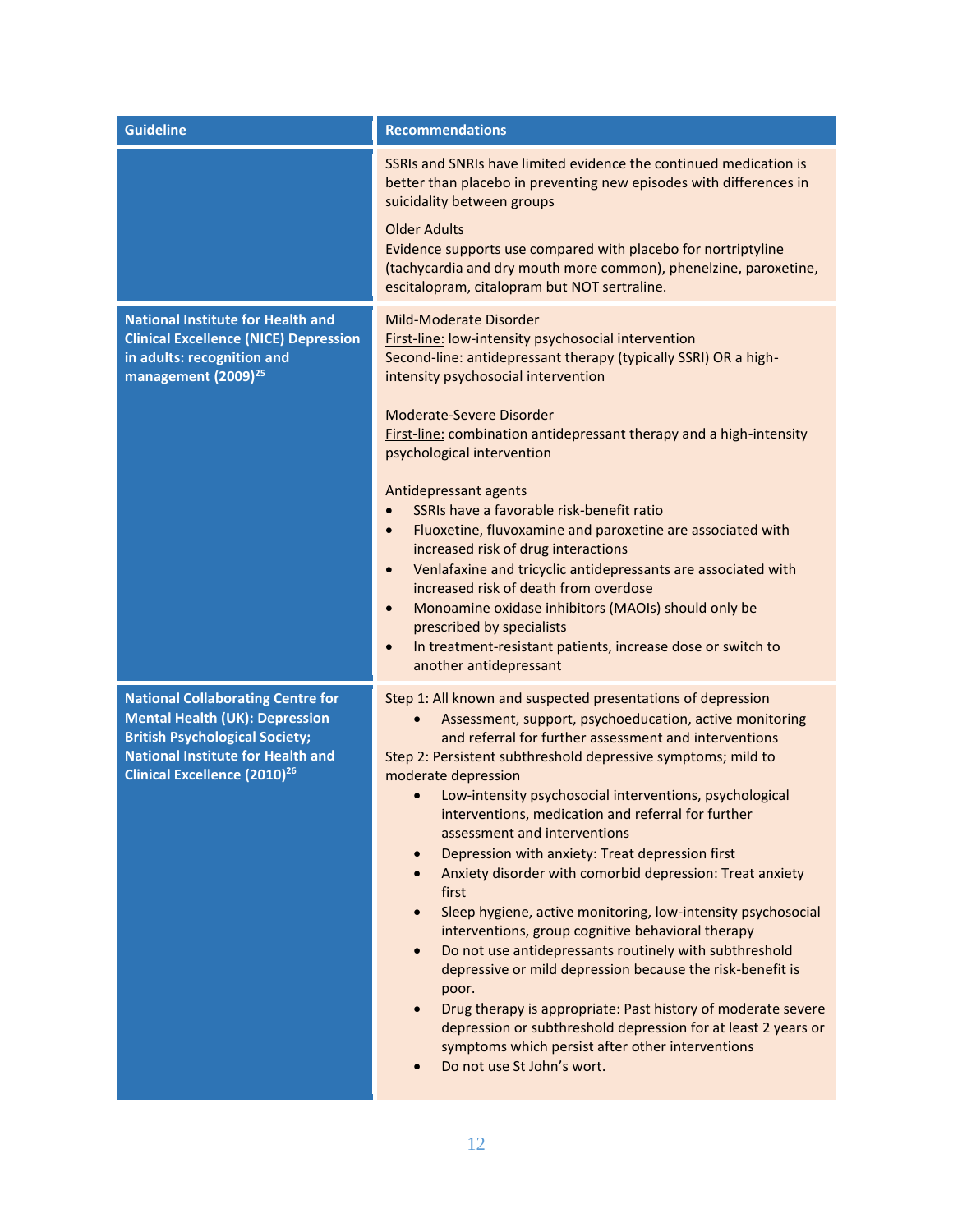| <b>Guideline</b> | <b>Recommendations</b>                                                                                                                                                                                                                                                                                                                                                                                                                                                                                                                                                                                                                                                                                                                                                                                                                                                                                                                                                                                                                                                                                                                                                                                                                                                                                                                                                                                                                                                                                                                                                                                                                                                                                                                                                                                                             |
|------------------|------------------------------------------------------------------------------------------------------------------------------------------------------------------------------------------------------------------------------------------------------------------------------------------------------------------------------------------------------------------------------------------------------------------------------------------------------------------------------------------------------------------------------------------------------------------------------------------------------------------------------------------------------------------------------------------------------------------------------------------------------------------------------------------------------------------------------------------------------------------------------------------------------------------------------------------------------------------------------------------------------------------------------------------------------------------------------------------------------------------------------------------------------------------------------------------------------------------------------------------------------------------------------------------------------------------------------------------------------------------------------------------------------------------------------------------------------------------------------------------------------------------------------------------------------------------------------------------------------------------------------------------------------------------------------------------------------------------------------------------------------------------------------------------------------------------------------------|
|                  | Step 3: Persistent subthreshold depressive symptoms or mild to<br>moderate depression with inadequate response to initial<br>interventions; moderate and severe depression<br>High-intensity psychological interventions, combined<br>treatments, collaborative care and referral for further<br>assessment and interventions (Counseling and<br>psychodynamic psychotherapy alone is of uncertain<br>effectiveness)<br>Medications: SSRI +/- psychological intervention<br>$\bullet$<br>SSRIs are preferred due to a favorable risk-benefit ratio<br>SSRIs increase the risk of bleeding (geriatric, drug-<br>$\circ$<br>interaction)<br>Fluoxetine, fluvoxamine, paroxetine higher drug-<br>$\circ$<br>drug interaction potential<br>Paroxetine has more discontinuation symptoms<br>$\circ$<br>than other SSRIs<br>Consider toxicity in overdose (TCAs carry the highest risk)<br>$\bullet$<br>MAOIs should only be prescribed by a specialist<br>Doxepin should NOT be prescribed<br>$\bullet$<br>Consider adherence relative to side effects<br>Venlafaxine exacerbates cardiac arrhythmias<br>$\circ$<br>Hypertension exacerbated with<br>$\circ$<br>venlafaxine/duloxetine<br>TCA induced postural hypotension and cardiac<br>$\circ$<br>arrhythmias<br>Lack of response at 3-4 weeks: Increase the medication dose<br>or switch<br>No evidence suggests treating depression different by<br>$\bullet$<br>subtype, gender, sex or ethnicity<br>Switching antidepressants: No evidence suggests a<br>$\bullet$<br>difference with between or within classes. Try newer<br>antidepressant SSRI/SNRI again then consider a different<br>less-well tolerated class.<br>Consider: fluoxetine long half-life;<br>$\circ$<br>fluoxetine/paroxetine increase TCA levels, from one<br>serotonergic agent to another due to serotonin |
|                  | syndrome, waiting 2 weeks for non-reversible MAOI<br>washout before starting new agent.                                                                                                                                                                                                                                                                                                                                                                                                                                                                                                                                                                                                                                                                                                                                                                                                                                                                                                                                                                                                                                                                                                                                                                                                                                                                                                                                                                                                                                                                                                                                                                                                                                                                                                                                            |
|                  | Augmentation: Lithium, antipsychotic, mirtazapine. Do NOT<br>augment with benzodiazepine, buspirone, carbamazepine,<br>lamotrigine or valproate, thyroid hormones or pindolol.<br>Step 4: Severe and complex depression; risk to life; severe self-<br>neglect                                                                                                                                                                                                                                                                                                                                                                                                                                                                                                                                                                                                                                                                                                                                                                                                                                                                                                                                                                                                                                                                                                                                                                                                                                                                                                                                                                                                                                                                                                                                                                     |
|                  | Medication, high-intensity psychological interventions,<br>electroconvulsive therapy, crisis service, combine<br>treatments, multi-professional and inpatient care<br>Depression with psychotic symptoms: Augment with<br>antipsychotic (dose and duration unknown)                                                                                                                                                                                                                                                                                                                                                                                                                                                                                                                                                                                                                                                                                                                                                                                                                                                                                                                                                                                                                                                                                                                                                                                                                                                                                                                                                                                                                                                                                                                                                                |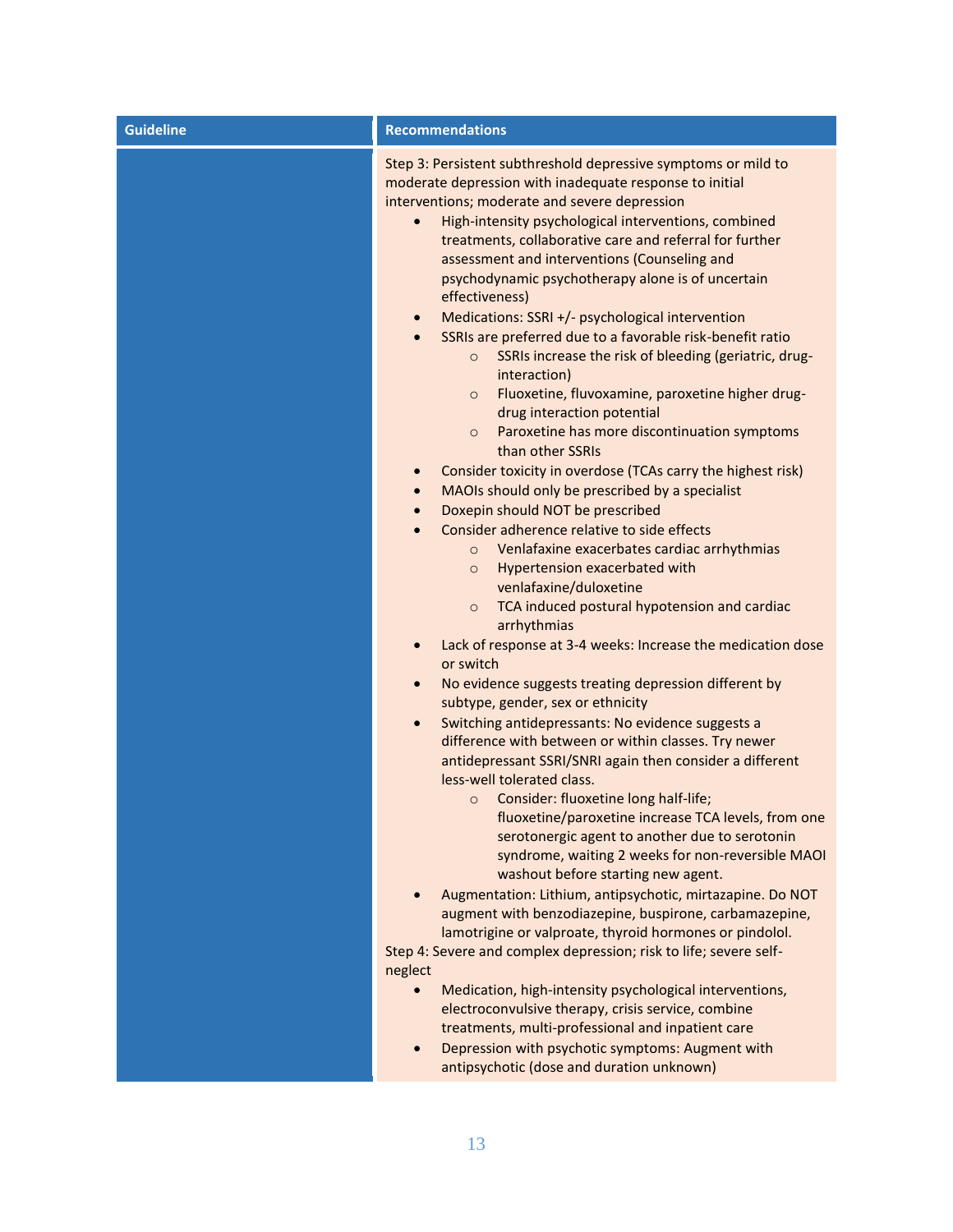| <b>Guideline</b>                                                                                                                                              | <b>Recommendations</b>                                                                                                                                                                                                                                                                                                                                                                                                                                                                                                                                                                                               |
|---------------------------------------------------------------------------------------------------------------------------------------------------------------|----------------------------------------------------------------------------------------------------------------------------------------------------------------------------------------------------------------------------------------------------------------------------------------------------------------------------------------------------------------------------------------------------------------------------------------------------------------------------------------------------------------------------------------------------------------------------------------------------------------------|
| <b>American Psychiatric Association:</b><br><b>Practice Guideline for the Treatment</b><br>of Patients With Major Depressive<br>Disorder (2010) <sup>27</sup> | Acute phase<br>First-line: antidepressant medication (SSRI, SNRI, bupropion,<br>mirtazapine)<br>The effectiveness of antidepressant medications is comparable<br>$\bullet$<br>and initial selection is based on adverse effect profile, prior<br>treatments, cost and patient preference<br>If side effects occur, lower dose or switch agents<br>$\circ$<br>If no response or partial response: increase dose, switch<br>$\circ$<br>agents or augmenting the antidepressant with another<br>antidepressant or a non-antidepressant medication<br>(lithium, thyroid hormone or a second generation<br>antipsychotic) |
|                                                                                                                                                               | <b>Continuation phase</b><br>Continue successful treatment for 6-9 months and monitor for<br>signs of relapse                                                                                                                                                                                                                                                                                                                                                                                                                                                                                                        |
|                                                                                                                                                               | Maintenance phase<br>Continue successful treatment in patients with three or more<br>depressive episodes or with additional risk factors for relapse                                                                                                                                                                                                                                                                                                                                                                                                                                                                 |
|                                                                                                                                                               | <b>Discontinuation of treatment</b><br>Taper the medication over the course of at least several weeks                                                                                                                                                                                                                                                                                                                                                                                                                                                                                                                |
|                                                                                                                                                               | Other notes<br>Combination of antipsychotic and antidepressant medications is<br>recommended in patients with psychotic symptoms                                                                                                                                                                                                                                                                                                                                                                                                                                                                                     |
| <b>Institute for Clinical Systems</b><br><b>Improvement (ICSI): Major</b><br><b>Depression in Adults in Primary Care</b><br>$(2016)$ <sup>28</sup>            | Recommended pharmacotherapy:<br>SSRIs, venlafaxine, duloxetine, desvenlafaxine, mirtazapine,<br>$\bullet$<br>bupropion                                                                                                                                                                                                                                                                                                                                                                                                                                                                                               |
|                                                                                                                                                               | Other options:<br>Secondary amine tricyclics (TCAs), monoamine oxidase inhibitors<br>(MAOIs)                                                                                                                                                                                                                                                                                                                                                                                                                                                                                                                         |
|                                                                                                                                                               | Augmentation therapy:<br>Bupropion, buspirone, mirtazapine, triiodothyronine (T3),<br>stimulants, TCA-SSRI<br>combination, lithium, atypical antipsychotics                                                                                                                                                                                                                                                                                                                                                                                                                                                          |
|                                                                                                                                                               | Recommended in patients with treatment-resistant or partially-<br>responsive disease: Referral to a mental health specialist                                                                                                                                                                                                                                                                                                                                                                                                                                                                                         |
| <b>Canadian Network for Mood and</b><br><b>Anxiety Treatments (CANMAT)</b><br><b>Clinical guidelines for the</b>                                              | Selection<br>Based on disease severity, comorbid conditions, adverse effect<br>profile, treatment history, potential drug-drug interactions,<br>patient preference and cost; Use of antidepressant should be                                                                                                                                                                                                                                                                                                                                                                                                         |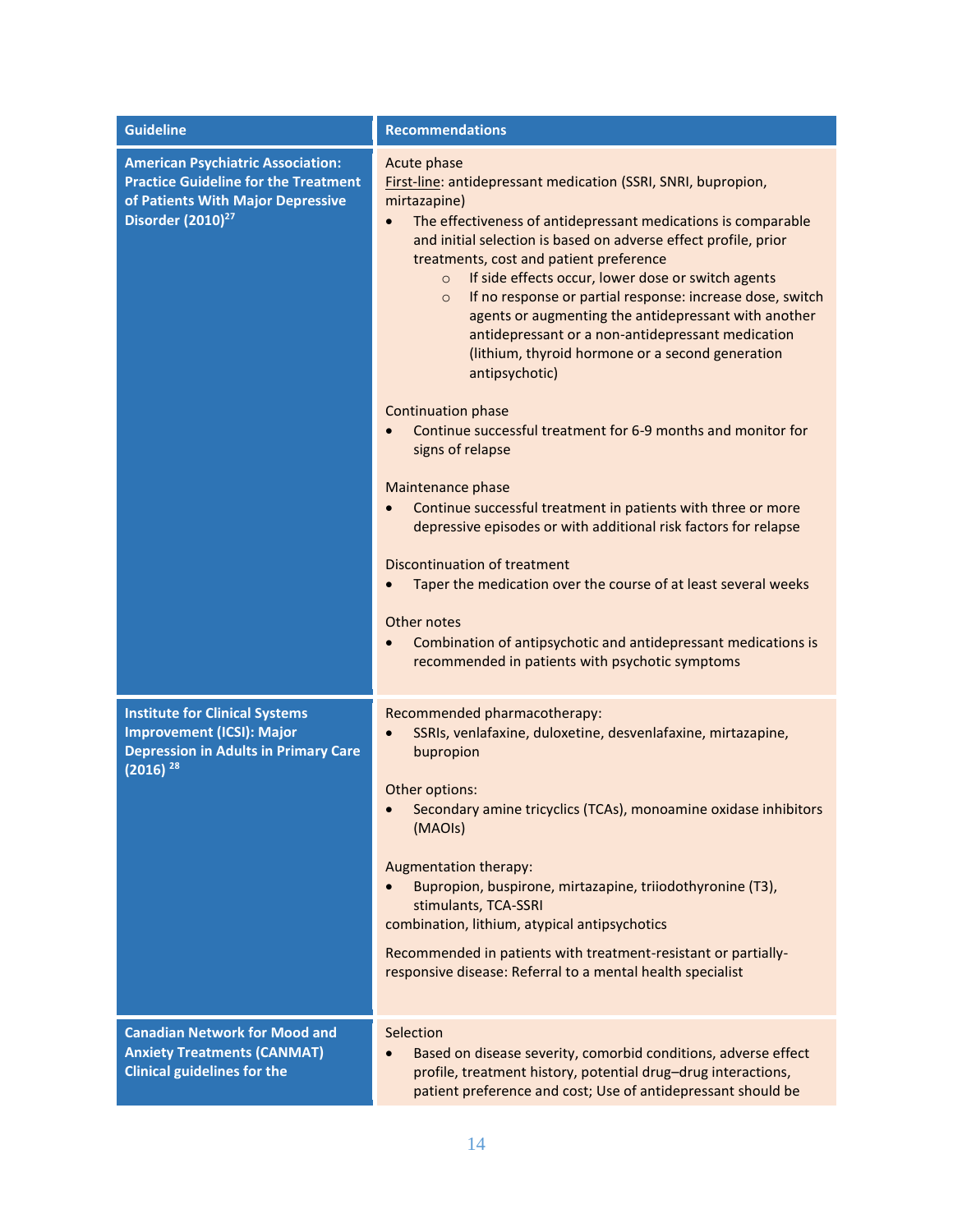| <b>Guideline</b>                                                                                                                                                                                                                   | <b>Recommendations</b>                                                                                                                                                                                                                                                                                                                                                                                                                                                                                                                                                |
|------------------------------------------------------------------------------------------------------------------------------------------------------------------------------------------------------------------------------------|-----------------------------------------------------------------------------------------------------------------------------------------------------------------------------------------------------------------------------------------------------------------------------------------------------------------------------------------------------------------------------------------------------------------------------------------------------------------------------------------------------------------------------------------------------------------------|
| management of major depressive<br>disorder in adults (2016) <sup>29</sup>                                                                                                                                                          | accompanied by patient education, close monitoring (1-4 weeks)<br>and self-management techniques                                                                                                                                                                                                                                                                                                                                                                                                                                                                      |
|                                                                                                                                                                                                                                    | <b>First-line recommendations</b><br>Bupropion, citalopram, desvenlafaxine, duloxetine, escitalopram,<br>fluoxetine, fluvoxamine, milnacipran, mirtazapine, paroxetine,<br>sertraline, venlafaxine<br>Second-line recommendations<br>Amitriptyline, clomipramine and other tricyclic antidepressant<br>(TCA) agents; quetiapine; selegiline; trazodone<br>Third-line recommendations<br>Phenelzine, tranylcypromine                                                                                                                                                   |
| <b>American Academy of Child and</b><br><b>Adolescent Psychiatry (AACAP):</b><br><b>Practice Parameter for the</b><br><b>Assessment and Treatment of</b><br><b>Children and Adolescents with</b><br>Depressive Disorders (2007) 30 | A confidential relationship should be maintained with the child or<br>adolescent<br>Psychiatric assessments should routinely be made<br>Treatment should always include an acute and continuation phase,<br>some may require maintenance treatment                                                                                                                                                                                                                                                                                                                    |
|                                                                                                                                                                                                                                    | First-line: Supportive psychotherapy<br>Second-line: Psychotherapy and/or antidepressants<br>Selective serotonin reuptake inhibitors (SSRIs) are<br>$\circ$<br>the most commonly used pharmacotherapy in<br>pediatric patients<br>Clinical response should be assessed at 4-week<br>$\circ$<br>intervals<br>If inadequate response, increase dose<br>Treatment should be continued for 6-12 months<br>$\circ$<br>Atypical antipsychotics, combined with SSRIs, are<br>$\circ$<br>recommended as the treatment of choice for<br>depressed psychotic pediatric patients |

### Parkinson's Disease

Parkinson's disease (PD) has been noted historically since 5000 BC.<sup>33,34</sup> It became recognized as a medical condition in 1817 when James Parkinson published "An Essay on the Shaking Palsy" based on 6 cases in his practice.<sup>35</sup> By the mid twentieth century dopamine was synthesized and research indicated that a deficiency of dopamine, localized in the brain striatum, was likely responsible for the symptoms of Parkinson's disease.<sup>33,34</sup>

Parkinson's disease is second only to Alzheimer's disease as the most common neurodegenerative disease.<sup>34</sup> PD affects 10 million persons worldwide and approximately 1 million in the US.<sup>36</sup> PD is predominantly a disease of the elderly. The prevalence is 1% in those over 65 years, although 4% of cases are identified in younger persons.<sup>36,37</sup> Life expectancy is unchanged but quality of life is affected.<sup>36</sup> Most patients are unable to continue full time work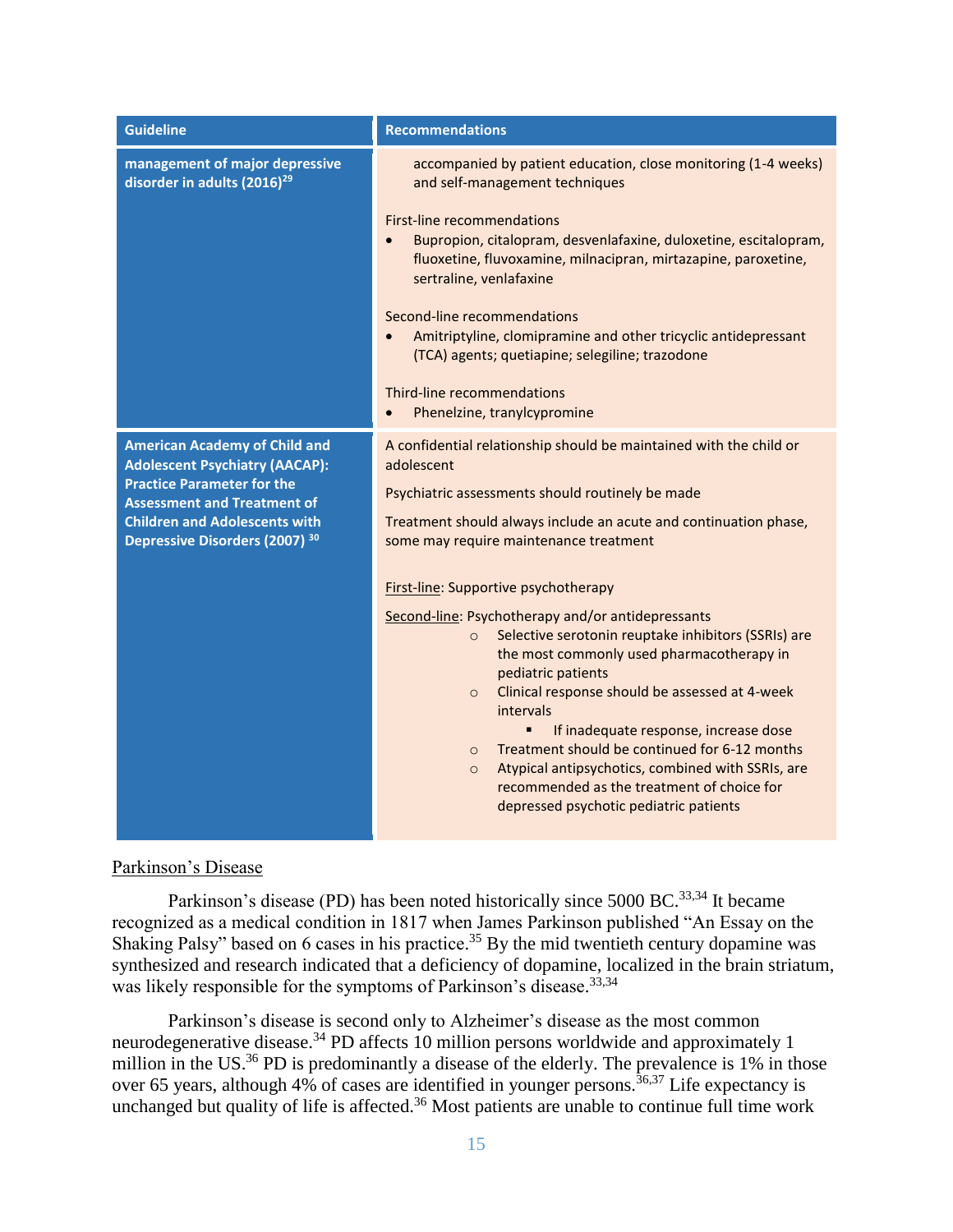within 4-5 years of diagnosis.<sup>36</sup> The costs of PD are significant; direct and indirect costs associated with treatment, social security payments and lost income is estimated at \$25 billion in the US yearly.<sup>37</sup> Average per patient medication costs are \$2500 yearly with therapeutic surgery estimated at  $$100,000$  per patient.<sup>37</sup> Risk factors include advanced age, male sex, low estrogen levels, agricultural work (presumed pesticide exposure), low folate levels and head trauma (especially as a child). The genetic marker alpha-synuclein is associated with a 1.5-fold increased risk and evidence demonstrates a low correlation with disease and a positive family history.<sup>33,34,38</sup>

Parkinson's disease symptoms arise from progressive degeneration of dopaminergic neurons in the substantia nigra of the midbrain, resulting in a deficiency of striatal dopamine.<sup>34,36</sup> Many symptoms of Parkinson's disease are the result of striatal dopaminergic deficiency resulting from a progressive loss of neurons.

The diagnosis of PD is a made clinically.<sup>36</sup> Diagnosis requires the presence of the cardinal feature, bradykinesia and one other cardinal manifestation; resting tremor, rigidity, bradykinesia or gait impairment/postural instability. Symptoms present asymmetrically.<sup>39</sup> Other common features include disturbances in speech, mood, cognitive function, autonomic disturbances, sexual dysfunction, hyposomia (loss of smell), gastroparesis/constipation, insomnia, dream enactment and dementia.<sup>34</sup>

As the disease progresses and parkinsonian symptoms impact the person's life, treatment with dopaminergic therapy is initiated either with levodopa/carbidopa or a dopamine agonist. $34,36,40$ Levodopa is the most effective agent for motor symptoms but long-term levodopa use is associated with movement disorders. The choice of initial medication is made in consultation with the patient. Considerations include drug efficacy, safety, ease of administration, costs, patient age, comorbidity, work status, expectations and assessment of the trade-off required to provide better symptom control while preventing/delaying dyskinesias. Rudolph recommends first-line use of dopamine agonists in young people who tolerate the slow dosage uptitration and side effects well, in order to stave off the development of movement disorders.<sup>36</sup> In older patients, levodopa/carbidopa is considered first-line. Older patients with impaired gait and balance disturbances benefit from optimizing motor function which may prevent a fall.

Over time, the effects of levodopa become less predictable and persist for shorter periods of time. Additionally, levodopa side effects become more significant, including dyskinesia, akathisia, "on-off" phenomena and freezing.33,34,41 34,36,40 Wearing-off is common with levodopa therapy. As the duration of levodopa activity declines over time, levodopa-carbidopa must be dosed more frequently or with a higher dose. As the disease progresses, additional medications may be added to the treatment regimen. Amantadine works to reduce movement symptoms and levodopa-induced dyskinesias. Catechol-O-methyl transferase (COMT) inhibitors prolong the effects of levodopa. Anticholinergics can reduce tremor, but must be used cautiously in the elderly. When maximal pharmacotherapy fails, surgical options including deep brain stimulation may be considered.

It was expected that MAO-B inhibition would be useful in the treatment of Parkinson's disease via inhibition of dopamine metabolism resulting in increased CNS dopamine concentrations.5,34,42 Treatment with nonspecific MAOIs was associated with significant side effects (hypertension, dyskinesia and toxic delirium) voiding their clinical utility. Selegiline and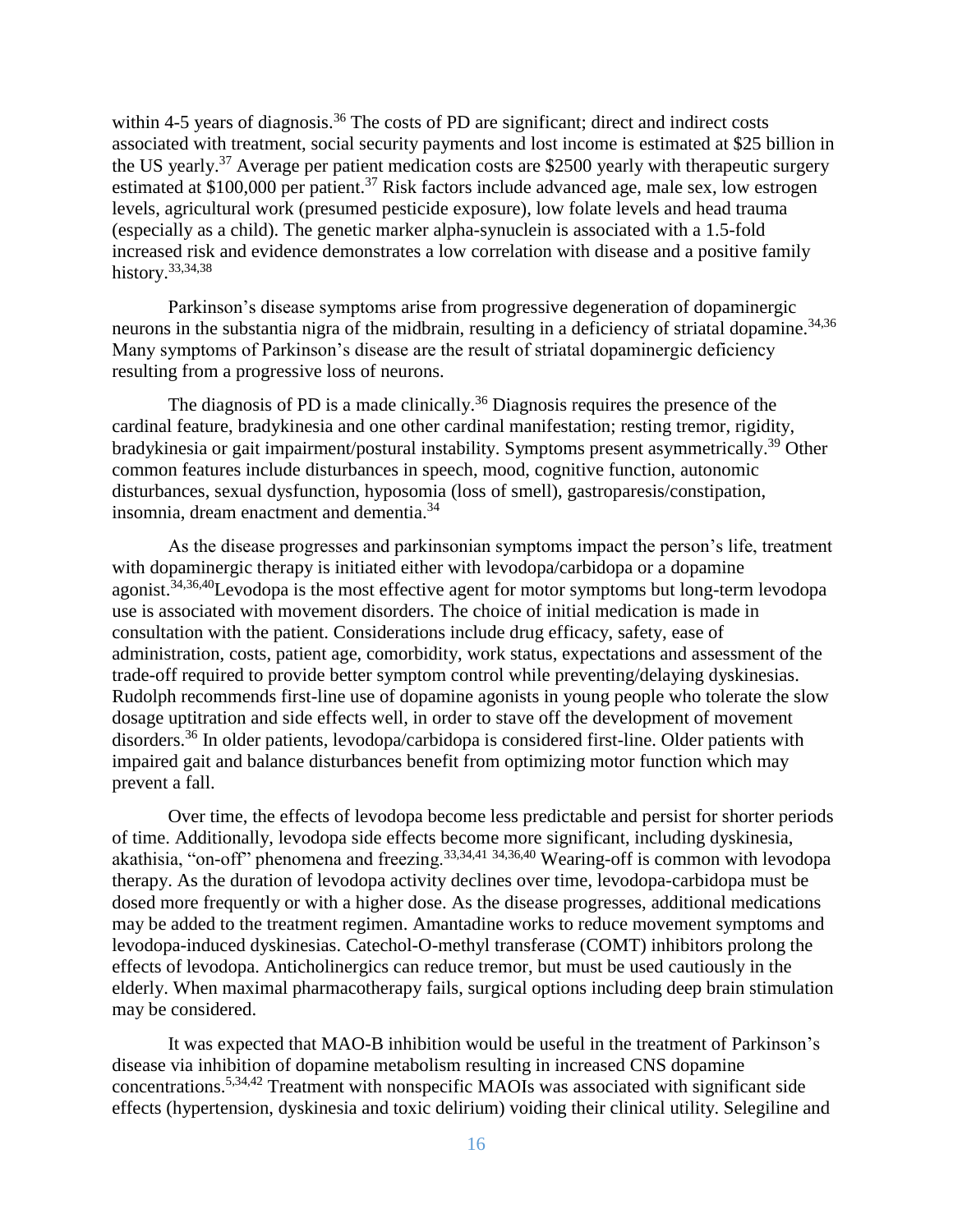rasagiline are MAO-B specific agents. They are used as adjunctive therapy, in low doses, and produce only mild side effects.<sup>5,42</sup> As soon as the diagnosis of Parkinson's disease is made, many clinicians would start a patient on a monoamine oxidase type B (MAO-B) inhibitor. MAO-B inhibitors provide mild symptomatic benefits (depression, fatigue, motor symptoms), reduced off-time and are neuroprotective. Finally, as the disease progresses resulting in inadequate control or wearing-off, the use of combination therapy including dopamine agonists and levodopa-carbidopa is initiated. $34,36,40$ 

Clinical guidelines for the treatment of Parkinson's disease include the Canadian Guideline on Parkinson's Disease  $(2012)^{43}$ , the European Academy of Neurology Guideline on Early (uncomplicated) Parkinson's Disease  $(2011)^{44}$ , the European Academy of Neurology Guideline on Late (complicated) Parkinson's disease  $(2011)^{45}$ , and practice parameters from the American Academy of Neurology on Neuroprotective Strategies and Alternative Therapies for Parkinson Disease and Treatment of Parkinson Disease with Motor Fluctuations and Dyskinesia (2006). <sup>46</sup> **See Table 4** for a summary of the most current guideline recommendations. In general, the guidelines recommend first-line therapy for treatment of motor symptoms with levodopacarbidopa or a dopamine agonist, with some bias for use of levodopa in younger patients. MAO-B inhibitors are sometimes considered a first-line option. As the disease progresses, combination therapy with levodopa and dopamine agonists is recommended. Guidelines give further recommendations for managing on-off phenomena, wearing-off phenomena, freezing, and dystonias. Movement fluctuations are managed by adjustment of the levodopa dose, frequency of administration, addition of a COMT agent (non-ergot class is preferred) or MAO-B medication. Off-time may be reduced with dopamine agonists. Dyskinesias may respond to amantadine therapy. Anticholinergics and beta-blockers are useful in the management of tremor. Most documents include recommendations for the treatment of non-motor problems; autonomic dysregulation, sleep, mood and cognitive changes. Surgical interventions are recommended when medication therapy has failed.

| Guideline                                                              | Recommendation                                                                                                                                                                                                                                                                                                                                                                                                                                                |
|------------------------------------------------------------------------|---------------------------------------------------------------------------------------------------------------------------------------------------------------------------------------------------------------------------------------------------------------------------------------------------------------------------------------------------------------------------------------------------------------------------------------------------------------|
| Canadian Guideline on Parkinson's<br>Disease (PD) (2012) <sup>43</sup> | Do not withdraw or discontinue abruptly to prevent akinesia or<br>$\bullet$<br>neuroleptic malignant syndrome<br>Do not practice "drug holidays" due to the risk of neuroleptic<br>$\bullet$<br>malignant syndrome<br>Exercise great caution in assuring continuation of the prescribed<br>$\bullet$<br>regimen when admitted to hospital or care facility<br>Be aware of dopamine dysregulation syndrome<br>$\bullet$                                        |
|                                                                        | <b>Motor Symptoms in Early PD</b><br>First-Line Pharmacological therapy<br>$\bullet$<br>Levodopa at the lowest possible dose. Avoid modified-<br>$\circ$<br>release formulations<br>Dopamine agonists (DA), may try more than one agent<br>$\circ$<br>Non-ergot dopamine agonists are preferred. Ergot<br>п<br>DA require testing renal function, erythrocyte<br>sedimentation rate, chest radiograph<br>MAO-B inhibitors (selegiline, rasagiline)<br>$\circ$ |
|                                                                        | Second-Line Pharmacological therapy                                                                                                                                                                                                                                                                                                                                                                                                                           |

<span id="page-16-0"></span>*Table 3. Current Clinical Practice Guidelines for the Treatment of Parkinson's Disease*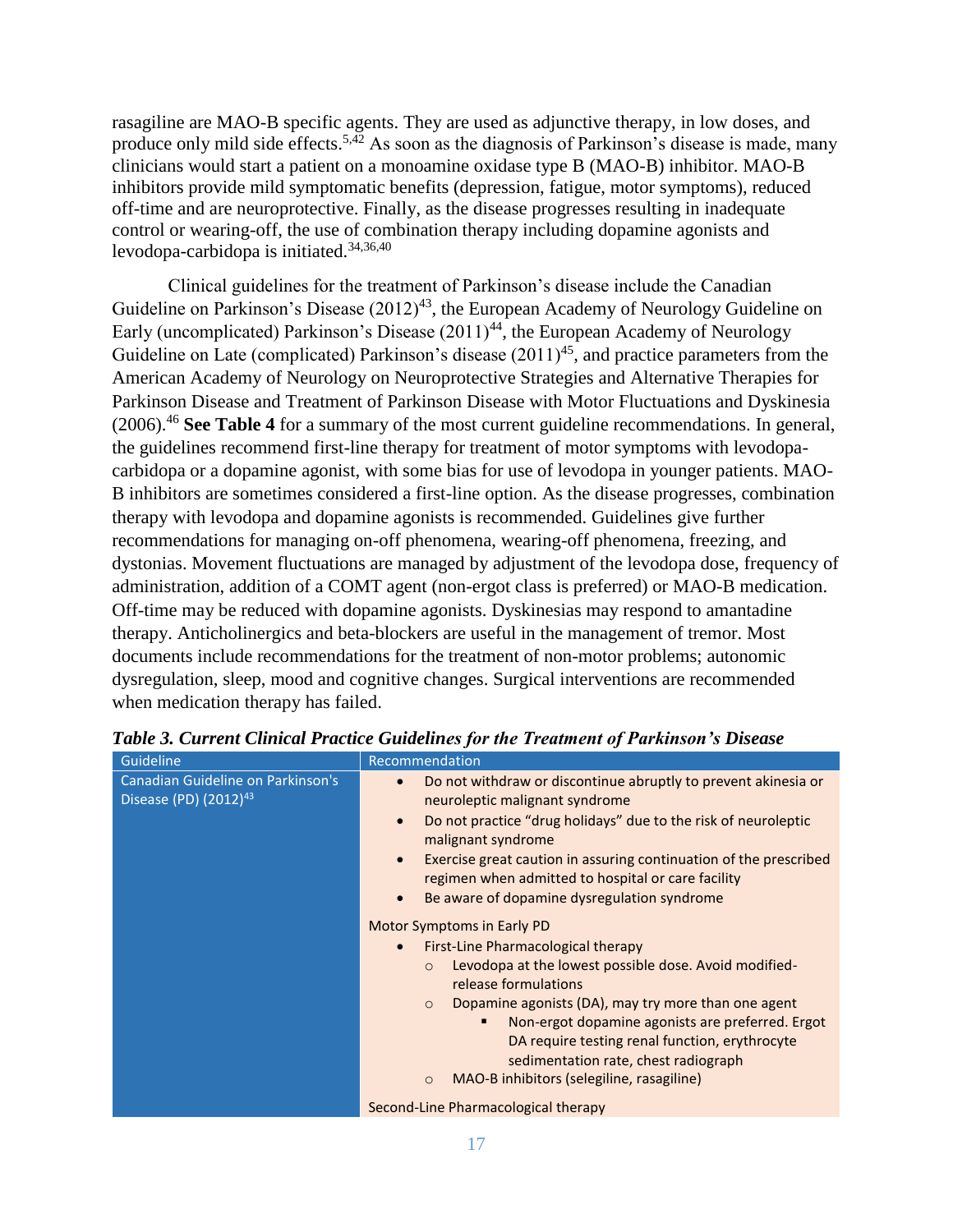|                                                                      | Amantadine<br>$\bullet$                                                                  |
|----------------------------------------------------------------------|------------------------------------------------------------------------------------------|
|                                                                      | Anticholinergics for symptomatic treatment                                               |
|                                                                      | Beta-adrenergic antagonists for postural tremor                                          |
|                                                                      | Motor Symptoms in Later PD                                                               |
|                                                                      | First-Line pharmacological therapy                                                       |
|                                                                      | Motor fluctuations: Entacapone and Rasagiline reduce<br>$\circ$                          |
|                                                                      | off time                                                                                 |
|                                                                      | Reduce off-time: Pramipexole and ropinirole<br>$\circ$                                   |
|                                                                      | Second-line pharmacological therapy                                                      |
|                                                                      | Motor fluctuations: Modified-release levodopa<br>$\circ$                                 |
|                                                                      | formulations                                                                             |
|                                                                      | Motor fluctuations with dyskinesias: Amantadine<br>$\circ$                               |
|                                                                      | Depression                                                                               |
|                                                                      | Individually tailor to the individual.                                                   |
|                                                                      | Consider amitriptyline                                                                   |
|                                                                      | Psychotic symptoms                                                                       |
|                                                                      | Reduce polypharmacy. Reduce/stop anticholinergics,                                       |
|                                                                      | anxiolytics, sedatives                                                                   |
|                                                                      | Reduce/withdraw precipitating antiparkinsonian medication<br>$\bullet$                   |
|                                                                      | Reduce/stop anticholinergics, amantadine, dopamine agonists,<br>$\bullet$                |
|                                                                      | MAO-B and COMT inhibitors, lastly reduce levodopa. Motor                                 |
|                                                                      | symptoms may worsen                                                                      |
|                                                                      | Mild symptoms may not require treatment<br>$\bullet$                                     |
|                                                                      | Clozapine (with registration), quetiapine. Do NOT use<br>$\bullet$                       |
|                                                                      | olanzapine, phenothiazines or butyrophenones                                             |
|                                                                      | Dementia                                                                                 |
|                                                                      | Discontinue aggravators: anticholinergics, amantadine, TCAs,<br>$\bullet$                |
|                                                                      | benzodiazepines, tolterodine and oxybutynin                                              |
|                                                                      | Treat with donepezil or rivastigmine<br>$\bullet$                                        |
|                                                                      | Additional Pharmacotherapy may be indicated for sleep, autonomic                         |
|                                                                      | dysfunction (urinary dysfunction, weight loss, dysphagia, constipation,                  |
|                                                                      | erectile dysfunction, orthostatic hypotension, hyperhidrosis, sialorrhea)                |
| Neuroprotective strategies and                                       | Levodopa does not appear to accelerate disease progression.<br>$\bullet$                 |
| alternative therapies for Parkinson                                  | No treatment has been shown to be neuroprotective.                                       |
| disease (an evidence-based review):                                  | There is no evidence that vitamin or food additives can improve<br>$\bullet$             |
| <b>Report of the Quality Standards</b>                               | motor function in PD.                                                                    |
| <b>Subcommittee of the American</b>                                  | Exercise may be helpful in improving motor function<br>$\bullet$                         |
| Academy of Neurology (2006) <sup>47</sup>                            | Speech therapy may be helpful in improving speech volume.<br>$\bullet$                   |
|                                                                      | No manual therapy has been shown to be helpful in the<br>$\bullet$                       |
|                                                                      | treatment of motor symptoms, although studies in this area are                           |
|                                                                      | limited. Further studies using a rigorous scientific method are                          |
|                                                                      | needed to determine efficacy of alternative therapies.                                   |
| <b>Treatment of Parkinson disease</b><br>with motor fluctuations and | Entacapone and rasagiline should be offered to reduce off time<br>$\bullet$<br>(level A) |
| dyskinesia (an evidence-based                                        |                                                                                          |
| review): Report of the Quality                                       | Pergolide, pramipexole, ropinirole, and tolcapone should be                              |
| Standards Subcommittee of the                                        | considered to reduce off time (Level B)                                                  |
| <b>American Academy of Neurology</b>                                 | Apomorphine, cabergoline, and selegiline may be considered to                            |
| $(2006)^{48}$                                                        | reduce off time (Level C)                                                                |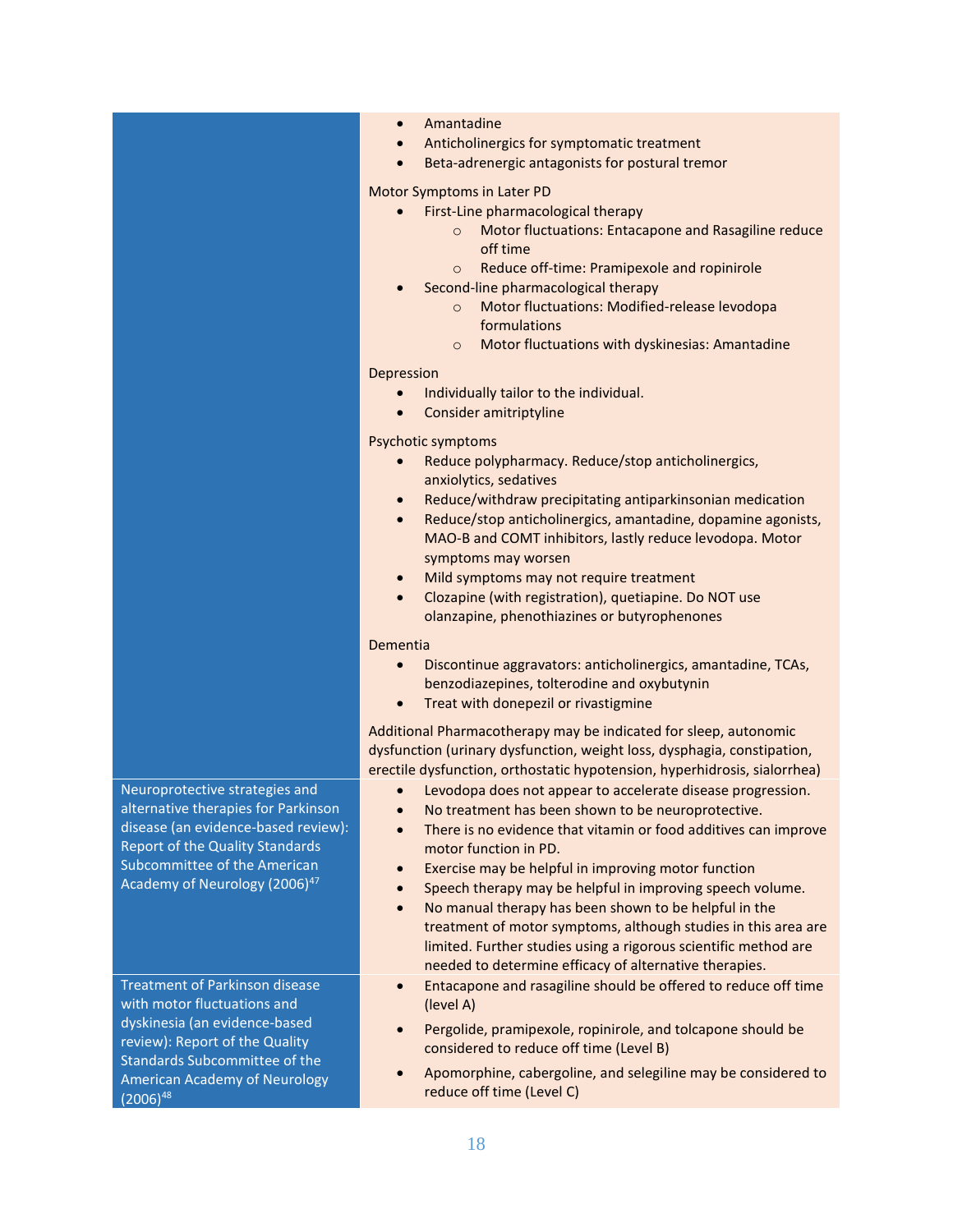|                                                                            | The available evidence does not establish superiority of one<br>$\bullet$<br>medicine over another in reducing off time                                                                                                                                                                                                                                         |
|----------------------------------------------------------------------------|-----------------------------------------------------------------------------------------------------------------------------------------------------------------------------------------------------------------------------------------------------------------------------------------------------------------------------------------------------------------|
|                                                                            | Sustained release carbidopa/levodopa and bromocriptine may<br>$\bullet$<br>be disregarded to reduce off time                                                                                                                                                                                                                                                    |
|                                                                            | Amantadine may be considered to reduce dyskinesia<br>$\bullet$                                                                                                                                                                                                                                                                                                  |
|                                                                            | Deep brain stimulation of the STN may be considered to<br>$\bullet$<br>improve motor function and reduce off time, dyskinesia, and<br>medication usage                                                                                                                                                                                                          |
|                                                                            | Preoperative response to levodopa predicts better outcome<br>$\bullet$<br>after DBS of the STN                                                                                                                                                                                                                                                                  |
| <b>European Academy of Neurology:</b><br>Early (uncomplicated) Parkinson's | No uniform proposal for initiating therapy in symptomatic patients.<br>Initial therapy may include;                                                                                                                                                                                                                                                             |
| disease $(2011)^{44}$                                                      | MAO-B inhibitors (e.g. selegiline or rasagiline)                                                                                                                                                                                                                                                                                                                |
|                                                                            | Effects more modest than levodopa but are easy to<br>$\circ$<br>administer (one dose, once daily, no titration), and well<br>tolerated (especially rasagiline).                                                                                                                                                                                                 |
|                                                                            | Amantadine or an anticholinergic                                                                                                                                                                                                                                                                                                                                |
|                                                                            | Effects more modest than levodopa are poorly<br>$\circ$<br>tolerated in the elderly and are best restricted to<br>young patients.                                                                                                                                                                                                                               |
|                                                                            | Levodopa is the most effective symptomatic antiparkinsonian.<br>$\bullet$<br>Long-term use often leads to motor complications. It is<br>recommended in older patients who are more sensitive to<br>neuropsychiatric adverse effects and less prone to motor<br>complications. Early use of controlled-release formulations, do<br>not delay motor complications |
|                                                                            | Dopamine agonist (pramipexole, piribedil, and ropinirole<br>$\bullet$<br>immediate- or controlled-release). Pramipexole and ropinirole<br>have a lower risk of motor complications than levodopa. Lower<br>class evidence, supports bromocriptine with no evidence<br>suggesting they are less effective.                                                       |
|                                                                            | Prevent motor complications but have less effect on<br>$\circ$<br>symptoms and greater incidence of hallucinations,<br>impulse-control disorders, somnolence, and leg edema,<br>as compared with levodopa. Patients must be informed<br>of these risks (e.g., excessive daytime somnolence is<br>especially relevant to drivers).                               |
|                                                                            | May be preferred for younger patients who are more<br>$\circ$<br>prone to developing levodopa-induced motor<br>complications.                                                                                                                                                                                                                                   |
|                                                                            | Ergot derivatives such as pergolide, bromocriptine, and<br>$\circ$<br>cabergoline are not recommended as first-line<br>medication because of the risk of fibrotic reactions.                                                                                                                                                                                    |
|                                                                            | Pergolide*, bromocriptine, cabergoline and,<br>٠<br>with caution, other ergot derivatives, cannot<br>be recommended as a first-line treatment for<br>early PD because of the risk of valvular heart<br>disorder                                                                                                                                                 |
|                                                                            |                                                                                                                                                                                                                                                                                                                                                                 |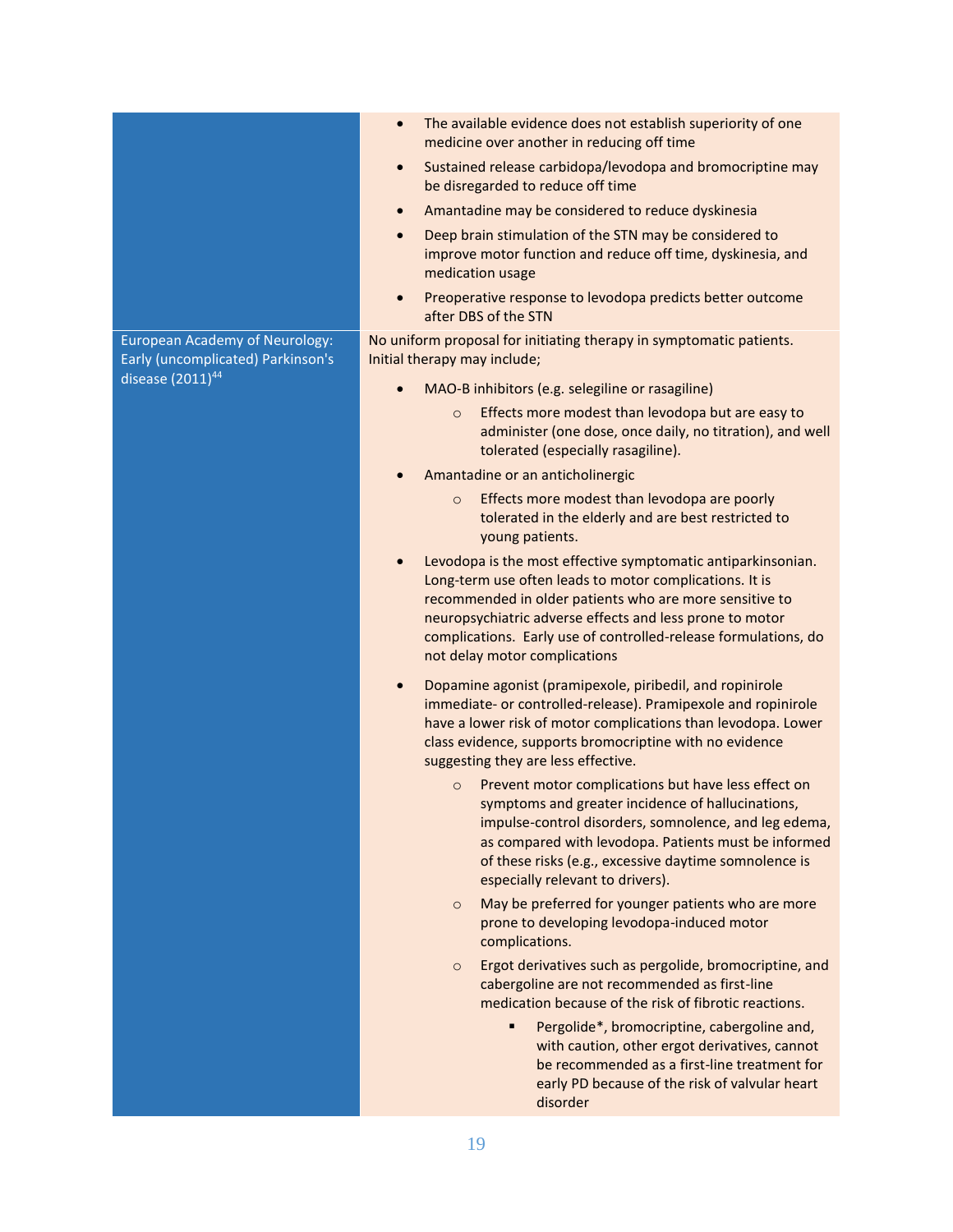|                                                                  | Rotigotine is administered transdermally using a patch<br>$\circ$<br>and ropinirole controlled-release (CR) once daily orally,<br>as opposed to the other agonists that are administered<br>orally three times a day.                                                                                                                                                                                                                                                                                                                                                                                                                                                                                                                                                           |
|------------------------------------------------------------------|---------------------------------------------------------------------------------------------------------------------------------------------------------------------------------------------------------------------------------------------------------------------------------------------------------------------------------------------------------------------------------------------------------------------------------------------------------------------------------------------------------------------------------------------------------------------------------------------------------------------------------------------------------------------------------------------------------------------------------------------------------------------------------|
|                                                                  | Subcutaneous apomorphine is not appropriate at this<br>$\circ$<br>stage of the disease.                                                                                                                                                                                                                                                                                                                                                                                                                                                                                                                                                                                                                                                                                         |
|                                                                  | The early combination of low doses of a dopamine<br>$\circ$<br>agonist with low doses of levodopa is another option,<br>although the benefits of such a combination have not<br>been properly documented.                                                                                                                                                                                                                                                                                                                                                                                                                                                                                                                                                                       |
|                                                                  | Patients receiving dopaminergic therapy will develop worsening motor<br>symptoms.                                                                                                                                                                                                                                                                                                                                                                                                                                                                                                                                                                                                                                                                                               |
|                                                                  | Increase the dopamine agonist dose. Over 3-5 year it will lose<br>$\bullet$<br>efficacy.                                                                                                                                                                                                                                                                                                                                                                                                                                                                                                                                                                                                                                                                                        |
|                                                                  | Switch between dopamine agonists<br>$\bullet$                                                                                                                                                                                                                                                                                                                                                                                                                                                                                                                                                                                                                                                                                                                                   |
|                                                                  | Add levodopa<br>For patients on levodopa                                                                                                                                                                                                                                                                                                                                                                                                                                                                                                                                                                                                                                                                                                                                        |
|                                                                  |                                                                                                                                                                                                                                                                                                                                                                                                                                                                                                                                                                                                                                                                                                                                                                                 |
|                                                                  | Increase the levodopa dose<br>$\bullet$<br>Add a dopamine agonist (evidence not evaluated)<br>$\bullet$                                                                                                                                                                                                                                                                                                                                                                                                                                                                                                                                                                                                                                                                         |
|                                                                  | Add a COMT-inhibitor to levodopa as status changes from non-<br>$\bullet$                                                                                                                                                                                                                                                                                                                                                                                                                                                                                                                                                                                                                                                                                                       |
|                                                                  | fluctuating to fluctuating, especially in older patients and<br>multimorbid patients of any age                                                                                                                                                                                                                                                                                                                                                                                                                                                                                                                                                                                                                                                                                 |
| European Academy of Neurology:<br>Late (Complicated) Parkinson's | <b>Symptomatic Control of Motor Complications - Motor Fluctuations:</b><br>Wearing-off (end of dose akinesia, predictable ON-OFF)                                                                                                                                                                                                                                                                                                                                                                                                                                                                                                                                                                                                                                               |
| disease $(2011)^{44}$                                            | Adjust levodopa dosing: Increase administrations to 4-6 doses<br>daily                                                                                                                                                                                                                                                                                                                                                                                                                                                                                                                                                                                                                                                                                                          |
|                                                                  | Add catechol-O-methyltransferase (COMT) inhibitors or<br>$\bullet$<br>monoamine oxidase isoenzyme type B (MAO-B) inhibitors<br>(selegiline, rasagiline) may reduce OFF time by 1-1.5 hr/day                                                                                                                                                                                                                                                                                                                                                                                                                                                                                                                                                                                     |
|                                                                  | Add dopamine agonists.                                                                                                                                                                                                                                                                                                                                                                                                                                                                                                                                                                                                                                                                                                                                                          |
|                                                                  | Non-ergot dopamine agonists are first-line compounds.<br>$\circ$<br>other ergot agonists are reserved for second-line<br>$\circ$<br>treatment, due to their association with lung,<br>retroperitoneal, and heart valve fibrosis.<br>Oral dopamine agonists are efficacious in reducing OFF<br>$\circ$<br>time in patients experiencing wearing-off.<br>Switch from standard to controlled-release levodopa.<br>$\circ$<br>May also improve wearing-off and night-time akinesia.<br>Add amantadine or an anticholinergic. In patients with<br>$\circ$<br>disabling recurrent OFF symptoms that fail to improve<br>further with the above-mentioned strategies, the<br>addition of an anticholinergic (in younger patients), or<br>amantadine, may improve symptoms in some cases |
|                                                                  | <b>Severe Motor Fluctuations</b><br>When oral therapy fails: deep brain stimulation, subcutaneous<br>$\bullet$                                                                                                                                                                                                                                                                                                                                                                                                                                                                                                                                                                                                                                                                  |
|                                                                  | apomorphine, intrajejunal levodopa/carbidopa enteric gel<br>administered through percutaneous gastrostomy (PEG)                                                                                                                                                                                                                                                                                                                                                                                                                                                                                                                                                                                                                                                                 |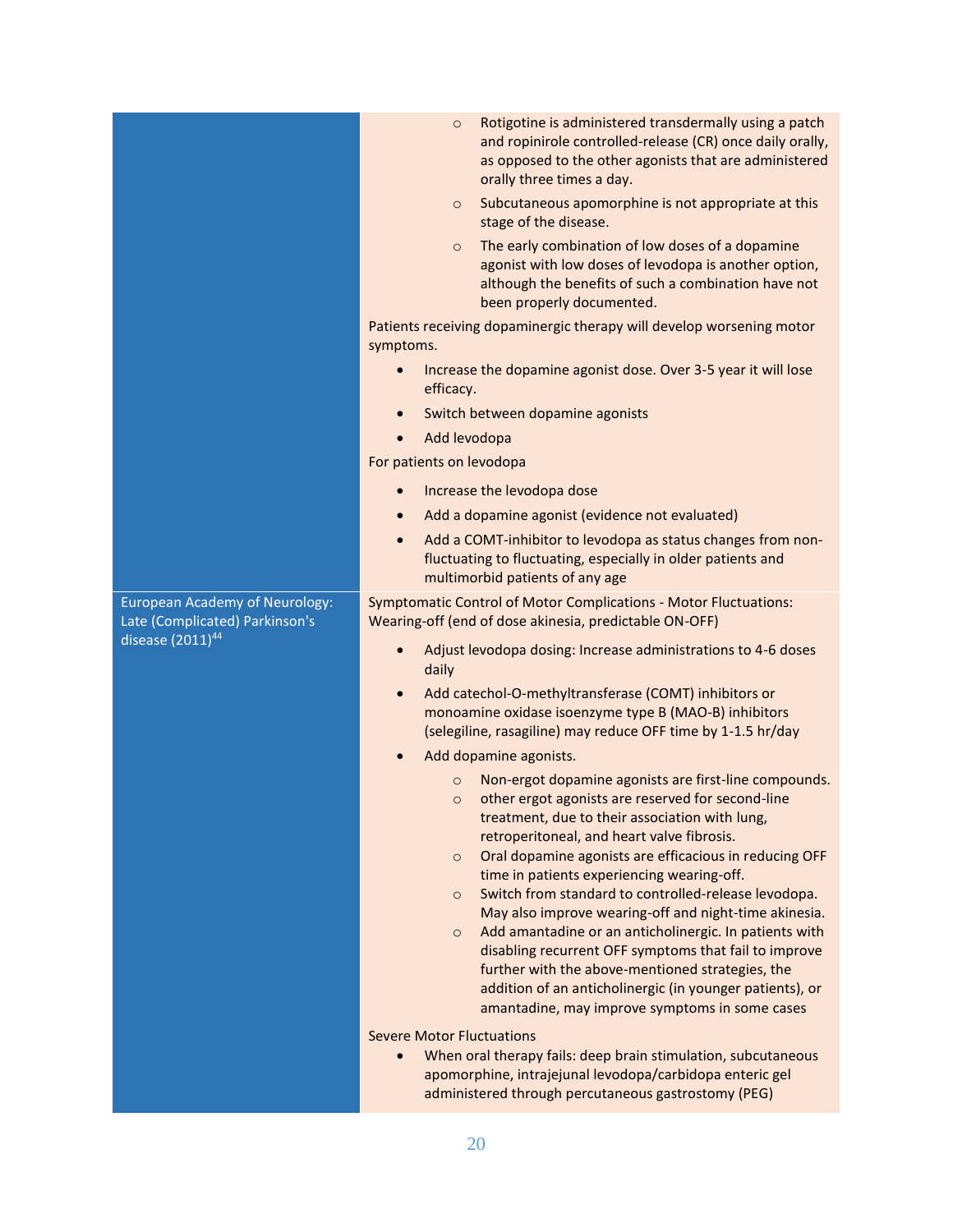| Dyskinesias: Peak-Dose Dyskinesia<br>Reduce levodopa dose while increasing administration                                                          |
|----------------------------------------------------------------------------------------------------------------------------------------------------|
| frequency                                                                                                                                          |
| Discontinue or reduce dose of MAO-B inhibitors or COMT<br>$\bullet$<br>inhibitors                                                                  |
| Add amantadine (200 to 400 mg/day). The benefit may last <8<br>months.                                                                             |
| Deep brain stimulation<br>$\bullet$                                                                                                                |
| Add atypical antipsychotics, clozapine (12.5 and up to 200<br>$\bullet$<br>mg/day) (caution: agranulocytosis and myocarditis) or<br>quetiapine     |
| Apomorphine subcutaneous infusion can reduce levodopa<br>requirement                                                                               |
| Intrajejunal levodopa infusion in patients with marked peak<br>dose dyskinesia and motor fluctuations                                              |
| Biphasic Dyskinesia: Consider deep brain stimulation or strategies for<br>peak-dose dyskinesias.                                                   |
| Increase size/frequency of levodopa dose (may increase<br>dyskinesia)                                                                              |
| Larger less frequent levodopa for predictable response to plan<br>ADL.                                                                             |
| Apomorphine and intrajejunal levodopa infusion can be tried                                                                                        |
| <b>Off-Period and Early Morning Dystonias</b>                                                                                                      |
| <b>Wearing off strategies</b><br>$\bullet$                                                                                                         |
| Additional levodopa or dopamine agonist therapy at night<br>$\bullet$<br>control of dystonia appearing during the night or early in the<br>morning |
| Deep brain stimulation                                                                                                                             |
| <b>Botulinum toxin</b>                                                                                                                             |
| Freezing                                                                                                                                           |
| During the OFF and ON phases does not respond to<br>$\bullet$<br>dopaminergic therapy                                                              |
| Off freezing strategy is the same as for wearing-off.                                                                                              |
| ON freezing may respond to a reduction in dopaminergic<br>$\bullet$<br>therapy with possible worsening of wearing-off.                             |
| Symptomatic Control of Non-Motor Problems: Neuropsychiatric<br>Complications                                                                       |
| Treatment of Dementia in Parkinson's Disease (PD)                                                                                                  |
| Discontinue potential aggravators. Anticholinergics,<br>amantadine, tricyclic antidepressants, tolterodine, oxybutynin<br>and benzodiazepines      |
| Add cholinesterase inhibitors. Rivastigmine, donepezil,<br>galantamine.                                                                            |
| Add or substitute with memantine if cholinesterase inhibitors<br>not tolerated or lacking efficacy                                                 |
| Treatment of Psychosis in PD                                                                                                                       |
| Control triggering factors. Treat infection and metabolic                                                                                          |
| disorders, rectify fluid/electrolyte balance, treat sleep disorder.                                                                                |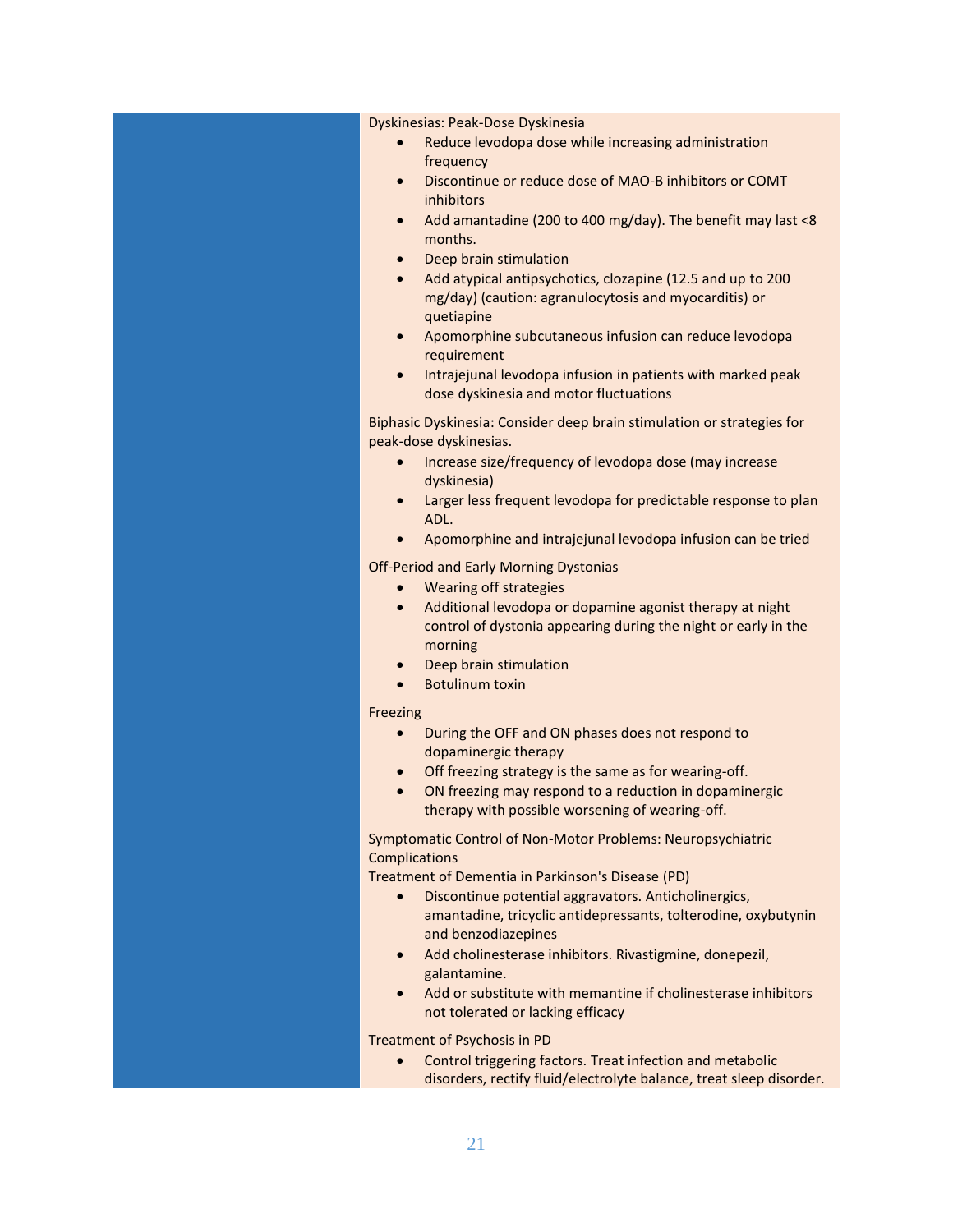| Reduce polypharmacy. Reduce/stop anticholinergic<br>$\bullet$<br>antidepressants, anxiolytics, sedatives.<br>Reduce antiparkinsonian drugs. Stop anticholinergics, stop<br>$\bullet$<br>amantadine, reduce/stop dopamine agonists, reduce/stop<br>MAO-B and COMT inhibitors, lastly, reduce levodopa. May<br>worsen motor symptoms. (dopamine agonists have a higher<br>psychosis-inducing potential than levodopa)<br>Add atypical antipsychotics. Clozapine, insufficient evidence for<br>$\bullet$<br>quetiapine but safer.<br>Add cholinesterase inhibitors, rivastigmine, donepezil<br>$\bullet$ |
|-------------------------------------------------------------------------------------------------------------------------------------------------------------------------------------------------------------------------------------------------------------------------------------------------------------------------------------------------------------------------------------------------------------------------------------------------------------------------------------------------------------------------------------------------------------------------------------------------------|
| Treatment of Depression in PD<br><b>Tricyclic antidepressants</b><br>SSRIs produce less adverse effects than tricyclic antidepressants<br>$\bullet$                                                                                                                                                                                                                                                                                                                                                                                                                                                   |
| Autonomic Dysfunction: Treatment of Orthostatic Hypotension in PD<br>Avoid large meals, alcohol, caffeine at night, exposure to a<br>warm environment, volume depletion, diuretics,<br>antihypertensive drugs, tricyclic antidepressants, nitrates,<br>alpha-blockers used to treat urinary disturbances related to<br>prostatic hypertrophy.<br>Levodopa, dopamine agonists, and MAO-B inhibitors may also<br>$\bullet$<br>induce orthostatic hypotension.<br>Increase salt intake (symptomatic orthostatic hypotension), tilt<br>$\bullet$                                                          |
| head of bed (30°-40°), waist-high elastic stockings and/or<br>abdominal binders, exercise as tolerated, counter measures (leg<br>crossing, toe raising, thigh contraction, bending at the waist),<br>for post-prandial effects recommend small meals<br><b>Drug Therapy</b><br>$\bullet$<br>Midodrine<br>$\Omega$<br>$\circ$ Fludrocortisone                                                                                                                                                                                                                                                          |

### <span id="page-21-0"></span>*Pharmacology*

### MAO Inhibitors

Monoamine oxidase is an intracellular, mitochondrial-bound, enzyme class that catalyzes oxidative deamination of monoamine and indolamine neurotransmitters in the CNS.4,5,49 MAO regulates the content of monoamines in the CNS, thereby playing a significant role in regulating neurotransmission, mood, emotions and other MAO regulated brain functions.<sup>2</sup> Some byproducts of MAO activity are neurotoxic (hydrogen peroxide, ammonia and aldehydes) and produce adverse mitochondrial and neurodegenerative effects.5,42 MAOs also catabolize amines of food and drug origin while gastrointestinal MAO inhibits the absorption of exogenous amines like tyramine. Use of MAOIs prevents tyramine degradation, allowing for absorption of tyramine. Ingestion of large tyramine loads in the presence of an MAOI may result in the displacement of norepinephrine from synaptic vesicle storage resulting in hypertension.<sup>1,49-52</sup>

In humans there are two MAO isoenzymes, MAO-A and MAO-B.<sup>1,42,51,53,54</sup> MAO-A is found in the brain, gastrointestinal tract and liver. MAO-A has substrate- specificity for norepinephrine, serotonin, epinephrine, normetanephrine, octopamine, tyramine and dopamine.<sup>1,4,49</sup><sup>51</sup> MAO-A modulation of serotonin is associated with depression and MAO-A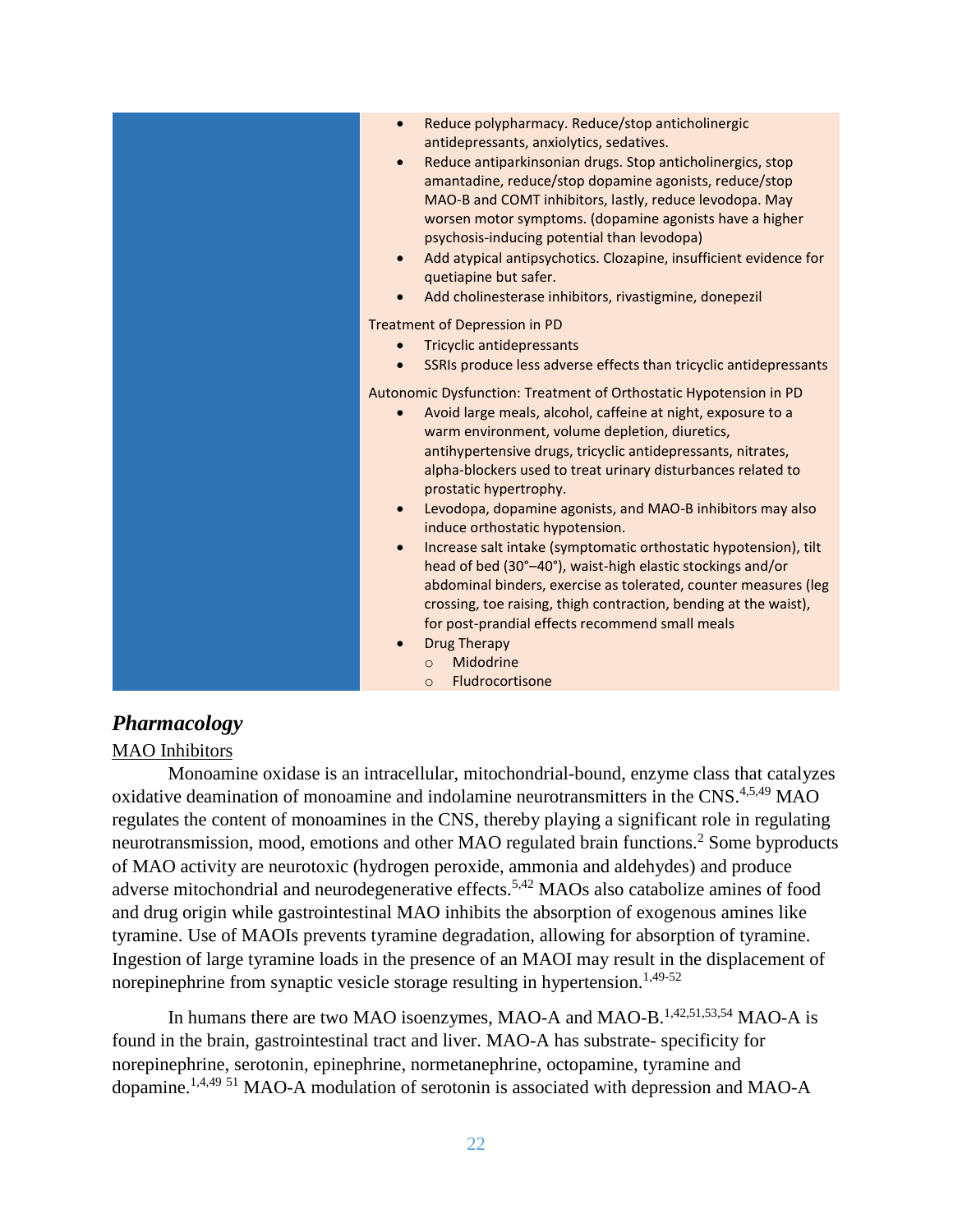inhibitors are effective antidepressants.<sup>54</sup> MAO-A inhibitors are currently unavailable in the US.<sup>4</sup> MAO-B is located in the brain and platelets. MAO-B is substrate specific for phenethylamine, benzylamines, phenelethylamine, N-methyhistamine, tyramine and dopamine.<sup>1,49,51</sup>

MAOIs can be differentiated based on enzyme specificity, binding or chemical structure. Isocarboxazid, phenelzine and tranylcypromine are non-specific inhibitors of MAO, exhibiting irreversible binding to both MAO-A and MAO-B.<sup>1,49,55</sup> Selegiline and rasagiline demonstrate irreversible binding to MAO-B at low doses, with a loss of specificity at higher doses. Specifically, selegiline becomes a nonspecific MAOI at antidepressant dosages.<sup>1</sup>

Due to irreversible enzyme inhibition, the MAOIs exert effects for the duration of the enzyme lifespan. Although plasma half-lives are in the range of 1-4 hours, the clinical activity of these medications persists up to 3 weeks as 7-14 days are required to regenerate MAO enzymes.<sup>1,4,49,53</sup>

Hydrazine MAOIs are derivatives of iproniazid.<sup>2</sup> Use of the hydrazine compounds may be associated with hepatotoxicity.<sup>1</sup> Metabolism of the non-hydrazine MAOIs produces low quantities of amphetamine, although the drugs do not typically produce euphoria and are not habit forming. $1,2$ 

#### Mechanism of Action

Antidepressant: The antidepressant activity of the MAOIs results from higher concentrations of synaptic monoamines, however, the 2-4 week lag in antidepressant effects suggests that late adaptive mechanisms are the primary mechanism of antidepressant activity.<sup>2,4,53</sup> MAOIs downregulate and reduce the number of α1, α-2, β-adrenoreceptors, and  $5HT_1$ ,  $5HT_2$  and serotonergic binding sites within the central nervous system.<sup>1,2,4,53</sup>

Parkinson's Disease: The mechanism of activity of selegiline and rasagiline in the treatment of Parkinson's disease includes reductions in oxidant and nitrosative stress, mitochondrial membrane stabilization, cellular antioxidant upregulation, apoptotic activity and increased neurogenesis and apoptotic activity. <sup>56</sup> Of theoretical debate is whether the neuroprotective activity of selegiline is reduced by the neurotoxic effects of its metabolite, Lamphetamine.<sup>56</sup> Administration of selegiline and rasagiline at Parkinson's disease doses results in selective MAO-B inhibition. Parkinson's doses of MAO-B inhibitors does not inhibit MAO-A activity in the gut and the risk of tyramine reactions are low, although one case of hypertensive crisis has occurred when selegiline was used in combination with a sympathomimetic medication.<sup>55</sup> At higher, antidepressant doses, MAO-A inhibition may occur and the risk of a tyramine reaction increases.

#### Pharmacokinetics

The MAOIs have poorly defined pharmacokinetic parameters. <sup>1,57</sup> The agents are rapidly and well absorbed. <sup>58</sup> MAOIs are highly protein bound, undergo extensive first-pass hepatic metabolism and are eliminated with half-lives ranging from 1-4 hours.<sup>1,31</sup> Phenelzine undergoes acetylation. Differences in acetylator phenotype may affect phenelzine elimination rates.<sup>31</sup> MAO enzyme inhibition is irreversible, resulting in pharmacological effects, side effects and the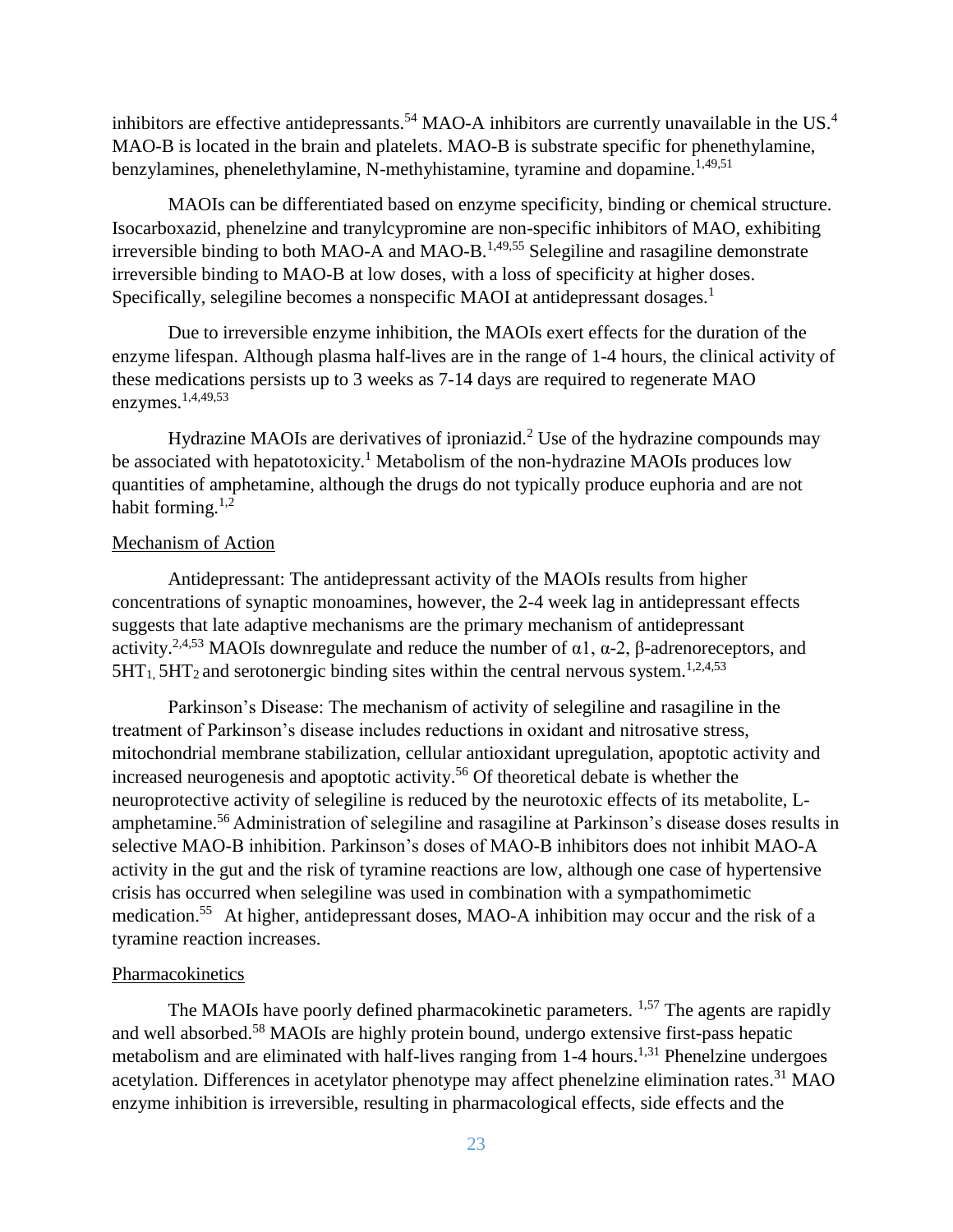potential for drug interactions until MAO is regenerated, typically 7-14 days.<sup>58,1,31</sup> See Table 5 for a comparison of the MAOIS pharmacokinetics.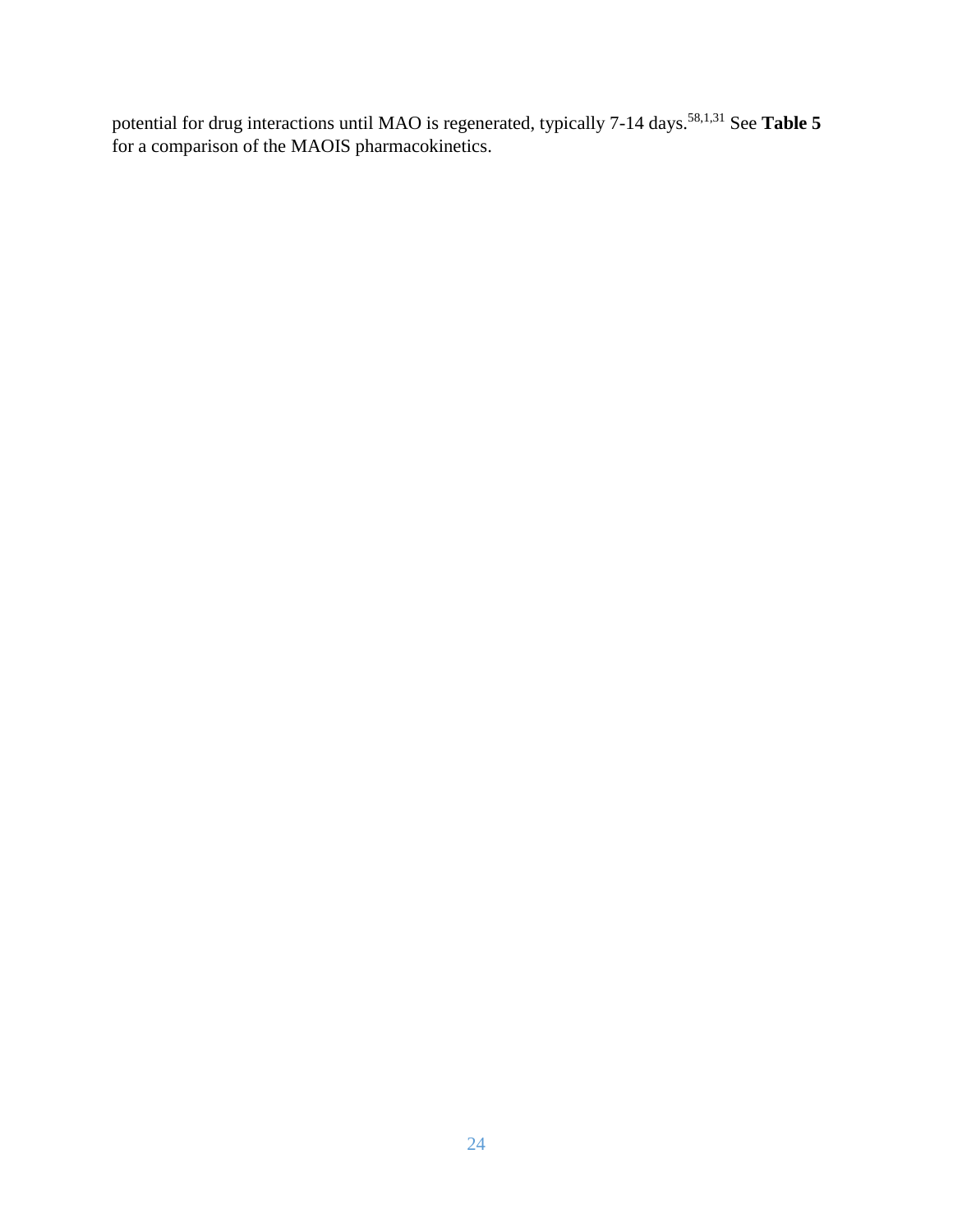<span id="page-24-0"></span>

|                      | <b>Absorption</b>                                                                                                                                                                                                                                                                                                                                         | <b>Distribution</b>                                                     | <b>Metabolism</b><br><b>Active Metabolite</b>                                                                                     | <b>Excretion</b>                                                                                        | <b>Elimination Half-life</b>                     |
|----------------------|-----------------------------------------------------------------------------------------------------------------------------------------------------------------------------------------------------------------------------------------------------------------------------------------------------------------------------------------------------------|-------------------------------------------------------------------------|-----------------------------------------------------------------------------------------------------------------------------------|---------------------------------------------------------------------------------------------------------|--------------------------------------------------|
| <b>Isocarboxazid</b> | Onset of Action: 1 to 6<br>weeks<br>Time to peak MAO<br>inhibition: 5 to 10 days                                                                                                                                                                                                                                                                          |                                                                         |                                                                                                                                   |                                                                                                         |                                                  |
| <b>Phenelzine</b>    | Well absorbed<br>Tmax: 43 minutes<br>Onset of Action: ≥ 4 weeks<br>Duration: 2 weeks after d/c                                                                                                                                                                                                                                                            |                                                                         | Monoamine oxidation and acetylation<br>Inactive: phenylacetic acid,<br>parahydroxyphenylacetic acid and N(2)-<br>acetylphenelzine | 73% as metabolites                                                                                      | 11.6 hours                                       |
| <b>Rasagiline</b>    | BA: 36%<br>Tmax: 1 hour<br>Duration: 7 days after d/c                                                                                                                                                                                                                                                                                                     | <b>Vd 87L</b><br>PB: 88-94%                                             | CYP1A2; N-dealkylation and/or<br>hydroxylation<br>Inactive: 1-aminoindan                                                          | <b>Renal: 62%</b><br>Fecal: 1%                                                                          | 3 hours                                          |
| <b>Selegiline</b>    | <b>BA: Higher with orally</b><br>disintegrating tablet<br>Tmax: Oral tablet 40 to 90<br>minutes<br>Orally disintegrating tablet:<br>10-15 minutes<br>Duration: 24-72 hours<br>Onset of action: 1 hour<br>Food effects:<br>Oral tablet/capsule: BA<br>increased 3-4-fold<br>Orally disintegrating tablet:<br>AUC and Cmax decreased<br>60%<br>Transdermal: | PB: 90%<br>Oral<br>disintegrating<br>tablet: 85%<br>Transdermal:<br>90% | CYP2B6, CYP3A4, and CYP2A6 (minor)<br>Active: N-desmethylselegiline<br>Inactive: amphetamine,<br>methamphetamine                  | <b>Oral Products:</b><br>Renal: Major<br>Fecal: Minor<br>Transdermal:<br><b>Renal: 10%</b><br>Fecal: 2% | Oral: 10 hours<br>Transdermal: 18 to 25<br>hours |

# *Table 4: Pharmacokinetics of Tricyclic (and Tetracyclic) Antidepressants*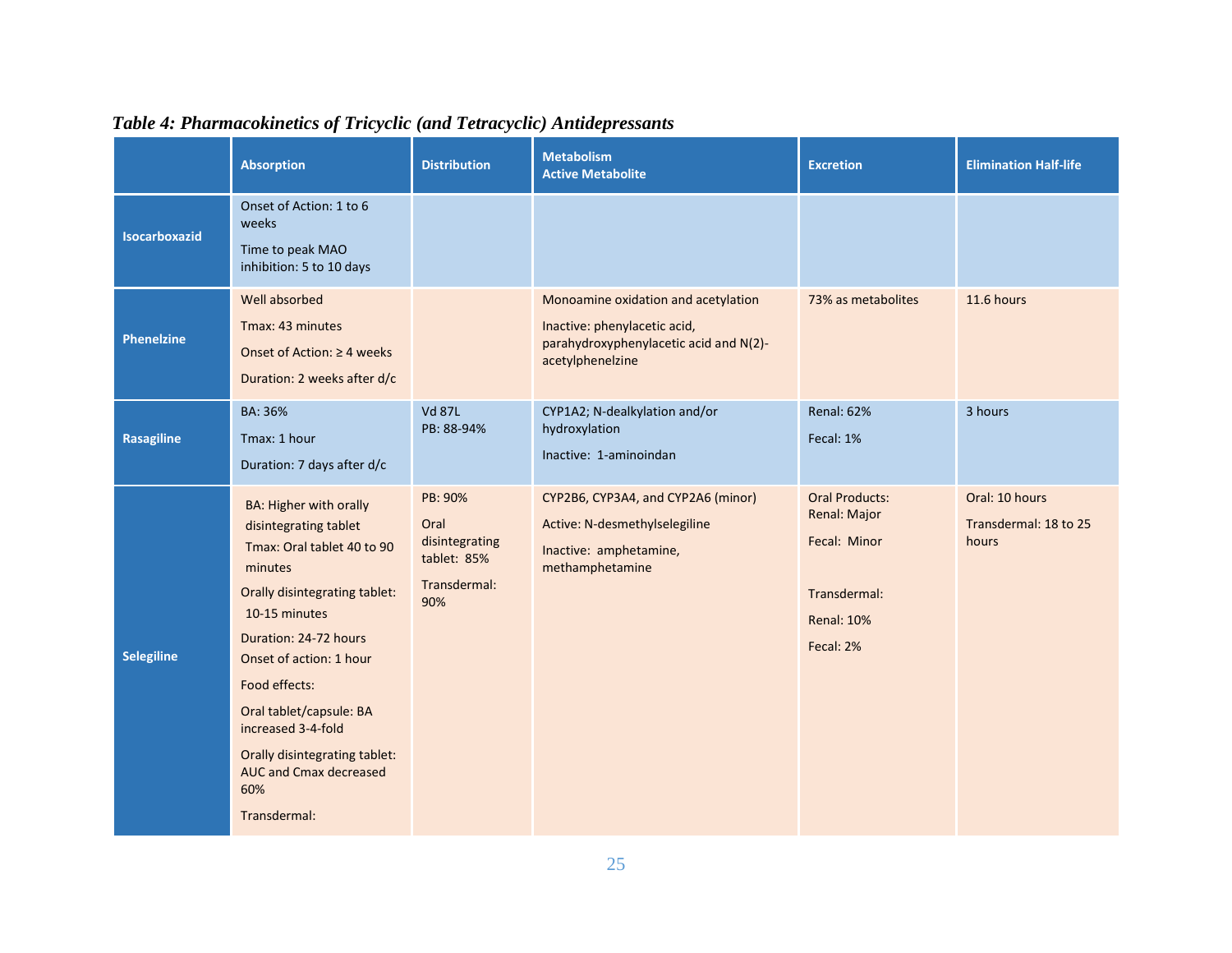|                 | Absorption                                                                                                                              | <b>Distribution</b> | <b>Metabolism</b><br><b>Active Metabolite</b> | <b>Excretion</b> | <b>Elimination Half-life</b> |
|-----------------|-----------------------------------------------------------------------------------------------------------------------------------------|---------------------|-----------------------------------------------|------------------|------------------------------|
|                 | BA: 25-30% over 24 hours                                                                                                                |                     |                                               |                  |                              |
| Tranylcypromine | Absorption: Rapid<br>Cmax: 1.5 hours<br>Tmax: 0.67 to 3.5 hours<br>Onset of action: 2 days to 3<br>weeks<br>Duration: 10 days after d/c | Vd: 3.09 L/kg       |                                               |                  | 2.5 hours                    |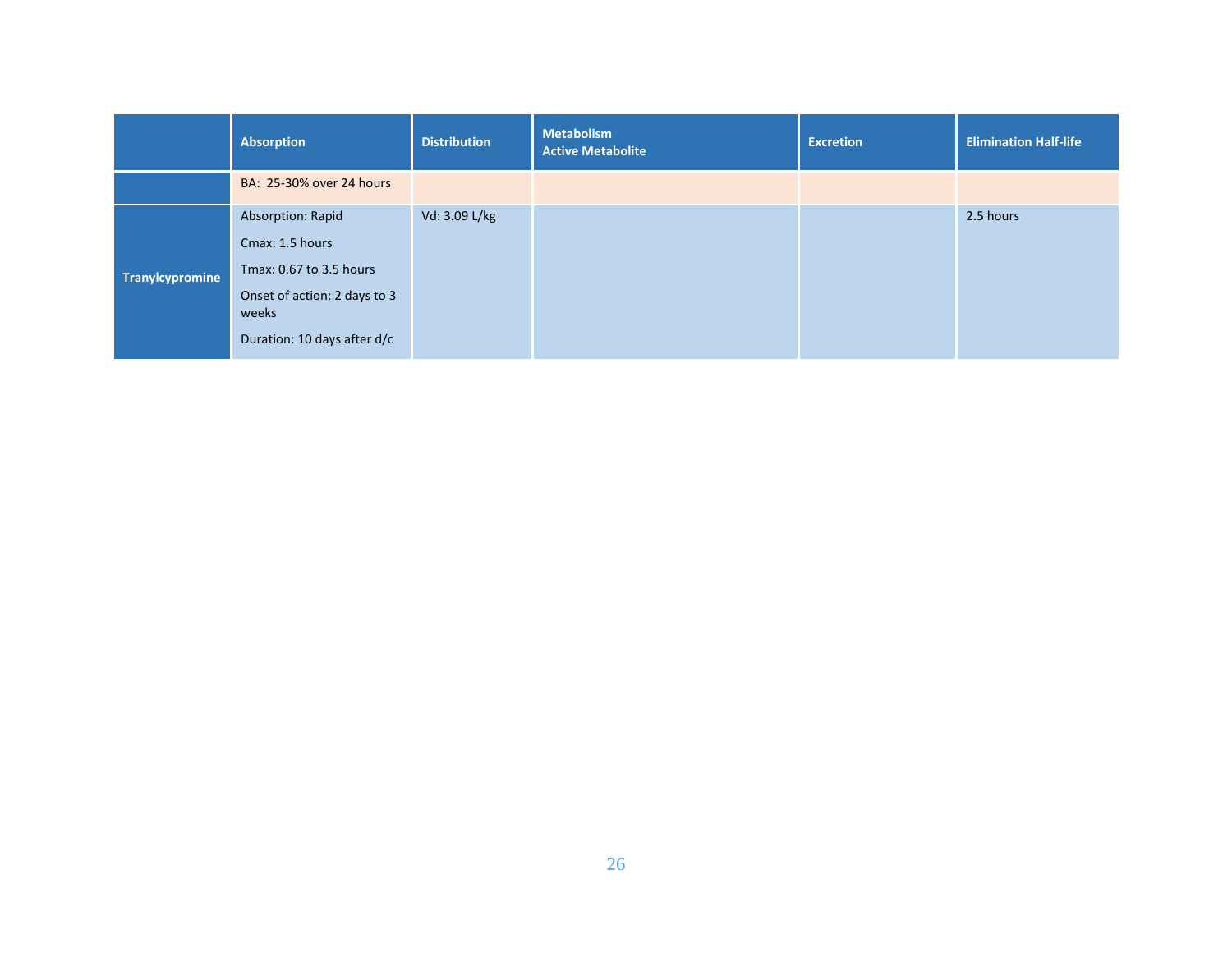# <span id="page-26-0"></span>*Special Populations6-8 (See Table 6)*

Pediatrics: Use in children is not established. Isocarboxazid is labelled for use in adolescents  $\geq 16$  years of age.

Geriatrics: Therapy with oral phenelzine or selegiline should be initiated at a lower dosage to minimize adverse effects.

Pregnancy/Breast Feeding: Isocarboxazid, rasagiline and selegiline are categorized by the FDA as pregnancy category C while phenelzine and tranylcypromine have no US pregnancy class assignment and a recommendation to consider the risk-benefit of therapy. Prescribers are encouraged to enroll every pregnant woman receiving these agents in the National Pregnancy Registry for Antidepressants (https://womensmentalhealth.org/clinical-and-researchprograms/pregnancyregistry/). It is unknown whether these agents cross into breast milk. A riskbenefit assessment for use during breastfeeding is recommended.

Hepatic impairment: Isocarboxazid and tranylcypromine are contraindicated in patients with a history of liver disease or abnormal liver function tests. Rasagiline and selegiline should be used cautiously and at lower doses with mild to moderate hepatic impairment and avoided with more significant hepatic dysfunction. Data is lacking for phenelzine and if prescribed, caution is advised.

Renal impairment – MAOIs may accumulate in the presence of renal dysfunction. Caution is recommended in mild to moderate renal dysfunction and these agents are best avoided in severe renal impairment.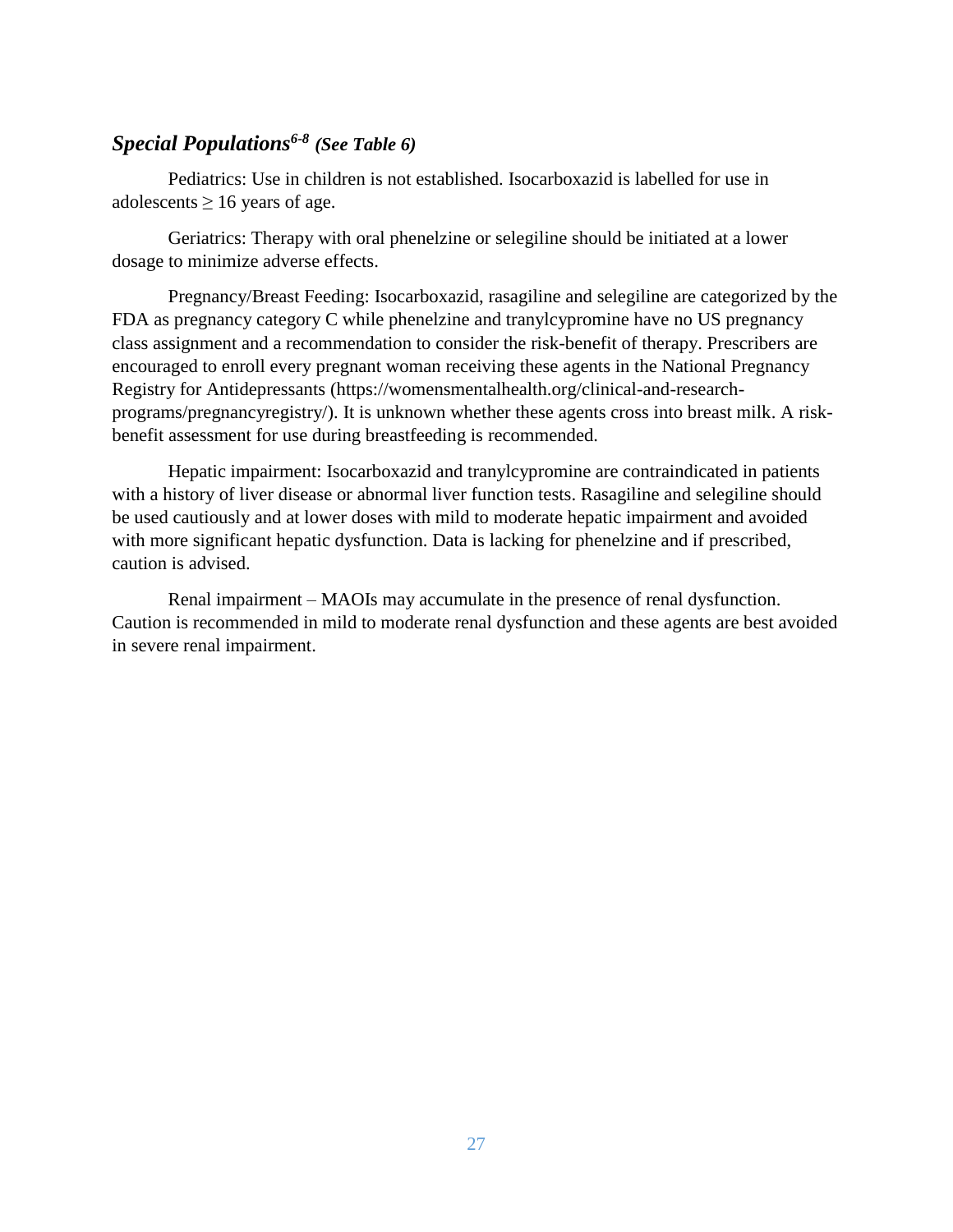# *Table 5: Special Populations*

<span id="page-27-0"></span>

|                      | Renal                                                                                                                                                                                                | <b>Hepatic</b>                                                                                                                                                               | Pregnancy <sup>3</sup> | <b>Excretion in</b><br><b>Breast Milk</b>                    | <b>Pediatric</b><br>(Dosing see<br>Table 1)  | <b>Geriatric</b>                                                                                                                                                                |
|----------------------|------------------------------------------------------------------------------------------------------------------------------------------------------------------------------------------------------|------------------------------------------------------------------------------------------------------------------------------------------------------------------------------|------------------------|--------------------------------------------------------------|----------------------------------------------|---------------------------------------------------------------------------------------------------------------------------------------------------------------------------------|
|                      |                                                                                                                                                                                                      | <b>MAO Inhibitors</b>                                                                                                                                                        |                        |                                                              |                                              |                                                                                                                                                                                 |
| <b>Isocarboxazid</b> | Caution in mild-to-moderate<br>impairment (accumulation)<br>Contraindicated in severe<br>impairment                                                                                                  | Contraindicated with abnormal<br>LFTs or history of liver disease                                                                                                            | $\mathsf{C}$           | Unknown<br>Consider the<br>risk/benefit of<br>therapy        | Age < 16 years:<br><b>Not</b><br>established | Usual adult dosing                                                                                                                                                              |
| <b>Phenelzine</b>    | No recommendation                                                                                                                                                                                    | No information                                                                                                                                                               | $***$                  | Unknown<br><b>Consider the</b><br>risk/benefit of<br>therapy | <b>Not</b><br>established                    | Begin with lower doses: 15<br>mg in the morning;<br>gradually titrate to minimize<br>adverse effects<br>Max: 60 mg daily                                                        |
| Rasagiline           | Mild to moderate impairment:<br>No adjustment necessary<br>Severe impairment: Not studied                                                                                                            | Child-Pugh score 5 to 6 (mild<br>impairment): Max dose is 0.5 mg<br>once daily<br>Child-Pugh score 7 to 15<br>(moderated to severe<br>impairment): Not recommended           | $\mathsf{C}$           | Unknown<br>Consider the<br>risk/benefit of<br>therapy        | <b>Not</b><br>established                    | Use adult dosing                                                                                                                                                                |
| <b>Selegiline</b>    | Tablets/capsules: Use with<br>caution (not studied)<br>Orally disintegrating tablet:<br>Severe impairment<br>$\bullet$<br>(CrCl <30 mL/minute)<br>or ESRD: Use is not<br>recommended<br>Transdermal: | Tablets/capsules: Use with caution<br>(not studied)<br>Orally disintegrating tablet:<br>Child-Pugh class C<br>(severe impairment) Use<br>is not recommended.<br>Transdermal: | $\mathsf{C}$           | Unknown<br><b>Not</b><br>recommended                         | <b>Not</b><br>established                    | Tablet/capsule: ≤5 mg daily<br>with levodopa to decrease<br>dopaminergic side effects<br>day<br>Orally disintegrating tablet:<br>Use adult dosing<br>Transdermal: 6 mg/24 hours |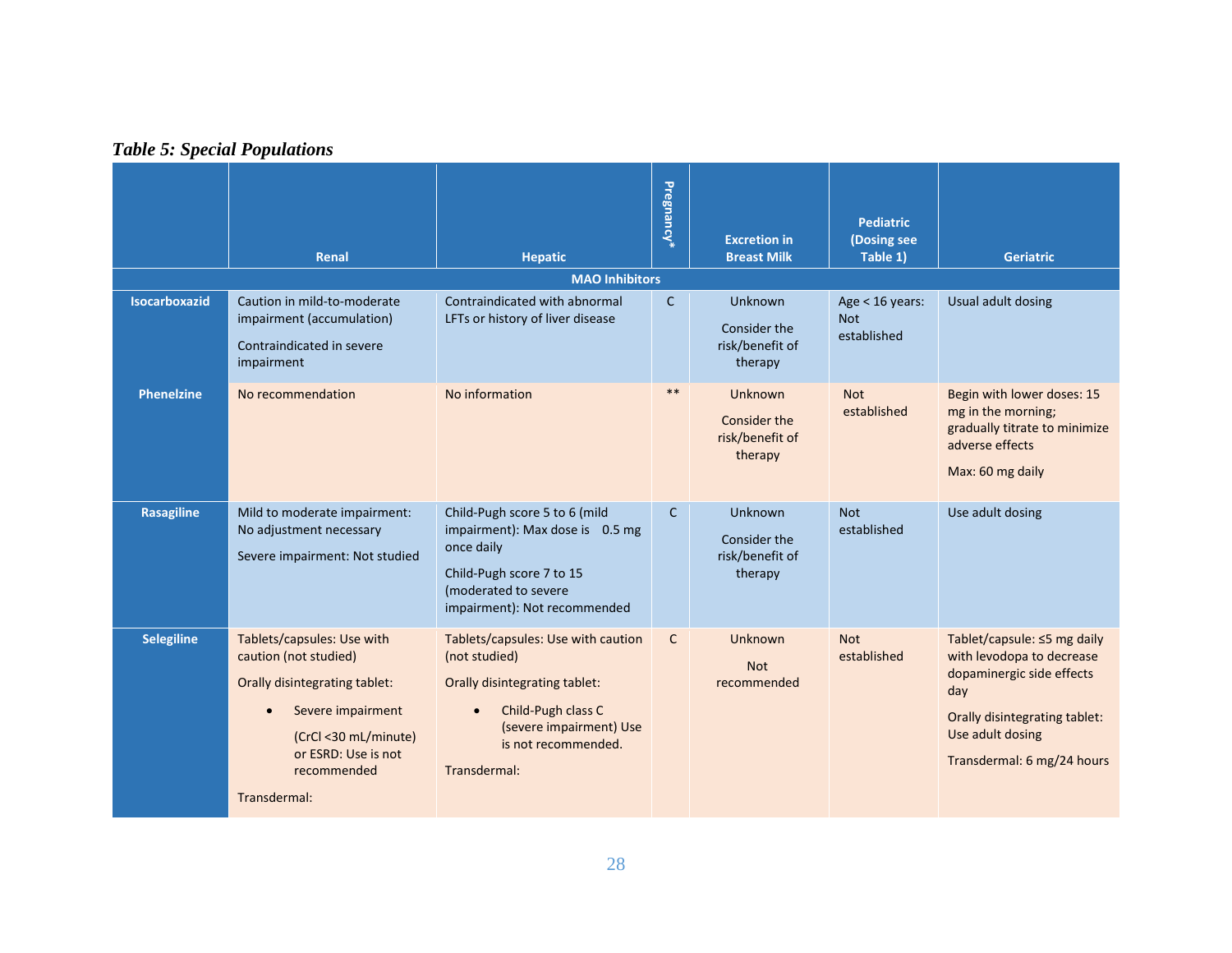|                 | Renal                                                          | <b>Hepatic</b>                                                        |       | <b>Excretion in</b><br><b>Breast Milk</b> | <b>Pediatric</b><br>(Dosing see<br>Table 1) | <b>Geriatric</b>                                                    |
|-----------------|----------------------------------------------------------------|-----------------------------------------------------------------------|-------|-------------------------------------------|---------------------------------------------|---------------------------------------------------------------------|
|                 | eGFR < 15<br>$\bullet$<br>$mL/minute/1.73 m2$ :<br>Not studied | Child-Pugh class C<br>$\bullet$<br>(severe impairment) Not<br>studied |       |                                           |                                             |                                                                     |
| Tranylcypromine | No recommendations                                             | Contraindicated with abnormal<br>LFTs or history of liver disease     | $***$ | Unknown<br><b>Not</b><br>recommended      | <b>Not</b><br>established                   | Initiate therapy with lower<br>doses to minimize adverse<br>effects |

Key: \*-Pregnant women, 18 to 45 years of age, receiving antidepressants are encouraged to enroll in the National Pregnancy Registry for Antidepressants (NPRAD) as early in pregnancy as possible; \*\*-No US assignment, inconclusive results, consider risk-benefit of therapy; LFTs-liver function tests; ESRD-endstage renal disease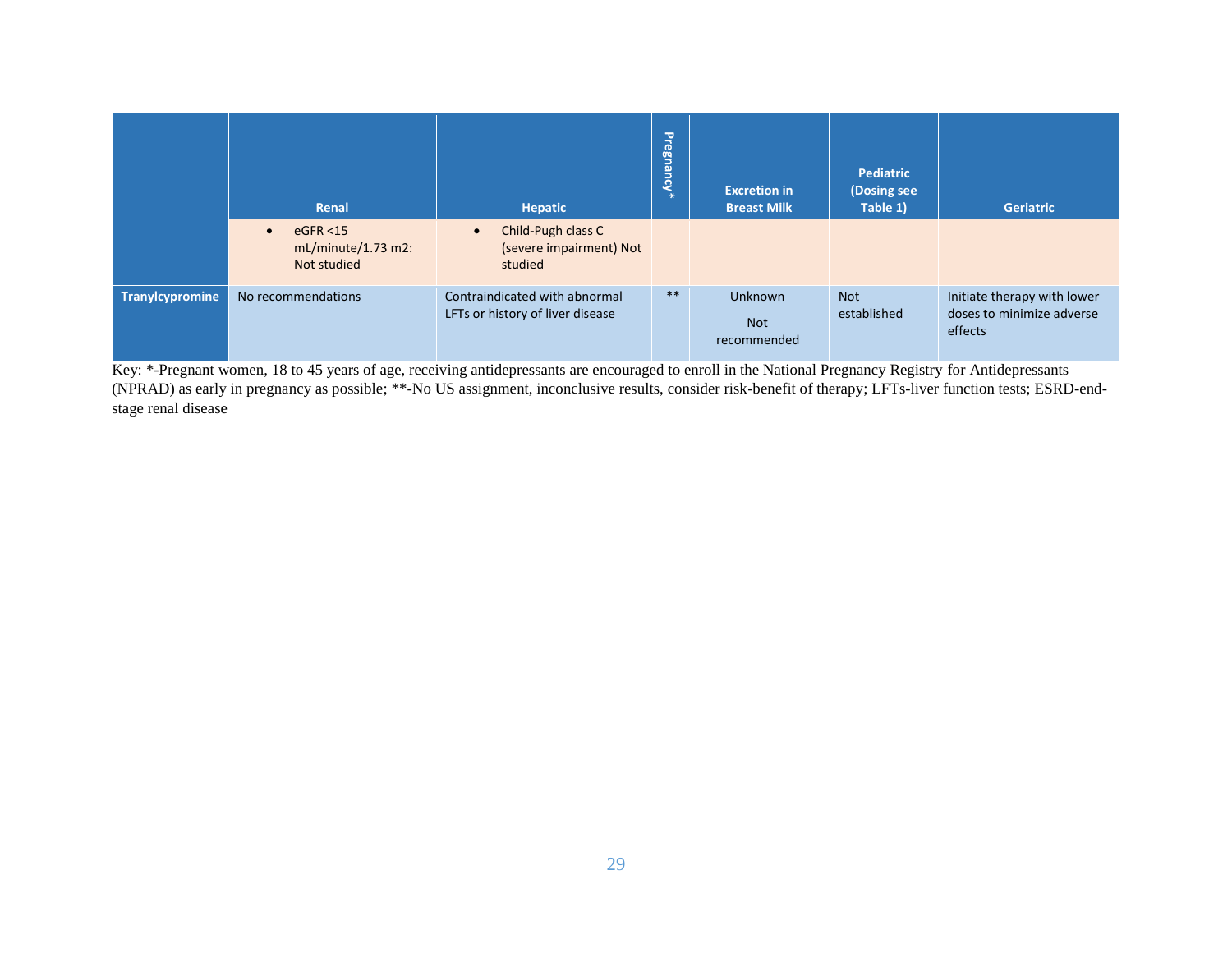### <span id="page-29-0"></span>*Methods*

A literature search was conducted to identify articles addressing each key question, searching the MEDLINE database, EMBASE, the Cochrane Library and reference lists of review articles. For the clinical efficacy section, only clinical trials published in English and indexed on MEDLINE or EMBASE, evaluating efficacy of the MAOI antidepressants are included. Trials evaluating the agents as monotherapy or combination therapy where adjunctive medications remained constant throughout the trial are included. Non-comparative and placebo-controlled trials and trials comparing monotherapy with combination regimens are generally excluded.

### <span id="page-29-1"></span>*Evidence*

Evidence for MAOIs was for a number of indications, including depression, treatmentresistant, chronic, atypical, recurrent and elderly depression, Parkinson's disease, Parkinson's fatigue and for the non-labelled indications bulimia nervosa, social anxiety disorder and smoking cessation. MAOIs are the oldest class of antidepressant medications. Most trials for the treatment of depression were performed prior to modern methodologic standards. Most MAOI studies were efficacy and not effectiveness trials, limiting extrapolation to the average patient. Patients with comorbidities were most often excluded from trials. Additionally, antidepressant trials are confounded with a significant placebo effect.<sup>59</sup> Overall, methodological deficiencies were common and direct comparative evidence remains overall lacking.

Depression: A Systematic Review and meta-analysis<sup>1</sup> evaluated the use of MAOIs in the treatment of depression. Fifty-five randomized, controlled trials were identified. Meta-analysis of intent-to treat (ITT) samples in outpatient populations found each of the MAOIs performed well (phenelzine 57.9%  $\pm$  4%; isocarboxazid 60.1%  $\pm$  7.1%; tranylcypromine 52.6%  $\pm$  12.4%). The efficacy advantage vs placebo in the outpatient setting was highest for isocarboxazid (41.3%  $\pm$ 18%, 3 studies) followed by phenelzine (29.5%  $\pm$  11.1%, 9 studies) and tranylcypromine (22.1%)  $\pm$  25.4%, 3 studies) however, large intra-group variability precluded a finding of statistical significance. The efficacy advantage vs placebo for inpatients found phenelzine  $(22.3\% \pm 30.7\%)$ more effective than isocarboxazid (15.3%  $\pm$  12.6%). Comparisons with tricyclic antidepressants found the TCAs more effective than MAOIs in the inpatient setting and for severe depression. MAOIs outperformed TCAs in the outpatient setting particularly when atypical symptomatology (e.g. phobic or panic anxiety, overeating, oversleeping weight gain) was present. MAOI therapy was effective in 50% of TCA-resistant patients and resulted in a 70% response rate. MAOIs remained effective over the maintenance and continuation phases of therapy with 80-90% continuing to respond at 6 months.

Young et al<sup>60</sup> compared treatment with trimipramine, phenelzine, isocarboxazid or combination therapy in mild to moderately depressed outpatients  $(N=135)$ . No difference was found on efficacy measures for phenelzine or isocarboxazid. Davidson et  $al<sup>61</sup>$  found imipramine and phenelzine were equally effective in the treatment of 43 depressed inpatients. Phenelzine was noted to increase hostility while imipramine reduced both hostility and paranoia.

*Assessment: MAOI therapy may be preferred in patients with atypical depression. No differences between MAOIs in outpatient therapy have been identified. Inpatient therapy with MAOIs may be less effective than TCAs with phenelzine superior to isocarboxazid. MAOIs are effective in TCA-resistant depression. Clinically significant MAOI antidepressant effects persist for at least 6 months.*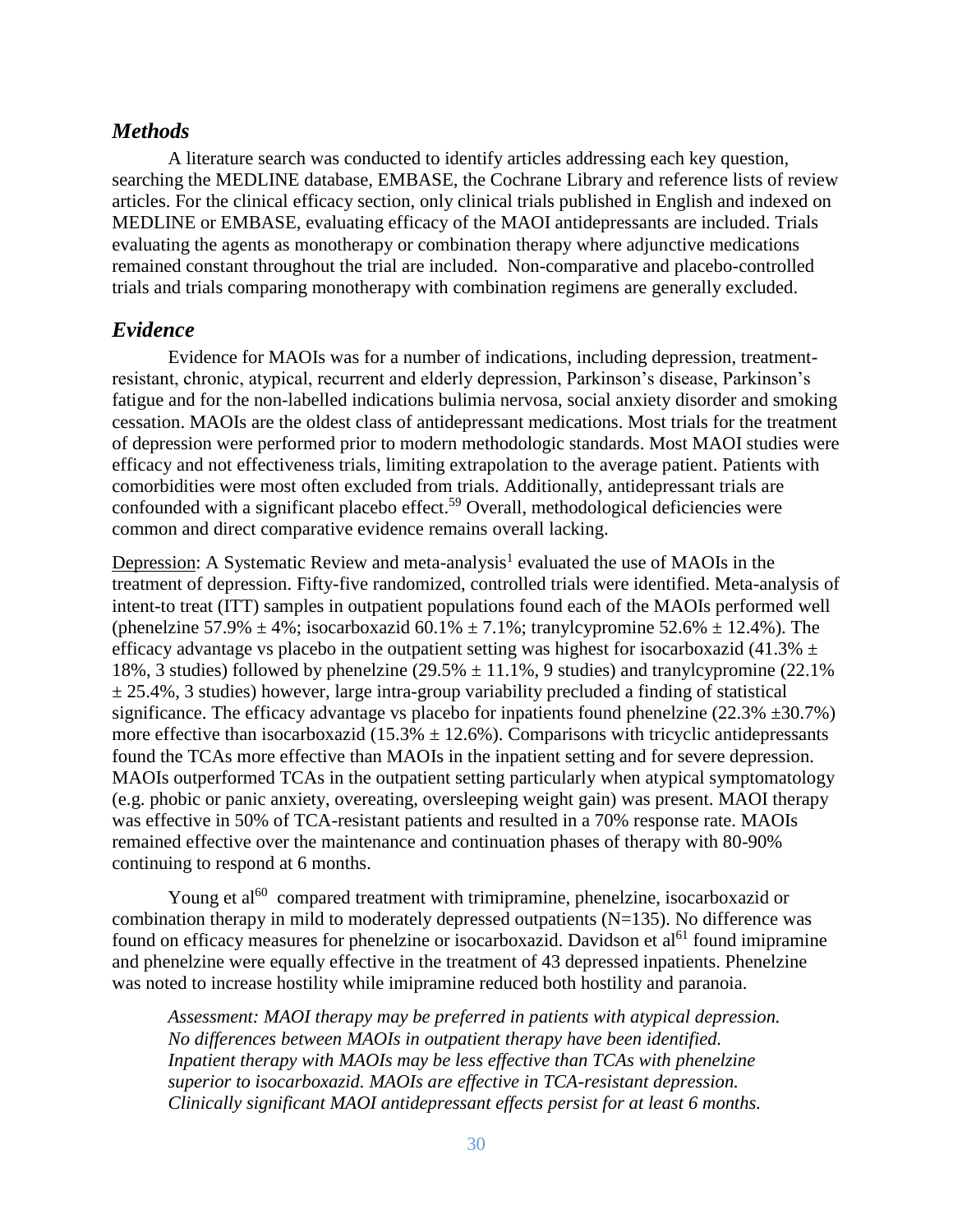Treatment Resistant Depression: Birkenhager et al<sup>62</sup> compared phenelzine and tranylcypromine in 77 patients with treatment-resistant major depressive disorder who failed a tricyclic antidepressant or fluvoxamine. Both drugs produced similar rates of  $\geq$  50% reduction in HAM-D scores. Severe side effects (dizziness, agitation, insomnia) occurred at a similar rate  $(-20\%)$  with both drugs.

In two small studies, Thase et  $al^{63,64}$  found MAOIs, tranylcypromine and phenelzine, effective in imipramine-resistant depression or anergic bipolar depression (significance at least *p*<0.05 for various measures of depression in both studies).

McGrath et al<sup>65</sup> evaluated the response of chronically depressed outpatients who failed initial therapy with phenelzine or imipramine to crossover therapy with the alternative medication. Phenelzine demonstrated statistical superiority over imipramine in reducing the symptoms of depression (55% vs 27%; *p*=0.01).

*Assessment: Phenelzine and tranylcypromine are effective and do not differ in treatment-resistant depression. MAOIs may be superior to TCAs but additional evidence is needed.*

Depressive Recurrence: Stewart et al<sup>66</sup> compared the ability of imipramine and phenelzine to prevent a recurrence of depression in patients stabilized on therapy for 6 months. Recurrence rates were lower with phenelzine than imipramine (23% vs 41%). More patients receiving phenelzine were chronically depressed and the study was hampered by a lack of power to detect a difference.

*Assessment: Further studies are needed to define the ability of MAOIs and TCAs to prevent depressive recurrences.*

Chronically Depressed: Stewart et al<sup>67</sup> performed a subset analysis of a previous trial<sup>66</sup> comparing phenelzine and imipramine therapy in chronically depressed patients (N=153) most of whom (80%) met criteria for atypical depression. Response rates were higher with phenelzine than imipramine (RR 70%;  $\gamma$ 2 = 5.96; *p*=0.015), while imipramine performed statistically better than placebo (*p*=0.002). These results may reflect the fact that MAOIs perform better than TCAs in the setting of atypical depression. $68$ 

*Assessment: Included for place-in-therapy. MAOIs may be useful in chronically depressed patients although evidence is insufficient to find MAOIs superior to TCAs (i.e. imipramine). Most studies were very small and predated modern study design standards.* 

Depression in the Elderly: A Cochrane review<sup>69</sup> evaluated the benefit of antidepressant therapy in the depressed elderly. Seventeen trials of 1326 participants compared treatment with MAOIs, TCAs or SSRIs or placebo therapy. Efficacy was assessed with a fixed effects model that found all three antidepressant classes more effective than placebo therapy [OR, TCAs 0.32 (95% CI: 0.21-0.47); SSRIs; 0.51 (95% CI: 0.36-0.72); MAOIs 0.17 (95% CI: 0.07-0.39)]. Evidence was insufficient to compare specific agents within or between classes. Georgotas et  $al^{70}$  compared nortriptyline and phenelzine in the maintenance therapy of elderly depressed patients  $(N=51)$ . Phenelzine was found superior to nortriptyline and placebo in preventing recurrences (13.3% vs 53.8% vs 65.2%, respectively) over 1 year.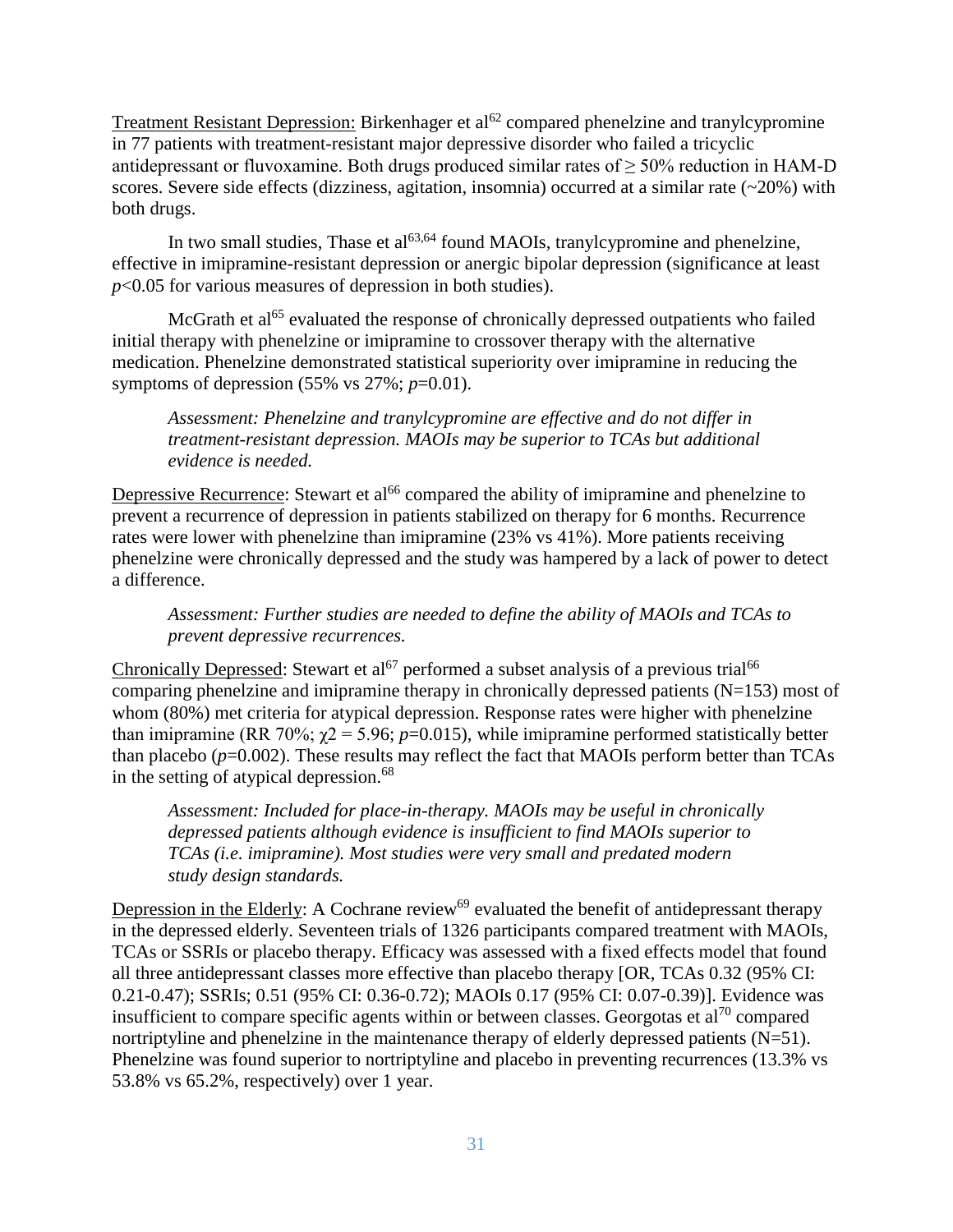*Assessment: No difference has been found between MAOIs, TCAs, atypical antidepressants or SSRIs in treating the depressed elderly. MAOIs (i.e. phenelzine) may be more effective than TCAs (i.e. nortiptyline) in preventing depressive recurrences.* 

Depression with Atypical Symptoms: A meta-analysis<sup>71</sup> evaluated the efficacy of MAOs, SSRIs and TCAs in the treatment of depression with atypical features. Rigorous inclusion criteria resulted in inclusion of only eight trials of 670 participants, that allowed for 11 comparisons. Placebo-controlled trials demonstrated significant improvement in Hamilton Depression Rating Scale (HAM-D) or Montgomery-Asberg Depression Rating Scale (MADRS) with MAOIs (effect size, d=0.45; 95% CI 0.352-0.605). Little difference was found between MAOIs and SSRIs (effect size d=0.02; (95% CI-0.10, 0.14). MAOIs were superior to TCAs (effect size, d=0.27; 95% CI 0.16-0.42). Clinical symptoms responded significantly better with MAOIs than TCAs. Interpretation of this data is limited by the small sample sizes and lack of validation of the HAM-D tool for atypical symptomatology.

*Assessment: Included for place in therapy. MAOIs appear to perform better than TCAs in atypical depression.*

Parkinson's Disease: Three Cochrane Reviews evaluated the use of MAO-B therapy in Parkinson's disease. Two evaluated treatment in early Parkinson's disease. The first review<sup>72</sup> included 11 trials involving 2514 participants in which selegiline was the MAO-B studied in most trials. MAO-B therapy was not associated with increased mortality. Overall, MAO-B therapy did not improve disability or delay disease progression. MAO-B therapy did produce a weak, short-term levodopa-sparing effect, reduced motor fluctuations (25%) but did not improve dyskinesias. The most common adverse event was nausea and all events were mild. A second Cochrane Review<sup>73</sup> compared dopamine agonists, levodopa and selegiline in early Parkinson's disease. Included were 2 trials of 593 participants. MAO-B therapy was not associated with increased mortality. MAO-B therapy reduced motor fluctuations more than levodopa therapy. Selegiline treatment more commonly resulted in the need for add-on therapy than other agents. Dopamine agonists were associated with more withdrawals due to adverse events than MAO-B therapy. The third review<sup>74</sup> evaluated adjunctive therapy in Parkinson's disease. Dopamine agonists were more efficacious than MAO-B or COMT medications in reducing off-time, reducing levodopa dosage requirements and clinician rated disability scores. MAO-B and COMT therapy yielded similar outcomes. Tolerability was lower with dopamine agonists than other agents. Adverse event rates and dyskinesia rates were higher with dopamine agonist therapy.

*Assessment: Included for Assessment: MAO-B agents do not appear to increase mortality in Parkinson's disease patients. No comparative trials have evaluated selegiline vs rasagiline. Among other therapies, MAO-B therapy does not appear more efficacious although tolerability may be better.*

Parkinson's Disease Fatigue: A Cochrane Review<sup>75</sup> evaluated treatment of fatigue in Parkinson's disease (N=1817). Interventions included levodopa-carbidopa, memantine, rasagiline, caffeine, methylphenidate, modafinil, doxepin or placebo. Three of 11 trials required the presence of clinically significant fatigue for inclusion. Evidence found that only rasagiline reduced or slowed the progression of fatigue. One study of 1176 participants found rasagiline vs placebo resulted in a standard mean difference in fatigue (SMD) of -0.27 (95% CI -0.39, -0.16, I2=0%). Treatments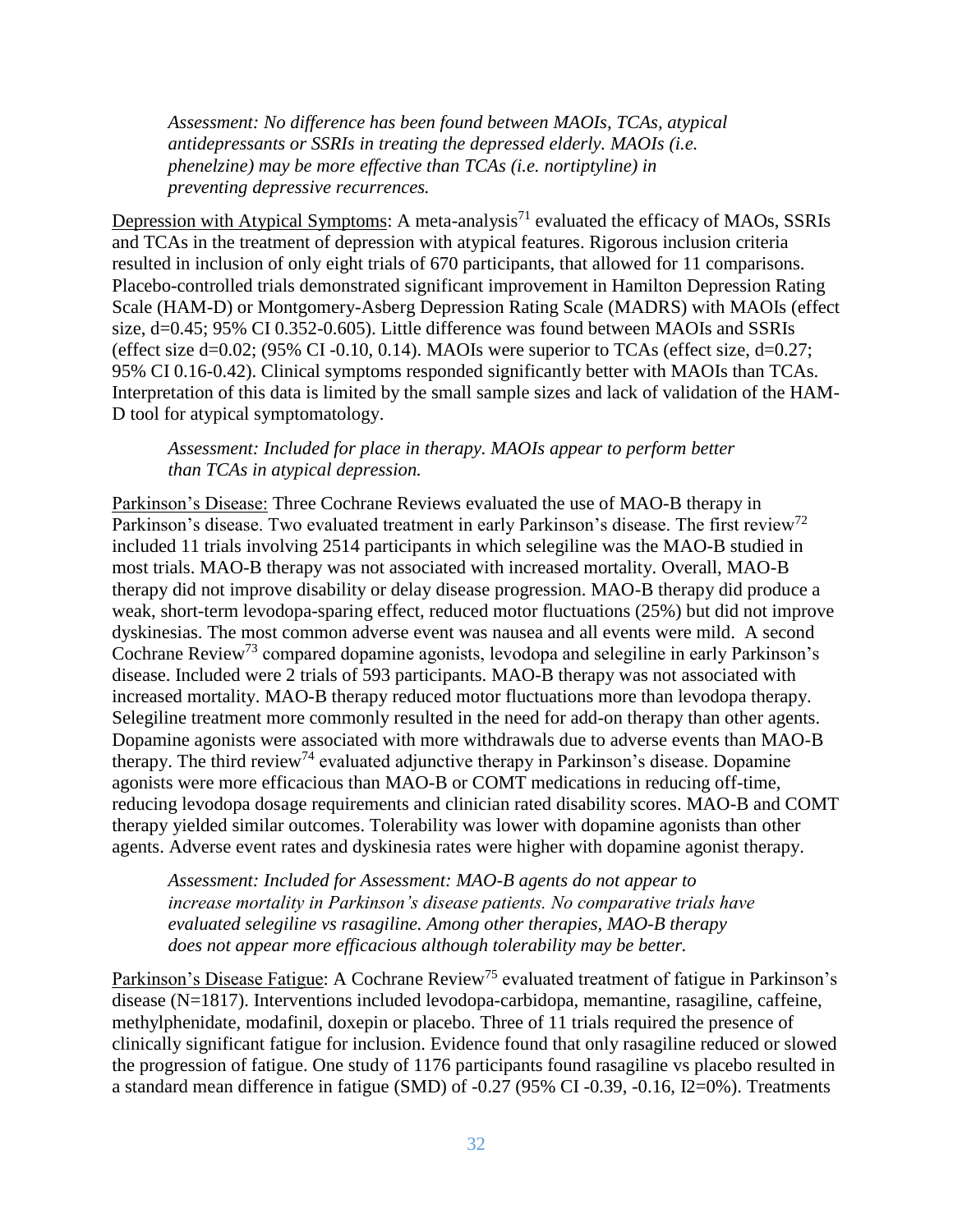were well tolerated although levodopa-carbidopa treatment was associated with significant nausea.

*Assessment: Included for place in therapy. Rasagiline appears to have a place in the treatment of PD fatigue. No other agent demonstrated efficacy. Doxepin may reduce the impact of fatigue on ability to perform the activities of daily living (ADL) but further evidence is needed.*

Bulimia Nervosa: A Cochrane Review<sup>76</sup> evaluated the effects of antidepressants for the treatment of bulimia nervosa in 19 placebo controlled trials including TCAs (6 trials; imipramine, desipramine, amitriptyline), SSRIs (5 trials; fluoxetine), MAOIs (5 trials; phenelzine, isocarboxazid, moclobemide, brofaromine) and miscellaneous agents (mianserin, trazodone, bupropion). Treatment with a single antidepressant was more efficacious than placebo in reducing binge episodes with a modest RR 0.87 (95% CI 0.81-0.93; p<0.001). The response to TCAs was a RR of 0.86 (95% CI 0.70 to 1.07) to MAOIs, a RR of 0.81 (95% CI 0.68 to 0.96) and to SSRIs a RR of 0.89 (95% CI 0.76 to 1.03). The dropout rate was highest with TCAs and lowest with fluoxetine. Evidence was insufficient to determine a difference between the efficacy of the various classes of antidepressants.

*Assessment: MAOIs, SSRIs and TCAs are effective in reducing binge episodes, although comparative data is lacking.* 

Social Anxiety Disorder: A Cochrane  $Review^{77}$  evaluating antidepressant medications for social anxiety disorders found phenelzine performed well in comparison to SSRIs. Evidence from 37 trials (N=5264) analyzed changes in Clinical Global Impressions scale and Liebowitz Social Anxiety scales. SSRIs and MAOIs were significantly more effective than placebo. Dropout rates were higher with MAOI therapy than SSRI therapy (Risk Ratio 1.05 [0.88, 1.25] vs 1.13 [0.46, 2.77], no *p* value was reported). Kosten et al<sup>78</sup> found phenelzine improved intrusion but not avoidance symptoms associated with PTSD more than imipramine (44% vs 25%).

*Assessment: MAOIs may efficacious in the treatment of PTSD; further studies are needed.*

Smoking Cessation: One Cochrane review<sup>79</sup> of pharmacotherapy for smoking cessation included five selegiline trials Selegiline was found ineffective in smoking cessation.

*Assessment: MAOIs should not be used for smoking cessation.* 

### *Evidence Summary*

**Evidence is insufficient to identify differences in efficacy between MAOIs**. A review of the evidence finds that comparative evidence between MAOIs or MAO-Bs is scarce. In the treatment of depression, MAOI efficacy appears to persist for at least 6 months. Available evidence suggests that phenelzine may be superior to isocarboxazid in inpatient treatment of depression while no difference was found between phenelzine and tranylcypromine in treatmentresistant depression. Evidence finds that compared to TCAs, MAOIs may be especially useful in the treatment of atypical depression. Although efficacious in the treatment of bulimia nervosa and social anxiety disorders comparative evidence is unavailable. MAOIs should not be used for smoking cessation. There are no comparative trials with selegiline transdermal therapy for depression. Rasagiline was found efficacious in the treatment of Parkinson's disease fatigue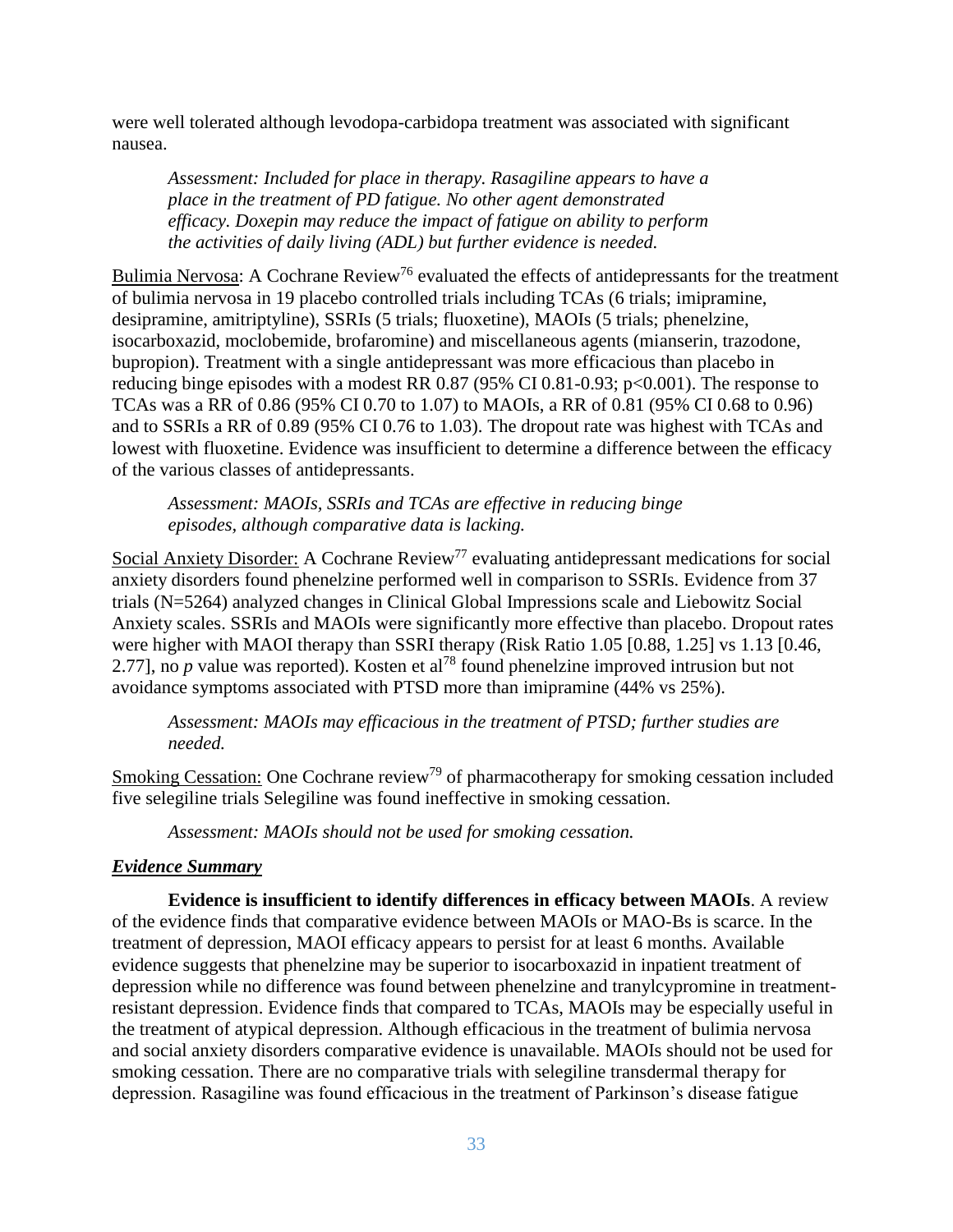although comparative evidence is unavailable. Evidence found no increase in mortality with use of MAO-B agents in the treatment of Parkinson's disease. Comparative evidence is lacking for MAO-B therapies in Parkinson's disease. MAO-B therapy was not more effective than other anti-Parkinson therapies but may be better tolerated.

# *Safety*

## **Black Box Warnings**<sup>6-8</sup>

All MAOIs, except rasagiline which is not labelled for use in depression, carry a Black Box warning for an increased risk of suicidal thinking and behavior in children, adults and young adults (18-24 years of age) with major depressive disorder and other psychiatric disorders.<sup>7,8,80</sup> Evidence has found that the risk of suicide attempts or completed suicides is not different with any specific class of antidepressant in adults or children and adolescents.  $81,82$ 

## **Contraindications**6-8

Phenelzine, isocarboxazid and tranylcypromine: Sensitivity to the drug, pheochromocytoma, CHF, history of liver disease, severe renal impairment or disease, suspected cerebrovascular or cardiovascular disease, hypertension, history of headache, current use of other MAOIs, TCAs, carbamazepine, cyclobenzaprine, bupropion, SSRIs, SNRIs, buspirone, guanethidine, sympathomimetic or related drugs (methyldopa, levodopa l-tryptophan, l-tyrosine, phenylalanine, reserpine) dextromethorphan, anesthetic agents, general anesthesia, spinal anesthesia CNS depressants, antihypertensive medications, thiazides, tryptophan, caffeine, aged cheese with high tyramine content, cocaine, sympathomimetic vasoconstrictors.<sup>2</sup>

Selegiline, rasagiline: Concomitant use of other MAOI or various other serotonergic medications (e.g. meperidine, methadone, tramadol, dextromethorphan, cyclobenzaprine, St John's wort). Allow 14-day washout period before starting another serotonergic medication. Bizarre behaviors have been observed when rasagiline was used with dextromethorphan.

### **Warnings/Precautions**6-8

MAOIs may cause clinical worsening of depression with suicide risk. Patients should be screened for bipolar disorder to prevent MAOI-induced precipitation of a mixed/manic episode. Bipolar and hyperkinetic patients may develop hypomania. Due to risk of serious adverse reactions, these agents are not recommended as first-line therapy for depression. Populations at an increased risk of hypertensive crisis or hyperthermia. include the elderly, debilitated patients and those with hypertension, cardiovascular or cerebrovascular disease. Serotonin syndrome, sometimes fatal, may occur with concomitant use of SSRI antidepressants. A washout period is required after discontinuing an SSRIs or TCAs before initiating MAOI therapy. Rapid withdrawal of an MAOI may be associated with nausea, vomiting and malaise. Further, a rare withdrawal reaction may occur 24-72 hours after discontinuing MAOI therapy with vivid nightmares, agitation, psychosis and convulsions. Tranylcypromine and isocarboxazid may worsen anxiety and agitation. Slow uptitration of doses and divided dosing may be required in patients experiencing postural hypotension. Hypoglycemia due to increased insulin sensitivity may occur in patients receiving hypoglycemic medications. MAOIs lower the seizure threshold and a 48-hour discontinuation is recommended before metrizamide myelography. Patients should be monitored clinically monitor for signs and symptoms of hepatotoxicity. Anginal pain is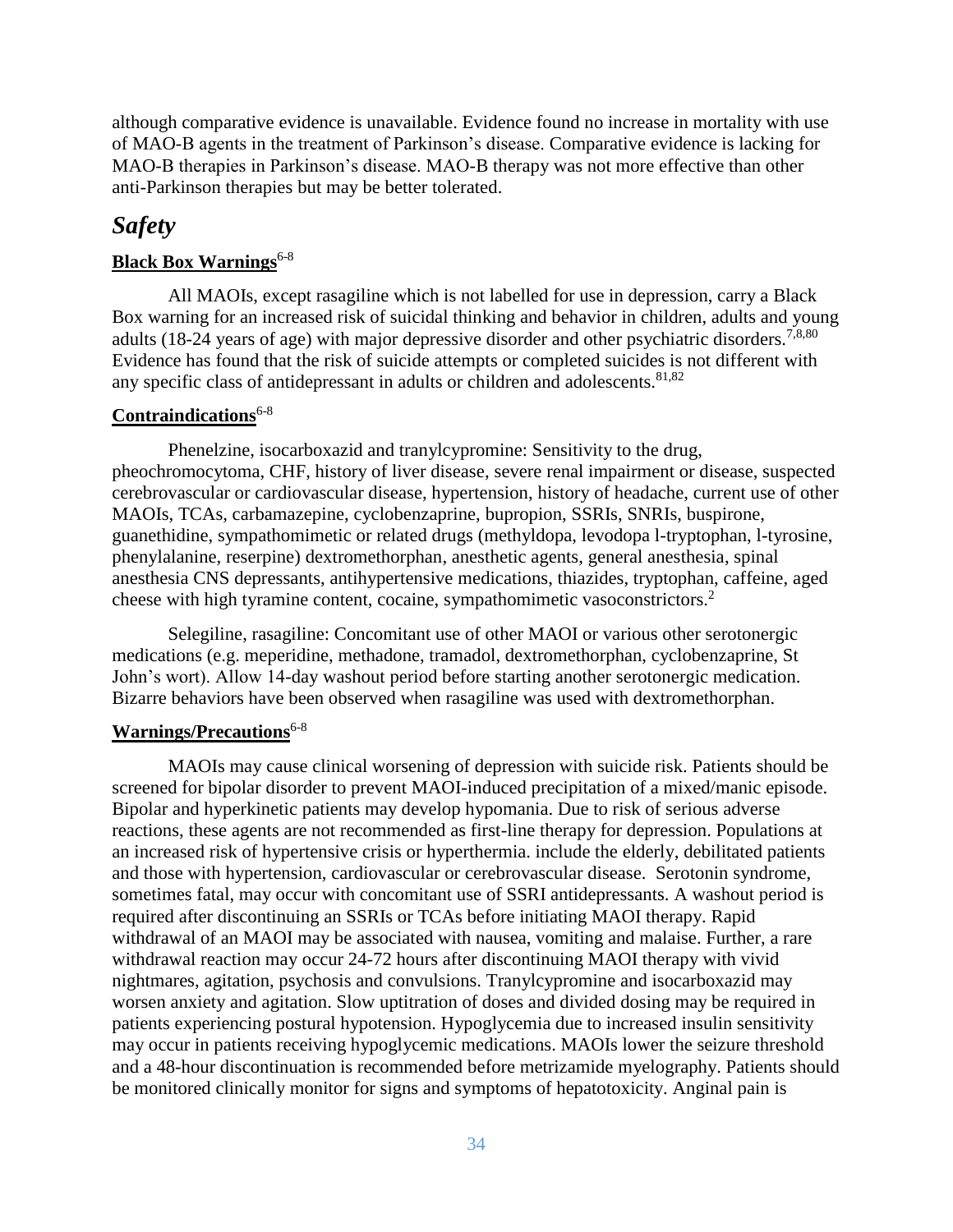suppressed and sensitivity to pressors is increased in hyperthyroid patients. Accumulation may occur in the presence of renal or hepatic dysfunction. Very rarely, drug dependence has been reported.

### **Adverse Effects**6,7

MAOIs produce early and late adverse effects. Early adverse effects include orthostatic hypotension, dizziness, drowsiness, headache, insomnia, mydriasis, nausea and piloerection.<sup>2,4</sup> Phenelzine is the most sedating of the agents. Most of the early adverse effects are easily managed by slow dosage uptitration, divided dosing, increased fluid intake and bedtime dosing. Late adverse effects include carbohydrate craving, weight gain, edema, hypoglycemia, hypomania, myalgia, myoclonus, paresthesias, tremor, blood dyscrasias, urinary retention and sexual dysfunction.<sup>1,2,4</sup> Paresthesias may be prevented with pyridoxine supplementation.<sup>1</sup> Orthostatic hypotension may also occur as a late effect, 3 to 4 weeks after therapy is initiated.<sup>49</sup> Phenelzine and isocarboxazid produce more hypotension, weight gain, sexual dysfunction and urinary retention than other agents, $49$  whereas edema is more common with tranylcypromine.<sup>2</sup> Amoxapine use has produced tardive dyskinesia while maprotiline is associated with an increased risk of grand-mal and other seizures. A number of side effects associated with MAOI use are plasma-level dependent (e.g. orthostasis) and reversible within hours after drug discontinuation.

Transdermal selegiline is associated with application site reactions, headache, diarrhea, dyspepsia, sinusitis, hallucinations, insomnia, dry mouth, orthostatic hypotension, somnolence, falling asleep during activities of daily living, pharyngitis, psychotic-like behavior, issues of impulse control and serotonin syndrome. Therapy discontinuations in clinical trials occurred only due to application site reactions.<sup>55</sup> Transdermal selegiline is not associated with sexual dysfunction. A meta-analysis of four short-term trials involving 789 participants found transdermal selegiline (6 mg/24 hours) was not different than placebo for measures on the Medex Sexual Dysfunction subscale for both men and women.<sup>83</sup>

Evidence evaluating the safety of rasagiline in Parkinson's disease was presented in a review<sup>56</sup> that evaluated the rasagiline clinical trials, post-hoc and sub-analysis data. Rasagiline did not produce cardiovascular (orthostatic hypotension) or psychiatric effects (hallucinations) in patients younger than 65 years of age. Older patients experienced an increased incidence of depression, hallucinations and orthostatic hypotension.

A number of serious, rare adverse event are associated with use of nonspecific MAOIs. Hepatotoxicity is associated with use of the hydrazine MAOIs (phenelzine and isocarboxazid). Elevations of aspartate transaminase (AST) and alanine transaminase (ALT) occurred in 3 to 5% of patients. Monitoring liver function is not necessary unless a patient presents with symptoms or signs of hepatotoxicity.<sup>1,2</sup> Transient, self-limited hypertension has occurred unrelated to diet or drug interactions and may range from asymptomatic hypertension to hypertensive crisis.<sup>4</sup>

Hypertension is more common with tranylcypromine.<sup>49</sup> Phenelzine and isocarboxazid produce less hypertension.<sup>1,49</sup> It was estimated in 1988, that hypertensive crisis occurs with an incidence of approximately  $20\%$ .<sup>1</sup> Although hypertension is reversible, stroke or death may occur in vulnerable patients.<sup>1</sup> Limiting dietary tyramine, sympathomimetics and vasoactive amines should virtually eliminates the risk of hypertensive crisis, however, it is suspected that a risk of 5% per patient-year of therapy is possible.<sup>1</sup>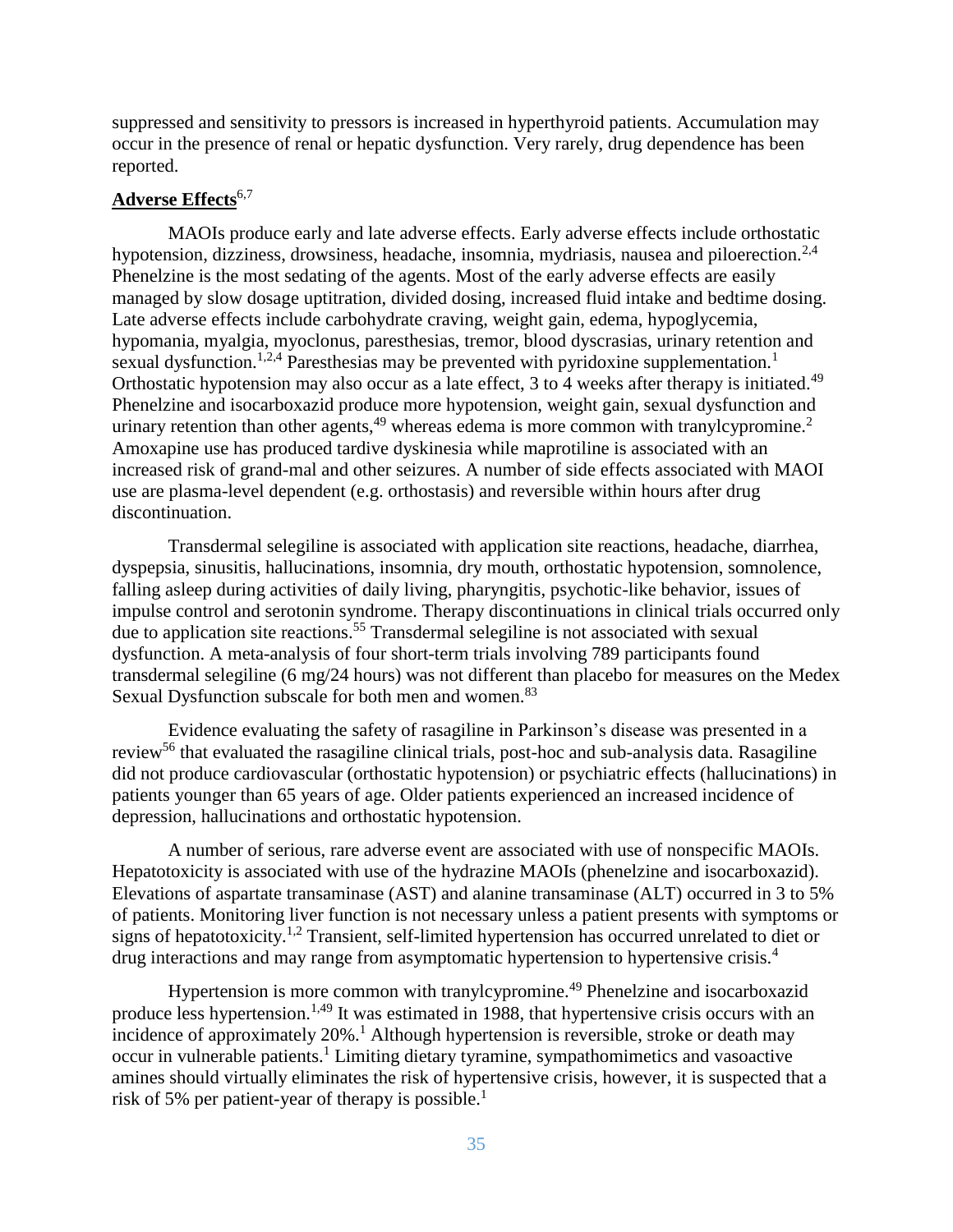**Hypertensive Crisis-Tyramine Reactions** : Hypertensive crisis may occur when an MAOI is ingested with cheese, fermented foods or other high-content tyramine foods.<sup>4,84</sup> Within minutes of eating a tyramine-rich foodstuff the reaction begins with symptoms including a severe, pulsating headache, palpitations, sweating, blurred vision, chest pain, shortness of breath, flushing, stiff neck and nausea.<sup>49</sup> Serious sequelae include the risk of stroke.<sup>49</sup>

MAOIs inhibit the metabolism of tyramine. Absorbed tyramine displaces norepinephrine from intracellular, sympathetic nerve vesicles resulting in precipitous elevations of blood pressure.49,84 Hypertensive reactions are more common with non-hydrazine than hydrazine MAOIs, although the reaction may occur with higher doses of hydrazine MAOIs (i.e. phenelzine).84,85

A tyramine content of less than 6 mg per serving is generally regarded as safe.<sup>4,84,86-91</sup> A tyramine dose of 10 mg may produce a moderate reaction,<sup>2</sup> whereas a tyramine intake of 20 mg may produce a serious rise in blood pressure.<sup>84</sup> Death is extremely rare, but has occurred in 0.01% to 0.02% of patients receiving tranylcypromine.<sup>2</sup> Foods to avoided include aged cheeses and meats, banana peels, fava and other broad beans, spoiled meats, sauerkraut, soybean products, tap beer and Marmite concentrated yeast. Wine and bottled beer may be consumed in moderation and there is no need to limit parmesan or mozzarella cheese intake. <sup>86</sup> Pizza Hut and Domino's pizzas have been specifically tested and found safe to eat while on MAOI therapy.<sup>89</sup>

Selegiline is available in a transdermal patch which limits enterohepatic MAO inhibition.<sup>55,92</sup> At selegiline patch doses of 6 mg/24 hours, tyramine restriction is unnecessary.55,92 However, higher selegiline doses may require dietary modifications. Overall, the tyramine restricted diet required for safe use of MAOIs is not overly burdensome and should not limit use of these potent antidepressants.

### **Tolerability:**

A retrospective, database analysis of 75 managed care plans (covering 55 million persons) assessed antidepressant tolerability.<sup>93</sup> A change in therapy occurred more often with TCA or MAOIs (40.1%) than with SSRIs/SNRI (21.2%) or newer antidepressants (18.3%). Adherence rates demonstrated a similar trend (12.4% vs 29.3% vs 33.6%, respectively). Treatment with TCA/MAOIs for 6 months was associated with significantly higher odds for allcause hospitalizations and costs.

### **Mortality:**

A study performed in early Parkinson's disease documented an increase in mortality with use of selegiline. The United Kingdom trial compared the addition of selegiline or dopadecarboxylase inhibitor therapy to levodopa in 520 patients with early Parkinson's disease. The study was terminated early due to an interim analysis finding of increased mortality between groups. After adjustment for age, sex, level of disability before treatment, duration of Parkinson's disease, and year of entry to the trial, the selegiline arm mortality hazard ratio was 1.57 (95% confidence interval 1.07 to 2.31).<sup>94</sup> Although of concern initially, subsequent metaanalysis have disproven this risk.<sup>95</sup>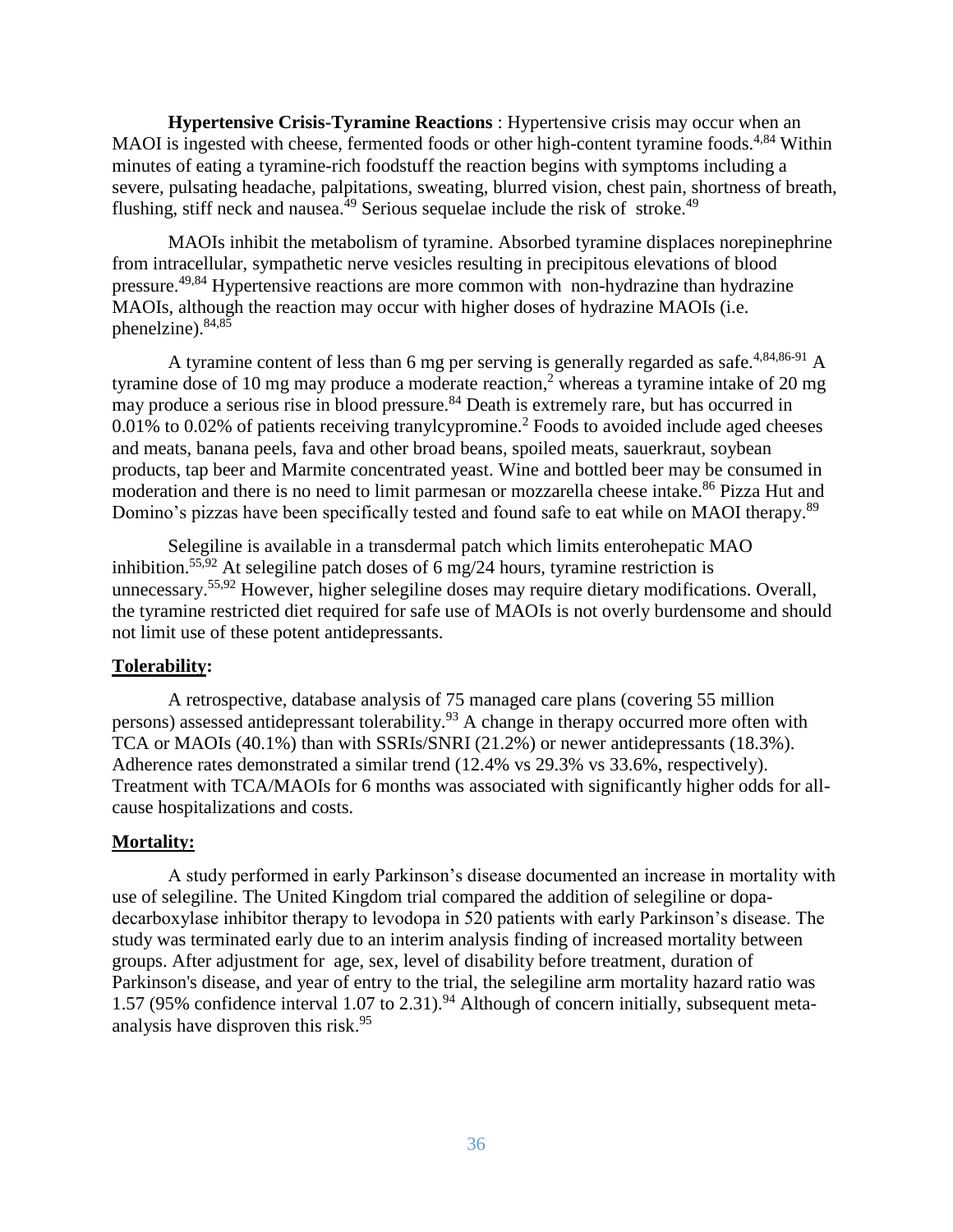### **Toxicity:**

MAOI toxicity is a result of abnormalities in cardiac conduction that may result in severe hypotension and vascular reactivity. Intensive hospital monitoring over 3-4 days may be required as the drug is eliminated from the body.<sup>1</sup>

### **Drug Interactions:**

MAOIs can impair the oxidative degradation of other medications. This effect is augmented with concomitant vasoactive amines, cocaine, caffeine, xanthines, decongestants, stimulants and epinephrine. $1,4$ 

MAOIs inhibit CYP2C19 and may increase the concentrations of medications metabolized by these enzymes (e.g. citalopram, escitalopram, omeprazole, sertraline).<sup>4</sup> Phenothiazine antipsychotics increase serum levels of tranylcypromine. Due to the long pharmacodynamic half-life resulting from irreversible enzyme inhibition, a washout period of approximately 14 days is recommended before initiating therapy with an interacting medication (e.g. serotonergic medications).<sup>4</sup> Likewise, before initiating an MAOI, discontinuation of interacting medications and a waiting period of 4-5 half-lives of the discontinued agent should be observed. Long-acting, interacting, serotonergic medications like fluoxetine may require a waiting period of 4-5 weeks. $4$ 

Drugs that are best avoided in combination with an MOAI, include stimulants (e.g. dextroamphetamine, methylphenidate), meperidine, L-tryptophan and indirect-acting sympathomimetics.<sup>8</sup> Dextromethorphan should not be used in high doses. Direct sympathomimetics and buspirone should be avoided, however, if they must be used, close monitoring is recommended. Patients receiving hypoglycemic medications require blood sugar monitored to avoid severe hypoglycemic complications. Concomitant carbamazepine, cyclobenzaprine and TCAs are less likely to produce a significant drug interaction, however, caution is recommended when used in combination with an MAOI. Caution should be exercised when combining a MAOI with beta-blockers, disulfuram, antihypertensives, rauwolfia alkaloids, sulfonamides, selective  $5-HT_1$  receptor agonists or tramadol. SSRIs should not be used with an MAOI unless under the care of a specialist.<sup>1,96</sup>

In making changes to antidepressant therapy, it is important to consider the time required to for monoamine enzyme regeneration. A 2-3 week washout period should be observed if switching from an SSRI or TCA to MAOI, remembering that due to the very long half-life of fluoxetine a 5-week delay is necessary.<sup>2</sup> Changes to alternative MAOIs require at least a 1-week washout period.<sup>8</sup> A waiting period of 14 days is recommended between apraclonidine and  $MAOIs.<sup>8</sup>$ 

Rasagiline serum concentrations are affected by CYP1A2 inducers (e.g. omeprazole) and inhibitors (e.g. ciprofloxacin) resulting in lower and higher rasagiline serum levels, respectively.7,56,80 Levodopa dyskinesias may be worsened by rasagiline although clinical trials did not allow for the usual practice of levodopa dose reduction when dyskinesias developed.<sup>56</sup> Additional long-term studies are required to determine whether rasagiline increases dyskinesias in combination with levodopa therapy.<sup>56</sup> Tyramine reactions have not been reported with rasagiline therapy.<sup>97</sup> The safety of rasagiline and serotonergic therapies has not been adequately studied, however, a life-threatening case of serotonin syndrome was reported when selegiline was combined with meperidine and it is expected that the risk is similar with rasagiline.<sup>56</sup>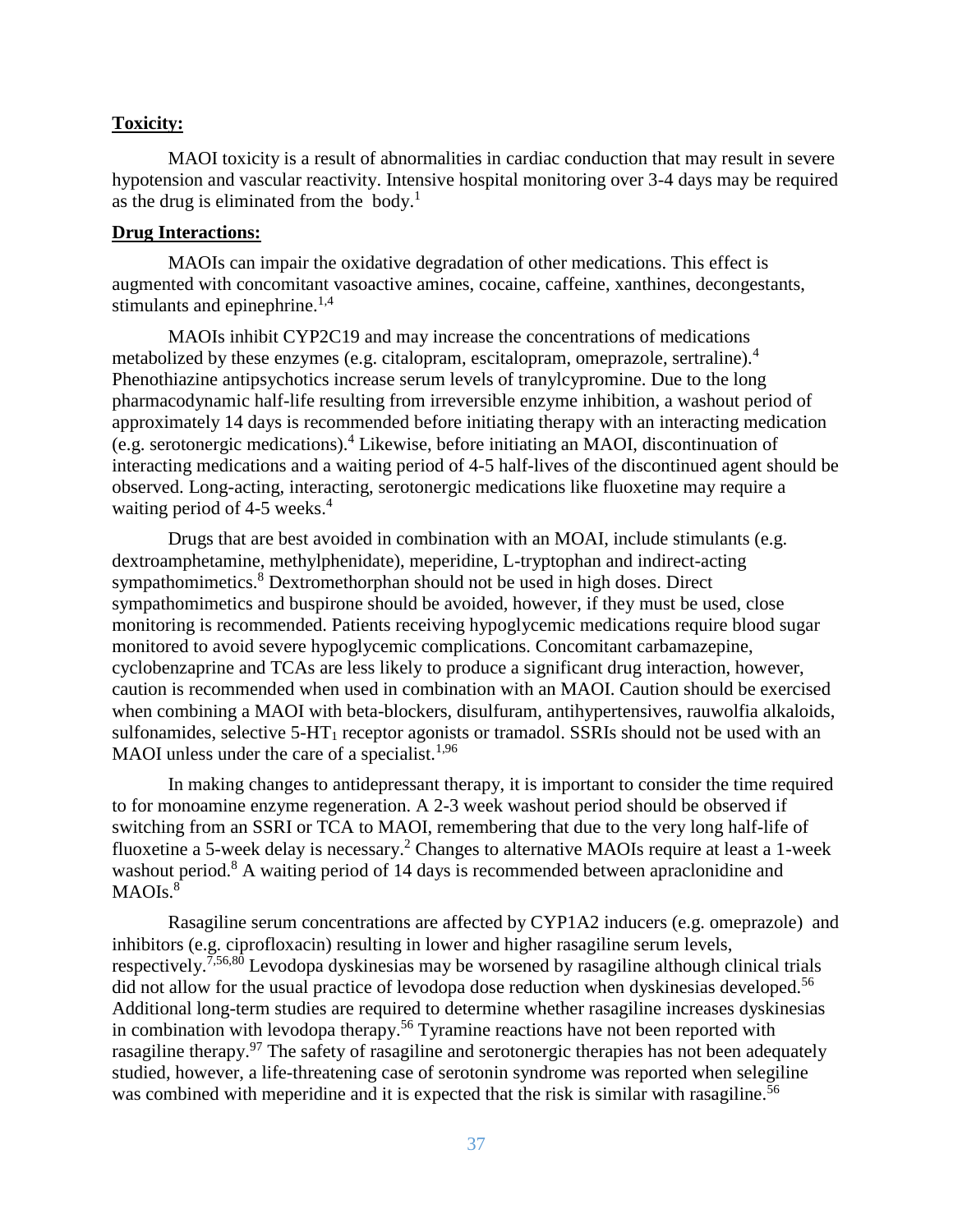**Serotonin Syndrome**: Serotonin syndrome usually results from drug interactions with other serotonergic agents, however, it has been reported with MAOI monotherapy.<sup>4</sup> Combining MAOIs with other serotonergic medications (e.g. meperidine, SSRIs, tramadol, chlorpheniramine, cyclobenzaprine, triptan medications, divalproex, TCAs, dextromethorphan, cocaine, ergot alkaloids, fentanyl, linezolid, lithium, L-tryptophan, methadone, methamphetamine, methylene blue, metoclopramide, mirtazapine, ondansetron, pentazocine, St John's wort) may result in serotonin syndrome.<sup>98-101</sup> The syndrome includes neuromuscular hyperactivity (tremor, clonus, myoclonus, hyperreflexia, pyramidal rigidity), autonomic hyperactivity (diaphoresis, hyperthermia, tachycardia, tachypnea) and altered mental status (agitation, excitement, confusion) resulting from hyperstimulation of the brainstem  $5HT<sub>1A</sub>$ receptors. 100,101

Clinically significant interactions are most common when combined medications increase serotonin by different mechanisms.<sup>99,100,101</sup> Medications increasing serotonin by a different mechanism than MAOIs, include SSRIs and linezolid.<sup>99</sup> Some phenylpiperidine opioids (meperidine, tramadol, methadone, fentanyl and dextromethorphan) exhibit weak SRI activity and have produced dose-dependent serotonin toxicity with some fatalities.<sup>98</sup> The use of serotonin releasing agents such as ecstasy (MDMA; 3,4-methylenedioxymethamphetamine) with MAOIs has the potential for significant toxicity and death.<sup>99</sup> The interaction between MAOIs and TCAs is most significant for clomipramine.<sup>49</sup>

### <span id="page-37-0"></span>*Summary:*

MAOI medications have been available for use in the treatment of depression for over 60 years although they are rarely used due to the potential for serious adverse effects. By the 1970s, MAO-B which degrades dopamine, was found in high concentration in the basal ganglia of the brain and MAO-B inhibition were identified and developed for use in the treatment of Parkinson's disease, a disease of brain dopamine deficiency.

Evidence is insufficient to identify differences in efficacy between MAOIs. A review of the evidence finds that comparative evidence among MAOIs or MAO-Bs is scarce. In the treatment of depression, MAOI efficacy appears to persist for at least 6 months. Available evidence suggests that phenelzine may be superior to isocarboxazid in the treatment of inpatient depression, while no difference was found between phenelzine and tranylcypromine in treatment-resistant depression. Evidence suggests that compared to TCAs, MAOIs may be particularly useful in the treatment of atypical depression. Although efficacious in the treatment of bulimia nervosa and social anxiety disorders comparative evidence is unavailable. MAOIs should not be used for smoking cessation. There are no comparative trials using transdermal selegiline for depression. Rasagiline was found efficacious in the treatment of Parkinson's disease fatigue although comparative evidence is unavailable. Evidence found no increase in mortality with use of MAO-B agents in the treatment of Parkinson's disease. Comparative evidence is lacking for MAO-B therapies in Parkinson's disease, although MAO-B therapy was no more effective than other anti-Parkinson therapies it may be better tolerated.

MAOIs may increase the risk of suicidality in young people and may activate mania/hypomania in patients with undiagnosed bipolar disorder. Due to the risk of serious adverse events these agents are not typically used first-line for depression or Parkinson's disease. Safety issues include potentially fatal serotonin syndrome and hypertensive crisis, as well as cardiotoxicity, postural hypotension, seizure threshold lowering, withdrawal reactions, extended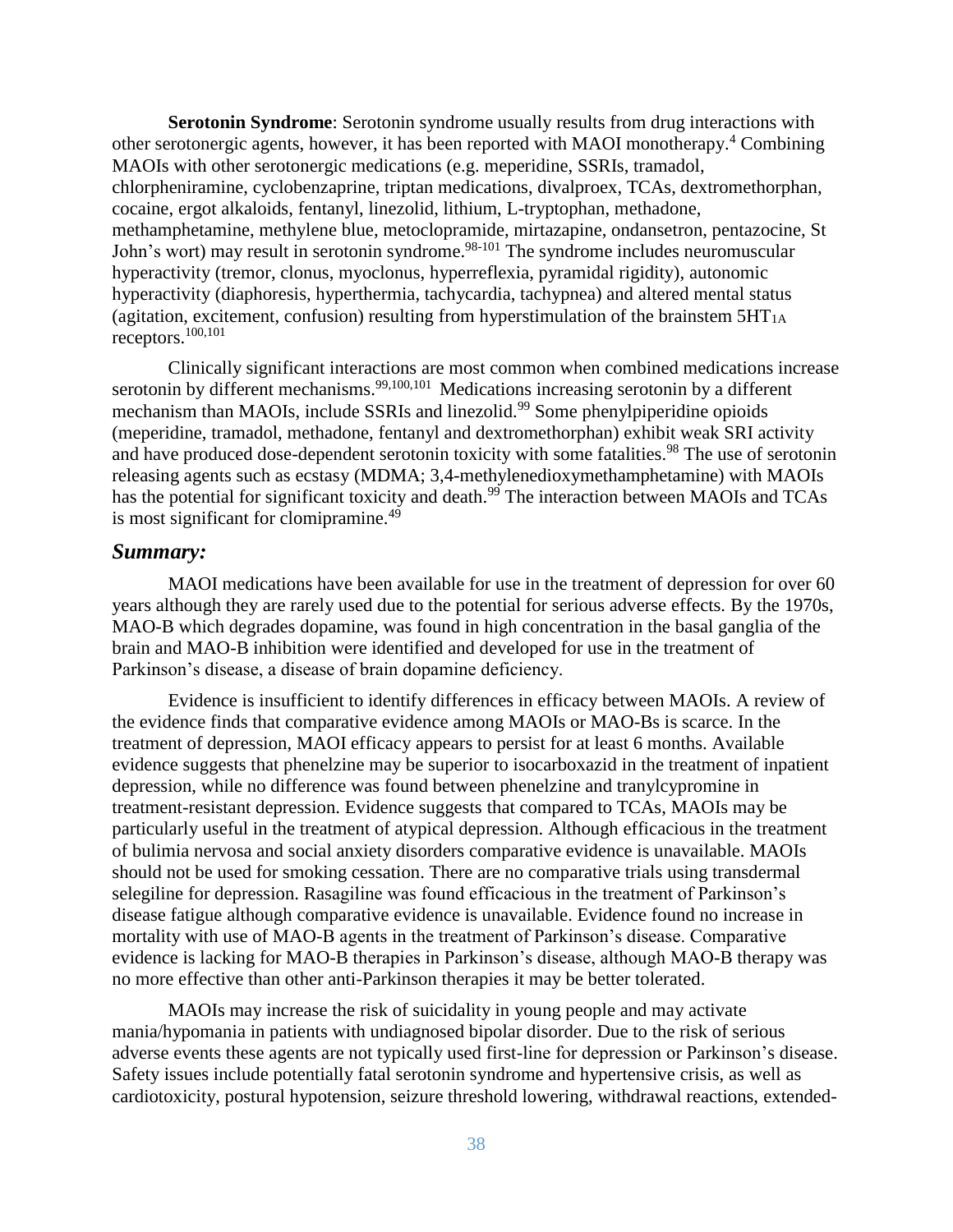severe toxicity in overdose and interactions with other CYP2C19 metabolized medications. Patients must be willing to adhere to dietary tyramine restriction.

MAOIs exert extended effects after drug discontinuation due to their irreversible binding to monoamine enzymes. Regeneration of the enzyme requires up to 14 days. Caution must be exercised when these agents are used in combination with other medications. Of particular concern is the risk for serotonin syndrome. Use of an MAOI and additional medication which increases serotonin levels, especially one that increases serotonin by a different mechanism, may result in serotonin syndrome which may be fatal. Significant reactions may occur with SSRIs and linezolid. The syndrome may occur in a dose-dependent fashion with meperidine, tramadol, methadone, fentanyl and dextromethorphan. Of the TCAs, clomipramine is associated with the greatest risk.

Overall, the MAOIs are not first–line therapy for the treatment of depression as safer alternatives are available, although they may afford a benefit for patients with resistant or atypical depression. Comparative evidence is lacking for the nonselective MAOIs as well as the selective MAO-B inhibitors.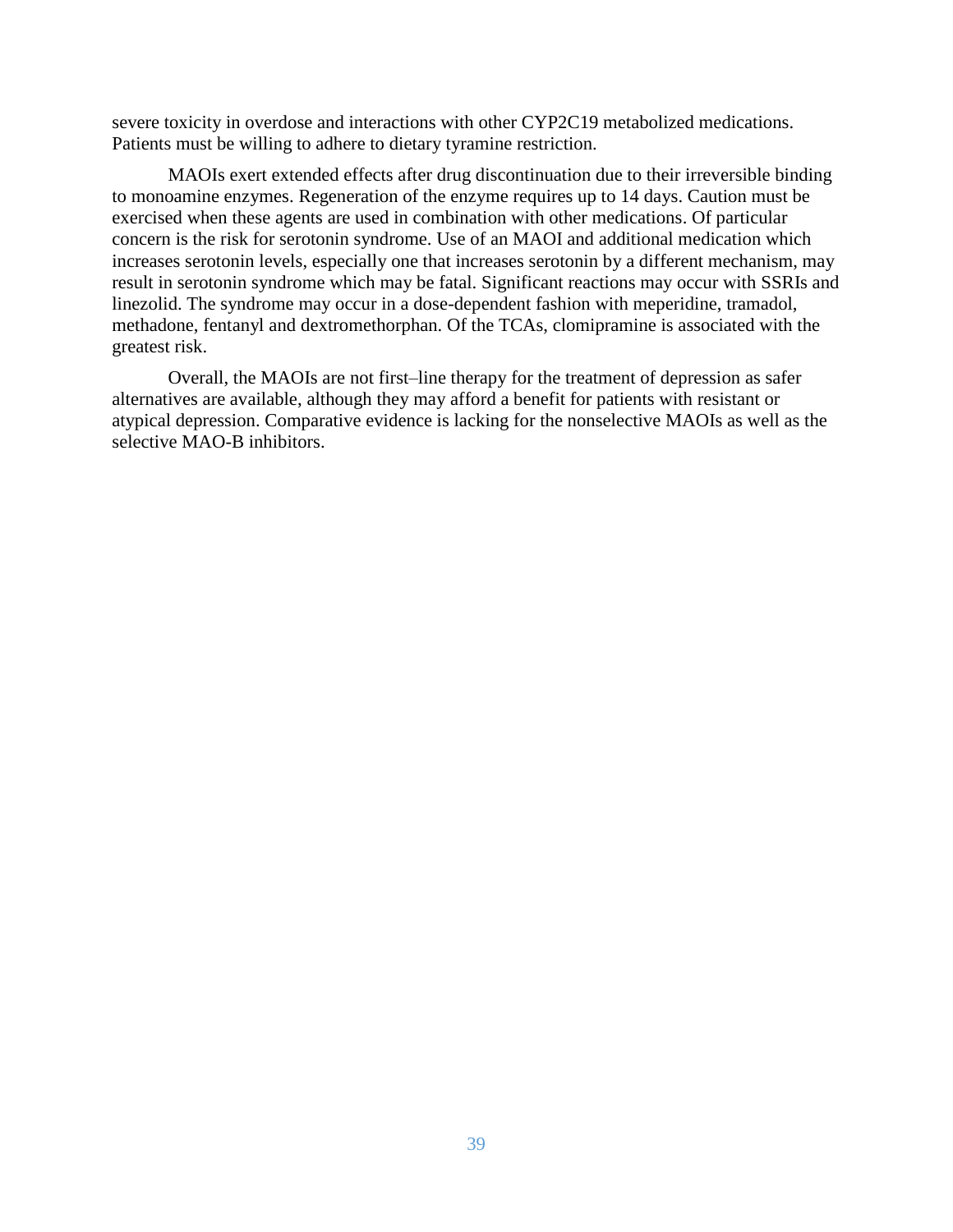Comparative evidence for the nonspecific and MAOI and specific MAO-B inhibitors is lacking. Available evidence is from older trials in which methodological flaws, heterogeneity and bias are common. The MAOIs are not indicated as first–line therapy for the treatment of depression as safer alternatives are available, although they may afford a benefit for patients with resistant or atypical depression. Available evidence does suggest that phenelzine may be superior to isocarboxazid in inpatient treatment of depression while no difference was found between phenelzine and tranylcypromine in treatment-resistant depression. There are no comparative trials with transdermal selegiline and other MAOIs indicated for depression.

Evidence found no increase in mortality with use of MAO-B agents in the treatment of Parkinson's disease. Comparative evidence is lacking for the MAO-B agents, selegiline and rasagiline. Evidence indicates that MAO-B therapy, while not more effective than other anti-Parkinson therapies, may be better tolerated.

Safe use of MAOI medications incudes consideration of the extended inhibition of MAO activity, drug interactions at hepatic microsomal enzymes, cardiotoxicity, hepatotoxicity, lowering of the seizure threshold, the potential for tyramine-mediated hypertensive crisis and serotonin syndrome.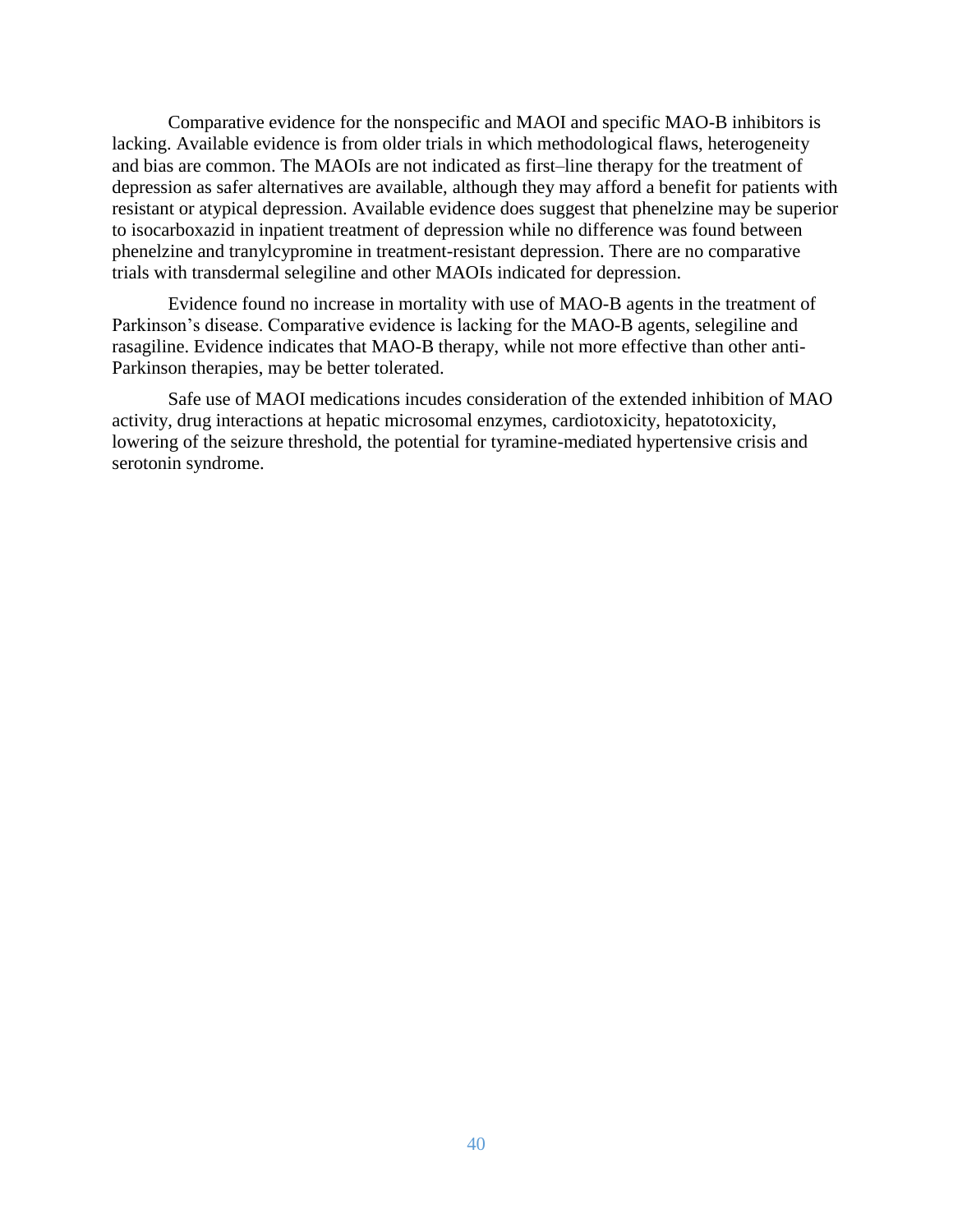# <span id="page-40-0"></span>*Refernces*

- 1. Thase ME, Trivedi MH, Rush AJ. MAOIs in the contemporary treatment of depression. *Neuropsychopharmacology : official publication of the American College of Neuropsychopharmacology.* 1995;12(3):185-219.
- 2. Krishnan KRR. Monoamine Oxidase Inhibitors. *The American Psychiatric Publishing Textbook of Psychopharmacology*: American Psychiatric Publishing; 2009.
- 3. K G. MAOIs: Overview and History. 2014. [http://www.psychotropical.com/maois](http://www.psychotropical.com/maois-overview-history)[overview-history.](http://www.psychotropical.com/maois-overview-history)
- 4. Fiedorowicz JG, Swartz KL. The role of monoamine oxidase inhibitors in current psychiatric practice. *Journal of psychiatric practice.* 2004;10(4):239-248.
- 5. Youdim MB, Bakhle YS. Monoamine oxidase: isoforms and inhibitors in Parkinson's disease and depressive illness. *British journal of pharmacology.* 2006;147 Suppl 1:S287- 296.
- 6. Facts & Comparisons. Wolters Kluwer; 2016. [http://www.wolterskluwercdi.com/facts](http://www.wolterskluwercdi.com/facts-comparisons-online/)[comparisons-online/.](http://www.wolterskluwercdi.com/facts-comparisons-online/)
- 7. Micromedex. Truven Health Analytics, Inc.; 2016. [http://www.micromedexsolutions.com/micromedex2/librarian.](http://www.micromedexsolutions.com/micromedex2/librarian)
- 8. Lexi-Drugs. Wolters Kluwer; 2015. [http://online.lexi.com/lco/action/index/dataset/patch\\_f.](http://online.lexi.com/lco/action/index/dataset/patch_f) Accessed 11/7/15.
- 9. [http://www.nimh.nih.gov/health.statistics/prevalence/any-mood-disorder-among](http://www.nimh.nih.gov/health.statistics/prevalence/any-mood-disorder-among-adults.shtml)[adults.shtml](http://www.nimh.nih.gov/health.statistics/prevalence/any-mood-disorder-among-adults.shtml) NMDS.
- 10. [http://www.adaa.org/about-adaa/press-room/facts-statistics.](http://www.adaa.org/about-adaa/press-room/facts-statistics) AFaS.
- 11. CDC. Mental Health Basics. 2016; [http://www.cdc.gov/mentalhealth/basics/burden.htm.](http://www.cdc.gov/mentalhealth/basics/burden.htm)
- 12. http:[/www.cdc.gov/mentalhealth/basics/burden.htm.](http://www.cdc.gov/mentalhealth/basics/burden.htm) CMHB.
- 13. CDC. Databriefs. 2016; [http://www.cdc.gov/nchs/data/databriefs/db135.ht#x2013;2010</a.](http://www.cdc.gov/nchs/data/databriefs/db135.ht#x2013;2010</a)
- 14. McDonagh M, Peterson K, Carson S, Fu R, Thakurta S. Drug Class Reviews. *Drug Class Review: Atypical Antipsychotic Drugs: Final Update 3 Report*. Portland (OR): Oregon Health & Science University Portland, Oregon 97239. All rights reserved.; 2010.
- 15. Reus VI. Mental Disorders. In: Kasper D, Fauci A, Hauser S, Longo D, Jameson JL, Loscalzo J, eds. *Harrison's Principles of Internal Medicine, 19e*. New York, NY: McGraw-Hill Education; 2015.
- 16. SAMHSA.gov. Behavioral Health Barometer: Utah hwsgdsdfSBB-Up.
- 17. Singh T, Williams K. Atypical Depression. *Psychiatry (Edgmont).* 2006;3(4):33-39.
- 18. PhRMA. The Pharmaceutical Industry: An Industry Note 2008. [http://www.wiley.com/legacy/wileychi/ginter/supp/Case\\_1.pdf.](http://www.wiley.com/legacy/wileychi/ginter/supp/Case_1.pdf)
- 19. Thase ME. When are psychotherapy and pharmacotherapy combinations the treatment of choice for major depressive disorder? *The Psychiatric quarterly.* 1999;70(4):333-346.
- 20. Dupuy JM, Ostacher MJ, Huffman J, Perlis RH, Nierenberg AA. A critical review of pharmacotherapy for major depressive disorder. *The international journal of neuropsychopharmacology / official scientific journal of the Collegium Internationale Neuropsychopharmacologicum (CINP).* 2011;14(10):1417-1431.
- 21. Sansone RA, Sansone LA. Antidepressant Adherence: Are Patients Taking Their Medications? *Innovations in Clinical Neuroscience.* 2012;9(5-6):41-46.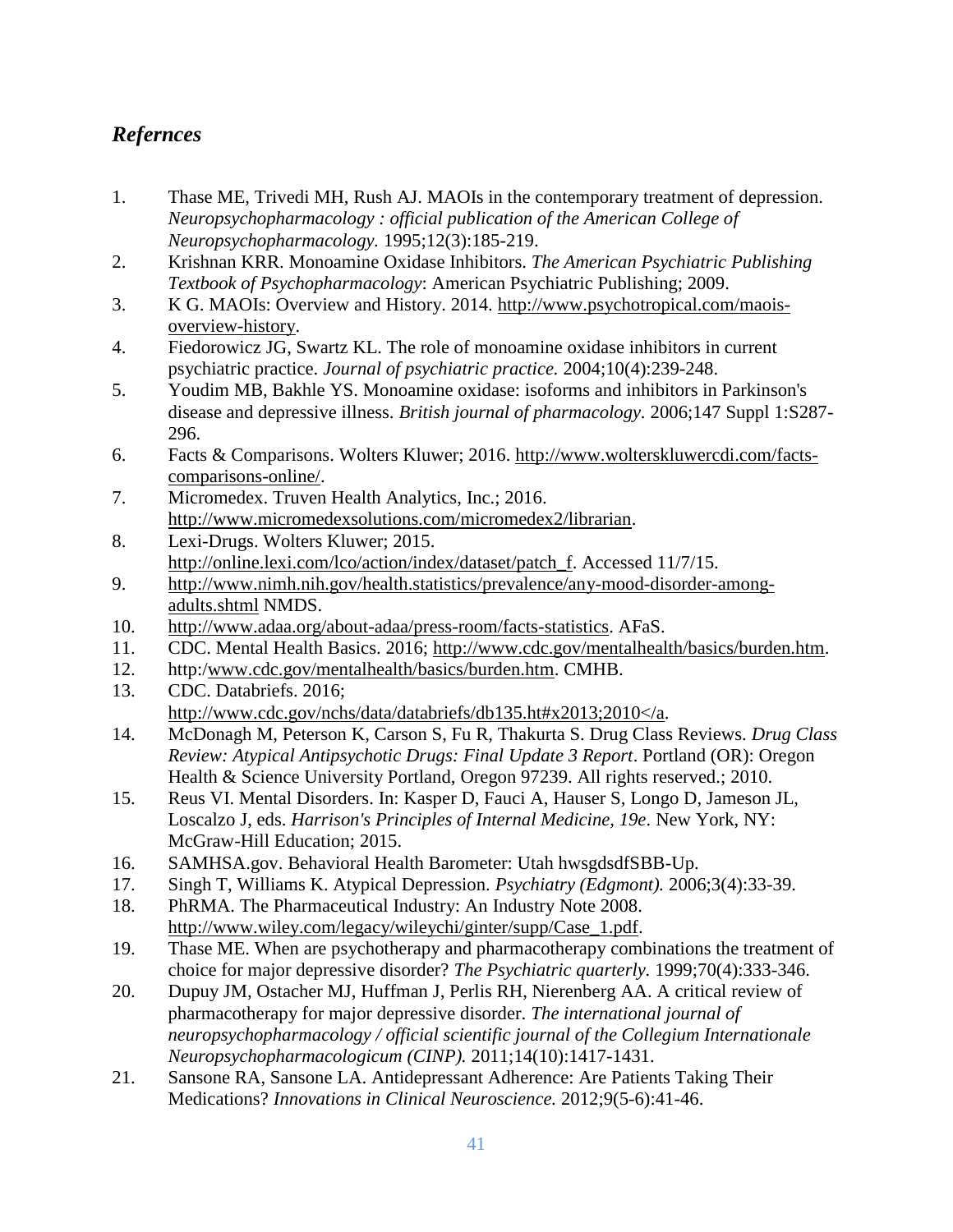- 22. Preskorn SH. Outpatient Management of Depression. 2010; [http://www.preskorn.com/books/omd\\_s7.html.](http://www.preskorn.com/books/omd_s7.html) Accessed 8/30, 2016.
- 23. Bauer M, Whybrow PC, Angst J, et al. World Federation of Societies of Biological Psychiatry (WFSBP) guidelines for biological treatment of unipolar depressive disorders, part 1: Acute and continuation treatment of major depressive disorder. *Revista de Psiquiatria Clinica.* 2009;36(SUPPL. 2):17-57.
- 24. Bauer M, Severus E, Kohler S, Whybrow PC, Angst J, Moller HJ. World Federation of Societies of Biological Psychiatry (WFSBP) guidelines for biological treatment of unipolar depressive disorders. part 2: maintenance treatment of major depressive disorder-update 2015. *The world journal of biological psychiatry : the official journal of the World Federation of Societies of Biological Psychiatry.* 2015;16(2):76-95.
- 25. NICE. Depression in adults: recognition and management (CG90). 2009; [https://www.nice.org.uk/Guidance/CG90.](https://www.nice.org.uk/Guidance/CG90)
- 26. National Collaborating Centre for Mental H. National Institute for Health and Clinical Excellence: Guidance. *Depression: The Treatment and Management of Depression in Adults (Updated Edition)*. Leicester (UK): British Psychological Society Copyright (c) The British Psychological Society & The Royal College of Psychiatrists, 2010.; 2010.
- 27. Association AP. Practice Guideline for the Treatment of Patients with Major depressive disorder. . 2010.
- 28. Trangle M GJ, Haight R, Hardwig J, Hinnenkamp T, Kessler D, Mack N, Myszkowski M. Adult Depression in Primary Care. . 2016. [https://www.icsi.org/\\_asset/fnhdm3/depr](https://www.icsi.org/_asset/fnhdm3/depr-interactive0512.pdf)[interactive0512.pdf.](https://www.icsi.org/_asset/fnhdm3/depr-interactive0512.pdf)
- 29. Kennedy SH, Lam RW, McIntyre RS, et al. Canadian Network for Mood and Anxiety Treatments (CANMAT) 2016 Clinical Guidelines for the Management of Adults with Major Depressive Disorder: Section 3. Pharmacological Treatments. *Canadian journal of psychiatry. Revue canadienne de psychiatrie.* 2016;61(9):540-560.
- 30. Birmaher B, Brent D. Practice Parameter for the Assessment and Treatment of Children and Adolescents With Depressive Disorders. *Journal of the American Academy of Child & Adolescent Psychiatry.*46(11):1503-1526.
- 31. DeBattista C. Antidepressant Agents. In: Katzung BG, Trevor AJ, eds. *Basic & Clinical Pharmacology*. 13th ed. New York, NY: McGraw-Hill; 2015.
- 32. Sinyor M, Schaffer A, Levitt A. The Sequenced Treatment Alternatives to Relieve Depression (STAR\*D) trial: A review. *Canadian Journal of Psychiatry.* 2010;55(3):126- 135.
- 33. Goetz CG. The history of Parkinson's disease: early clinical descriptions and neurological therapies. *Cold Spring Harbor perspectives in medicine.* 2011;1(1):a008862.
- 34. Olanow CW, Schapira AHV. Chapter 372. Parkinson & #39; S Disease and Other Movement Disorders. In: Longo DL, Fauci AS, Kasper DL, Hauser SL, Jameson JL, Loscalzo J, eds. *Harrison's Principles of Internal Medicine, 18e*. New York, NY: The McGraw-Hill Companies; 2012.
- 35. Parkinson J. An essay on the shaking palsy. 1817. *The Journal of neuropsychiatry and clinical neurosciences.* 2002;14(2):223-236; discussion 222.
- 36. Rudolph JN, Walker RH. Chapter 211. Parkinson Disease and Related Disorders. In: McKean SC, Ross JJ, Dressler DD, Brotman DJ, Ginsberg JS, eds. *Principles and Practice of Hospital Medicine*. New York, NY: The McGraw-Hill Companies; 2012.
- 37. Statistics on Parkinson's. 2016; [http://www.pdf.org/en/parkinson\\_statistics.](http://www.pdf.org/en/parkinson_statistics)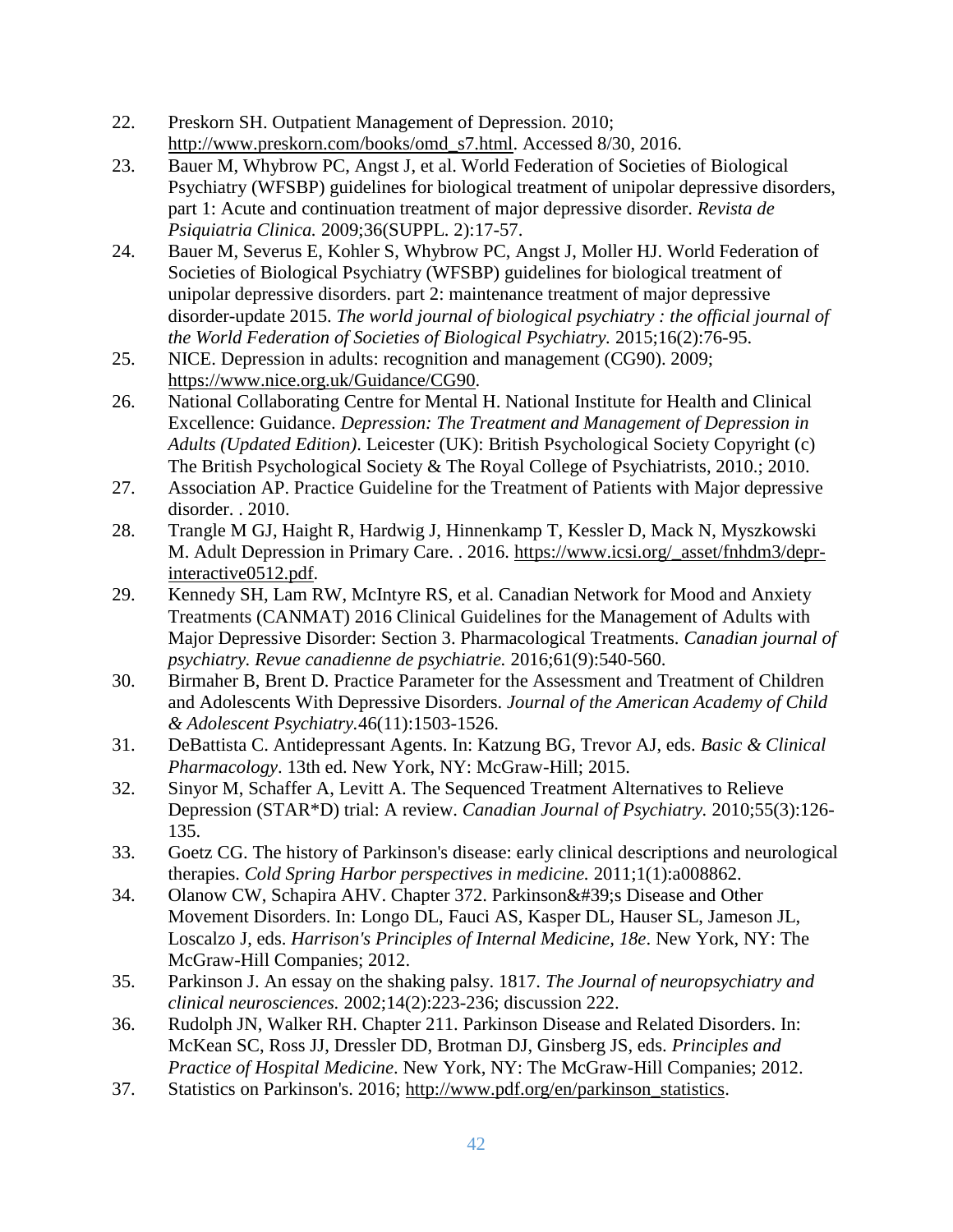- 38. Parkinson's Disease Risk Factors. 2016. [http://www.parkinsons.org/parkinsons-risk](http://www.parkinsons.org/parkinsons-risk-factors.html)[factors.html.](http://www.parkinsons.org/parkinsons-risk-factors.html)
- 39. Galifianakis NB, Ghazinouri A. Parkinson Disease & amp; Essential Tremor. In: Williams BA, Chang A, Ahalt C, et al., eds. *Current Diagnosis & amp*; Treatment: *Geriatrics, 2e*. New York, NY: McGraw-Hill Education; 2014.
- 40. Ropper AH, Samuels MA, Klein JP. Chapter 39. Degenerative Diseases of the Nervous System. *Adams and Victor's Principles of Neurology, 10e*. New York, NY: The McGraw-Hill Companies; 2014.
- 41. Thanvi B, Lo N, Robinson T. Levodopa‐induced dyskinesia in Parkinson's disease: clinical features, pathogenesis, prevention and treatment. *Postgraduate Medical Journal.*  2007;83(980):384-388.
- 42. Bortolato M, Chen K, Shih JC. Monoamine oxidase inactivation: from pathophysiology to therapeutics. *Advanced drug delivery reviews.* 2008;60(13-14):1527-1533.
- 43. Grimes D, Gordon J, Snelgrove B, et al. Canadian Guidelines on Parkinson's Disease. *The Canadian journal of neurological sciences. Le journal canadien des sciences neurologiques.* 2012;39(4 Suppl 4):S1-30.
- 44. (NGC). NGC. Guideline summary: Early (uncomplicated) Parkinson's disease. . 2011. [https://www.guideline.gov.](https://www.guideline.gov/)
- 45. National Guideline C. Late (complicated) Parkinson's disease. 2011.
- 46. Suchowersky O, Gronseth G, Perlmutter J, Reich S, Zesiewicz T, Weiner WJ. Practice Parameter: neuroprotective strategies and alternative therapies for Parkinson disease (an evidence-based review): report of the Quality Standards Subcommittee of the American Academy of Neurology. *Neurology.* 2006;66(7):976-982.
- 47. Suchowersky O, Gronseth G, Perlmutter J, Reich S, Zesiewicz T, Weiner WJ. Practice Parameter: Neuroprotective strategies and alternative therapies for Parkinson disease (an evidence-based review): Report of the Quality Standards Subcommittee of the American Academy of Neurology. *Neurology.* 2006;66(7):976-982.
- 48. Pahwa R, Factor SA, Lyons KE, et al. Practice Parameter: treatment of Parkinson disease with motor fluctuations and dyskinesia (an evidence-based review): report of the Quality Standards Subcommittee of the American Academy of Neurology. *Neurology.*  2006;66(7):983-995.
- 49. Remick RA, Froese C. Monoamine oxidase inhibitors: clinical review. *Canadian family physician Medecin de famille canadien.* 1990;36:1151-1155.
- 50. Bowdle TA. Adverse effects of opioid agonists and agonist-antagonists in anaesthesia. *Drug safety.* 1998;19(3):173-189.
- 51. LoVecchio F. Monoamine Oxidase Inhibitors. In: Tintinalli JE, Stapczynski JS, Ma OJ, Yealy DM, Meckler GD, Cline DM, eds. *Tintinalli's Emergency Medicine: A Comprehensive Study Guide, 8e*. New York, NY: McGraw-Hill Education; 2016.
- 52. Krishnan KR. Revisiting monoamine oxidase inhibitors. *The Journal of clinical psychiatry.* 2007;68 Suppl 8:35-41.
- 53. O'Donnell JM, Shelton RC. Drug Therapy of Depression and Anxiety Disorders. In: Brunton LL, Chabner BA, Knollmann BC, eds. *Goodman & Gilman's: The Pharmacological Basis of Therapeutic*. 12th ed. New York, NY: McGraw-Hill; 2011.
- 54. Fisar Z. Drugs related to monoamine oxidase activity. *Progress in neuropsychopharmacology & biological psychiatry.* 2016;69:112-124.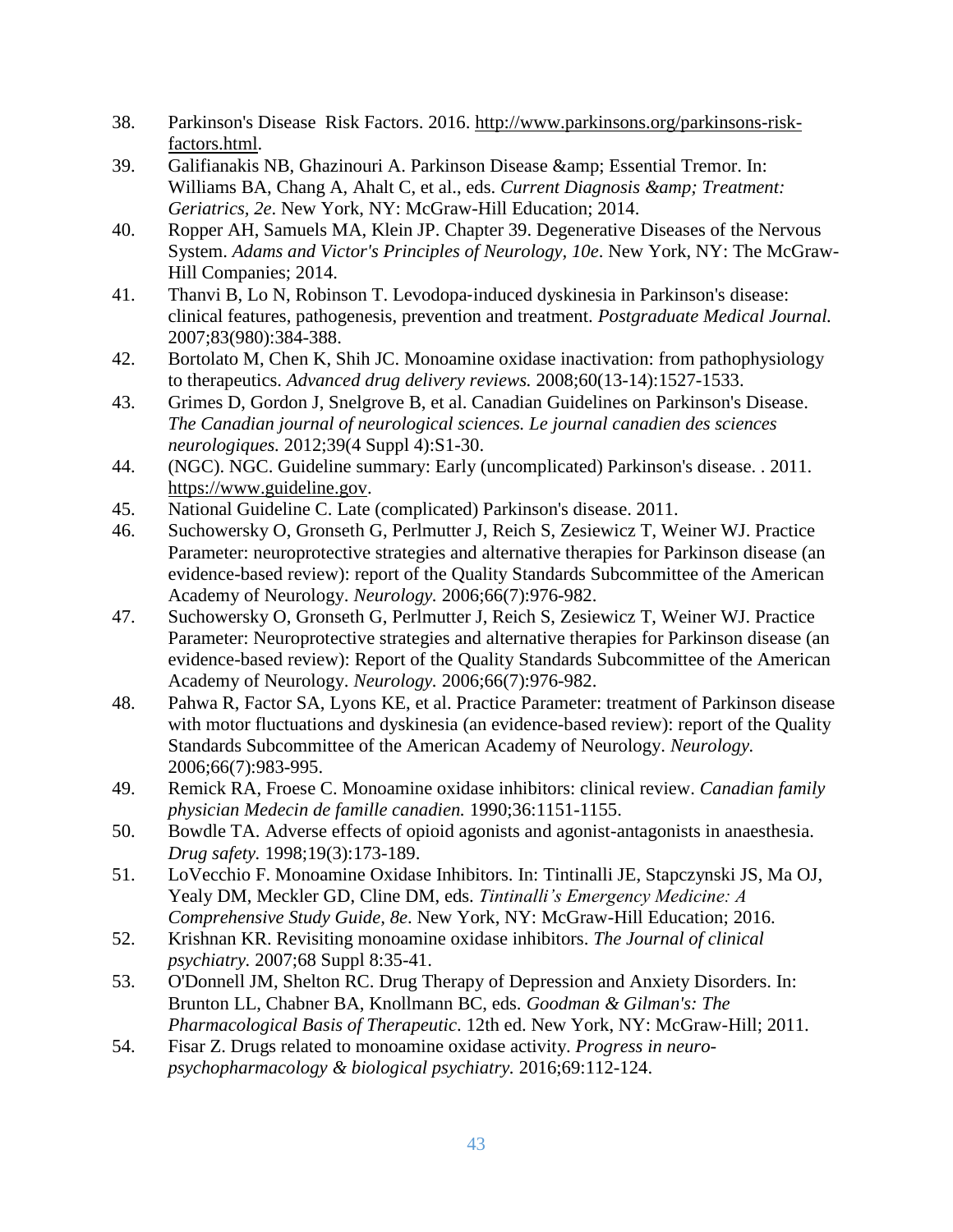- 55. Lee KC, Chen JJ. Transdermal selegiline for the treatment of major depressive disorder. *Neuropsychiatric Disease and Treatment.* 2007;3(5):527-537.
- 56. Chen JJ, Ly AV. Rasagiline: A second-generation monoamine oxidase type-B inhibitor for the treatment of Parkinson's disease. *Am J Health Syst Pharm.* 2006;63(10):915-928.
- 57. Mallinger AG, Smith E. Pharmacokinetics of monoamine oxidase inhibitors. *Psychopharmacology bulletin.* 1991;27(4):493-502.
- 58. Nelson JC. Tricyclic and Tetracyclic Drugs. *The American Psychiatric Publishing Textbook of Psychopharmacology*: American Psychiatric Publishing; 2009.
- 59. Kirsch I. Antidepressants and the Placebo Effect. *Zeitschrift Fur Psychologie.*  2014;222(3):128-134.
- 60. Young JP, Lader MH, Hughes WC. Controlled trial of trimipramine, monoamine oxidase inhibitors, and combined treatment in depressed outpatients. *Br Med J.*  1979;2(6201):1315-1317.
- 61. Davidson JR, McLeod MN, Turnbull CD, Miller RD. A comparison of phenelzine and imipramine in depressed inpatients. *The Journal of clinical psychiatry.* 1981;42(10):395- 397.
- 62. Birkenhager TK, van den Broek WW, Mulder PG, Bruijn JA, Moleman P. Efficacy and tolerability of tranylcypromine versus phenelzine: a double-blind study in antidepressantrefractory depressed inpatients. *The Journal of clinical psychiatry.* 2004;65(11):1505- 1510.
- 63. Thase ME, Mallinger AG, McKnight D, Himmelhoch JM. Treatment of imipramineresistant recurrent depression, IV: A double-blind crossover study of tranylcypromine for anergic bipolar depression. *The American journal of psychiatry.* 1992;149(2):195-198.
- 64. Thase ME, Frank E, Mallinger AG, Hamer T, Kupfer DJ. Treatment of imipramineresistant recurrent depression, III: Efficacy of monoamine oxidase inhibitors. *The Journal of clinical psychiatry.* 1992;53(1):5-11.
- 65. McGrath PJ, Stewart JW, Nunes EV, et al. A double-blind crossover trial of imipramine and phenelzine for outpatients with treatment-refractory depression. *The American journal of psychiatry.* 1993;150(1):118-123.
- 66. Stewart JW, Tricamo E, McGrath PJ, Quitkin FM. Prophylactic efficacy of phenelzine and imipramine in chronic atypical depression: likelihood of recurrence on discontinuation after 6 months' remission. *The American journal of psychiatry.*  1997;154(1):31-36.
- 67. Stewart WF, Liberman JN, Sandler RS, et al. Epidemiology of constipation (EPOC) study in the United States: relation of clinical subtypes to sociodemographic features. *Am J Gastroenterol.* 1999;94(12):3530-3540.
- 68. Quitkin FM, McGrath PJ, Stewart JW, et al. Phenelzine and imipramine in mood reactive depressives. Further delineation of the syndrome of atypical depression. *Archives of general psychiatry.* 1989;46(9):787-793.
- 69. Wilson K, Mottram P, Sivanranthan A, Nightingale A. Antidepressant versus placebo for depressed elderly. *The Cochrane database of systematic reviews.* 2001(2):Cd000561.
- 70. Georgotas A, McCue RE, Cooper TB. A placebo-controlled comparison of nortriptyline and phenelzine in maintenance therapy of elderly depressed patients. *Archives of general psychiatry.* 1989;46(9):783-786.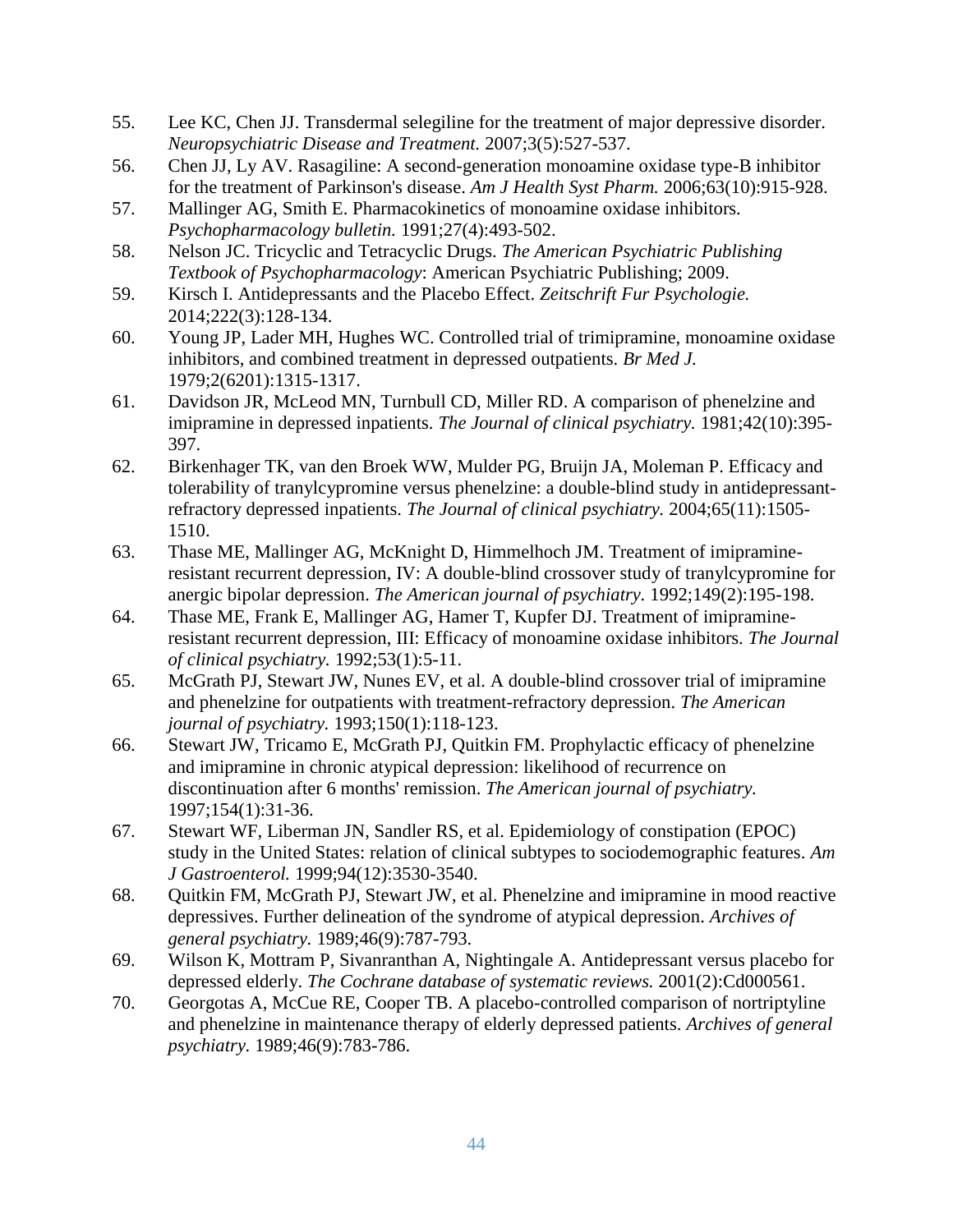- 71. Henkel V, Mergl R, Allgaier AK, Kohnen R, Moller HJ, Hegerl U. Treatment of depression with atypical features: a meta-analytic approach. *Psychiatry research.*  2006;141(1):89-101.
- 72. Turnbull K, Caslake R, Macleod A, Ives N, Stowe R, Counsell C. Monoamine oxidase B inhibitors for early Parkinson's disease. *Cochrane Database of Systematic Reviews.*  2005(3).
- 73. Caslake R, Macleod A, Ives N, Stowe R, Counsell C. Monoamine oxidase B inhibitors versus other dopaminergic agents in early Parkinson's disease. *Cochrane Database of Systematic Reviews.* 2009(4).
- 74. Stowe R, Ives N, Clarke CE, et al. Evaluation of the efficacy and safety of adjuvant treatment to levodopa therapy in Parkinson s disease patients with motor complications. *The Cochrane database of systematic reviews.* 2010(7):Cd007166.
- 75. Elbers RG, Verhoef J, van Wegen EE, Berendse HW, Kwakkel G. Interventions for fatigue in Parkinson's disease. *The Cochrane database of systematic reviews.*  2015(10):Cd010925.
- 76. Bacaltchuk J, Hay P. Antidepressants versus placebo for people with bulimia nervosa. *The Cochrane database of systematic reviews.* 2003(4):CD003391.
- 77. Stein DJ, Ipser JC, van Balkom AJ. Pharmacotherapy for social anxiety disorder. *Cochrane Database of Systematic Reviews.* 2000(4).
- 78. Kosten TR, Frank JB, Dan E, McDougle CJ, Giller EL, Jr. Pharmacotherapy for posttraumatic stress disorder using phenelzine or imipramine. *The Journal of nervous and mental disease.* 1991;179(6):366-370.
- 79. Hughes JR, Stead LF, Hartmann-Boyce J, Cahill K, Lancaster T. Antidepressants for smoking cessation. *The Cochrane database of systematic reviews.* 2014;1:CD000031.
- 80. Ebbert JO, Elrashidi MY, Stead LF. Interventions for smokeless tobacco use cessation. *The Cochrane database of systematic reviews.* 2015;10:CD004306.
- 81. Schneeweiss S, Patrick AR, Solomon DH, et al. Comparative safety of antidepressant agents for children and adolescents regarding suicidal acts. *Pediatrics.* 2010;125(5):876- 888.
- 82. Schneeweiss S, Patrick AR, Solomon DH, et al. Variation in the risk of suicide attempts and completed suicides by antidepressant agent in adults: a propensity score-adjusted analysis of 9 years' data. *Archives of general psychiatry.* 2010;67(5):497-506.
- 83. Clayton AH, Campbell BJ, Favit A, et al. Symptoms of sexual dysfunction in patients treated for major depressive disorder: a meta-analysis comparing selegiline transdermal system and placebo using a patient-rated scale. *The Journal of clinical psychiatry.*  2007;68(12):1860-1866.
- 84. Wells DG, Bjorksten AR. Monoamine oxidase inhibitors revisited. *Canadian journal of anaesthesia = Journal canadien d'anesthesie.* 1989;36(1):64-74.
- 85. Sathyanarayana Rao TS, Yeragani VK. Hypertensive crisis and cheese. *Indian Journal of Psychiatry.* 2009;51(1):65-66.
- 86. Walker SE, Shulman KI, Tailor SA, Gardner D. Tyramine content of previously restricted foods in monoamine oxidase inhibitor diets. *Journal of clinical psychopharmacology.* 1996;16(5):383-388.
- 87. Sullivan EA, Shulman KI. Diet and monoamine oxidase inhibitors: a re-examination. *Canadian journal of psychiatry. Revue canadienne de psychiatrie.* 1984;29(8):707-711.